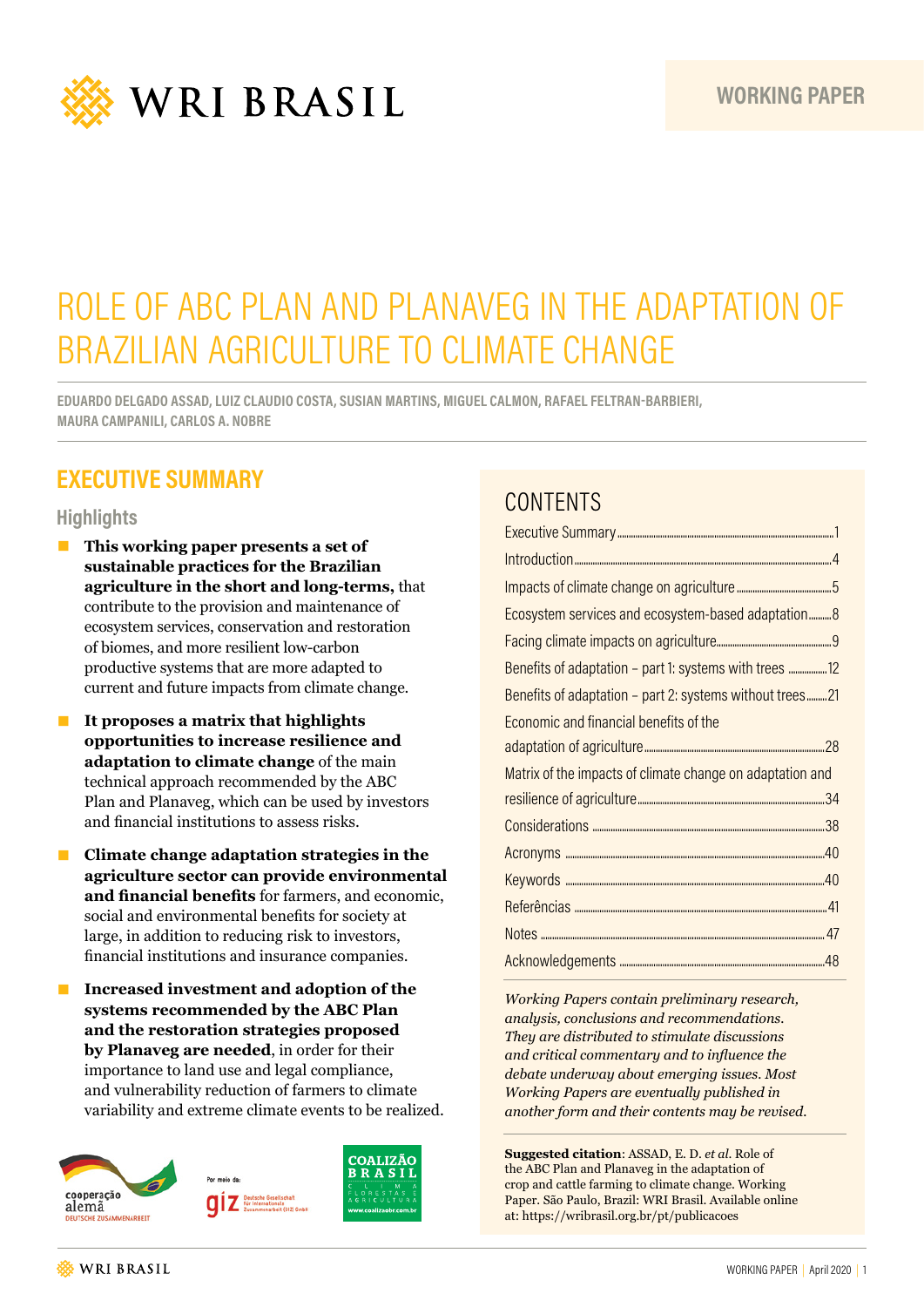#### **Context**

#### **Brazil is a global leader in agricultural production and may become the largest exporter of food in the coming years.**

To make this happen, the country needs to be prepared to face the impacts of climate change. The market share of a given country in the future will depend, on one hand, on its ability to plan and adapt its agricultural systems to new climate regimes and, on the other hand, on its ability to comply with international commitments to mitigate emissions and protect biodiversity. Without a solid set of policies and practices that encourage the development and application of more resilient techniques, agricultural productivity could fall and access to emerging markets as well as participation in consolidated markets could be lost.

**A decrease of 17% in global agricultural productivity, caused by climate change, is predicted by 2050.** It is estimated that climate variability and extreme climate events experienced in Brazil between 1979-2008 explain the annual fluctuations of around 0.8 tons of corn per hectare and is responsible for 25% to 38% and 26% to 34% of the variability in the production of rice and soybeans, respectively. Agriculture is essentially an outdoor activity and is therefore particularly sensitive and susceptible to climate change. The main impacts of these changes are alterations in the pace of gains in plant and animal biomass; modification of phenological seasonal patterns; reduction in plant and animal fertility; and an increase in susceptibility to diseases. These impacts, in isolation or combined, lead to a decrease in production and productivity, restrict the supply of food and primary products, increase the price of agricultural goods and negatively impact populations, especially the poorest and most vulnerable ones. In addition, these alterations may also increase the risk and cost of capital for investors and agencies, which invest in or promote farm credit and insurance premiums.

**The adaptation of agriculture to climate change can be viewed as a process to promote the use of management practices based on ecosystems (solutions based on nature) that can provide positive results.** In agricultural farming systems, adaptation means adopting management practices that use biodiversity, ecosystem services and the ecological processes of natural or modified biomes to foster the ability of crops and livestock to adapt to changes and variations in climate.

**Technologies available in Brazil, such as the genetic improvement of cultivars of plants and breeds of animals, no-till systems, biological fixation of nitrogen, digital sensors to evaluate the soil and plant, agricultural zoning of climate risk, agroecological zoning, and other technologies, are key to maintaining the country as a top agricultural producer.** The country has robust technical knowledge and successful experience with commercial scale production systems of greater resilience and productivity. The more diversified an agricultural system is, the greater its ecosystem function and its resilience. Integrated systems optimize resources, conserve land and are less susceptible to variations in climate; therefore they also produce greater aggregate value. Adoption is growing, but conventional systems, whose production costs contribute to a trend of stagnation in agricultural GDP, still dominate the landscape, despite a significant increase in production due to an increase in productivity and expansion of the farmed area.

**The ABC Plan was structured along six lines:** Restoration of degraded pastures, integrated croplivestock-forest systems and agroforestry systems, biological fixation of nitrogen, no-till systems, planted forests and treatment of animal waste, and specific actions to adapt to changes in climate. **These actions are synergistic with those provided in Planaveg**, which are designed to restore native vegetation on at least 12 million hectares by 2030, in areas of Permanent Preservation (PP) and Legal Reserve (LR) and in degraded areas with low agricultural potential.

**The ABC Plan and Planaveg are fundamental to promoting adaptation of agriculture to climate change**, primarily because they ensure the conservation of biodiversity and protect pollinators; maintain the supply and quality of water; attenuate climate extremes, such as droughts and heat waves, the main culprits for falling production; reduce the occurrence of natural disasters, especially risks of flooding and soil erosion; maintain the balance of biogeochemical cycles; sequester carbon in the soil; provide production diversity and generate income for farmers; and contribute to greater resilience of the production systems to climate change.

**This potential is still poorly understood by the domestic agricultural sector. Currently, the implementation of the ABC Plan falls far short of its funding capacity.** Less than 1.4% of the rural credit made available through the Safra Plan for agriculture and livestock has been used in the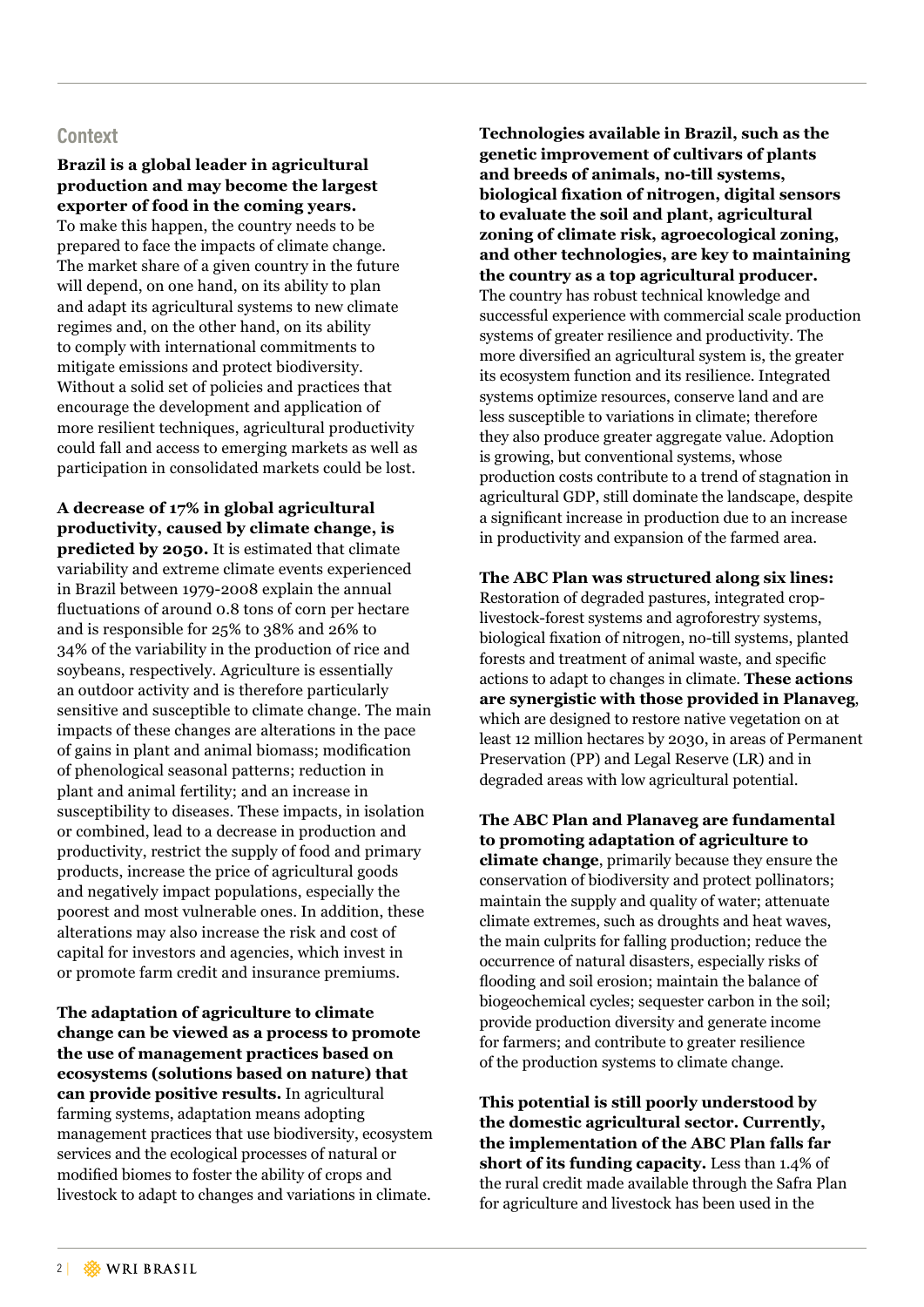ABC Plan. More than half of it is invested in activities such as no-till and restoration of pastures. Regarding the specific activities of the program, performance is marginal. As a basis for comparison, between 2013 and 2018, the ABC Plan provided financing of R\$350 million for integrated systems, something around R\$39/ha/year, compared with R\$613.00/ha/ year invested in soybean crops by other programs. For environmental compliance, a key step in the implementation of Planaveg, the ABC Plan financed only R\$45 million in contracts, while during the same period other programs disbursed over R\$430 million in projects that contributed to the conversion of native vegetation. Almost ten times as much finance was invested in the conversion of native vegetation compared with what was invested in compliance.

**Urgency exists to finance agriculture that is resilient and adapted to present and future climate change, as recommended in the ABC Plan and Planaveg, without which Brazil will lose its capacity to be productive and competitive.** The impacts of climate change on maintaining agricultural production will depend, on one hand, on the intensity of the alterations in the climate and, on the other, on the capacity of production systems to adapt. Therefore, mitigation is not enough. It is necessary to adapt production to the changes that are already underway. The greater the success in adapting, the smaller the expected deleterious effects of variability and climate extremes on the performance of crop and livestock farming.

**The agricultural sector, financial institutions, investors, insurance companies, and society need to understand the importance of the sustainable intensification of agricultural production and forest restoration to increasing the resilience of Brazilian agriculture.** The advantages of resilient systems are well known among academics and specialists. But the dissemination of this knowledge needs to be strongly encouraged. The intensive use of natural resources, without intelligent methods designed to maximize returns, contributes to the degradation of ecosystem services, compromises the production of food and the profitability of agriculture and can affect the national economy. The adoption of climate change adaptation strategies in the agricultural sector, currently responsible for around 20% of domestic GDP, brings environmental and financial benefits to farmers and economic, social and environmental benefits to society and to our ability to face climate crises (Figure 1).

Figure 1 | **Conceptual model of the potential of actions contained in the ABC Plan and Planaveg to reduce the impacts of climate change on agriculture.** 



Line **a** indicates business as usual. Line **b** indicates a reduction in the impacts as a result of the adoption of climate change adaptation practices. Shaded area **A** indicates the potential of the actions contained in the ABC Plan and Planaveg to reduce the impacts of climate change on agriculture. Adapted from Stern, 2007.

**Investors, financial institutions and insurance companies must invest in production systems that are more resilient to climate change.** Investing in adapted production systems, through economically viable arrangements with low environmental risk, reduces losses caused by climate change, increases return on investment and repayment of loans, strengthens loan guarantees, expands access to national and international markets and reduces the risk for investors, financial institutions and insurers.

**The objective of this work is to contribute to establishing a sustainable and integrated approach to the management of landscapes** that enables the development of the agriculture sector, based on reduced degradation of ecosystems, restoration of biomes and the adoption of low-carbon production systems that are more resilient and adapted to the impacts of present and future climate change. The benefits to the environment provided by the actions contained in the ABC Plan and Planaveg to increase the capacity of Brazilian agriculture to adapt to climate change are highlighted here.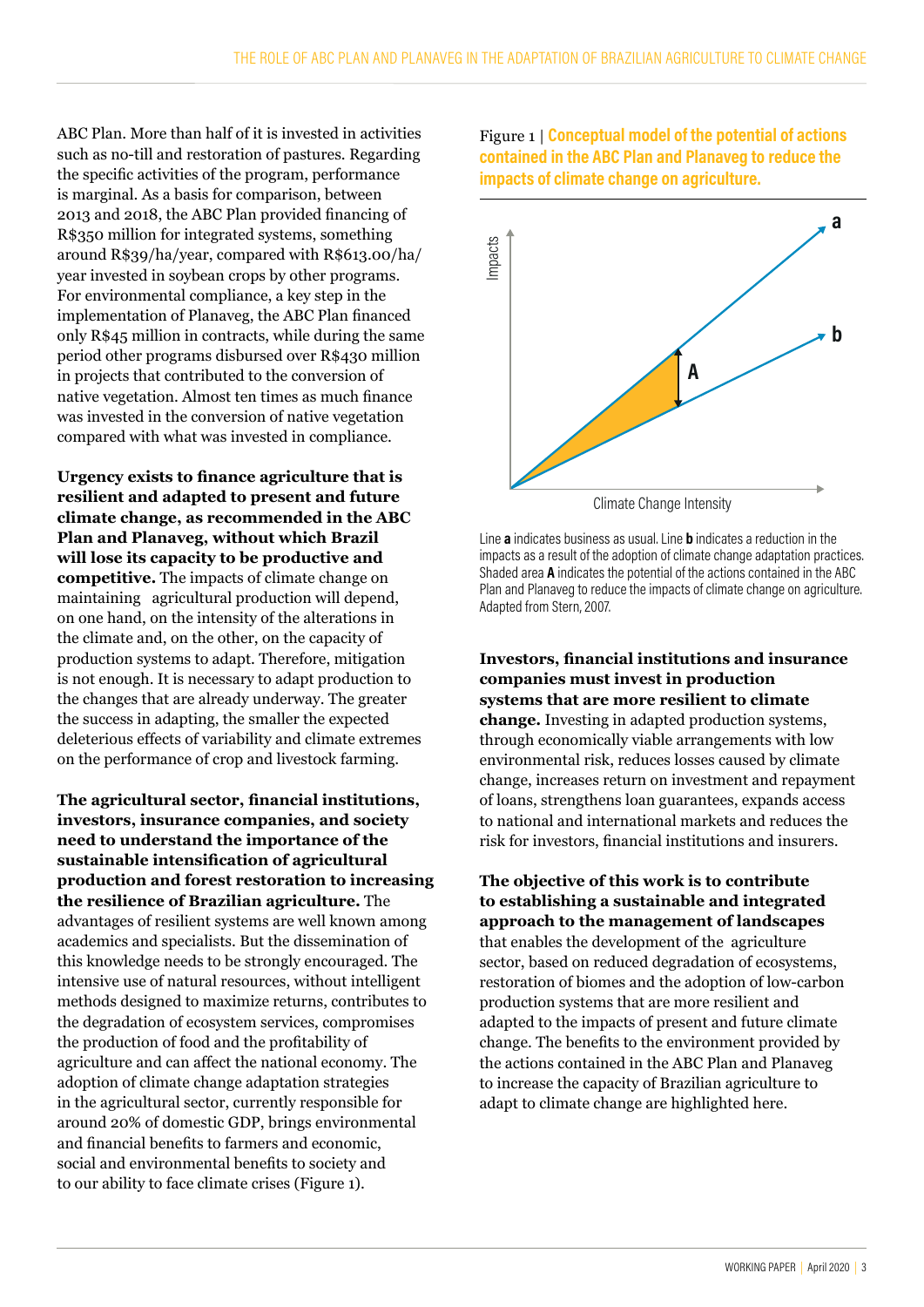## **INTRODUCTION**

32% of Brazilian territory is occupied by agriculture and livestock, being one of the five largest agricultural areas in the world (COALITION, 2019). As a global leader in agricultural production, Brazil's food production is enough to feed a billion people (EMBRAPA, 2018). Estimates indicate that the country's planted area will expand faster than any other country until 2050, making Brazil the largest agricultural producer by mid-2030 (NELSON et al., 2014).

GDP from agribusiness, which encompasses the segments of agriculture inputs, primary agriculture production, agricultural processing and services, was worth R\$1.4 trillion in 2018, or around 20% of domestic GDP. The GDP of primary production was R\$350 billion, approximately 5% of domestic GDP (CEPEA, 2019).

Being an agricultural superpower, however, has social and environmental consequences. Over 70% of the country's greenhouse gas emissions (GHG), in 2016, came from a combination of agricultural inputs and land use change, the driving force behind deforestation and degradation of native vegetation in Brazil (SEEG, 2018). This places Brazil second (HANSEN et al., 2013, updated in 2018) on the list of countries experiencing the highest losses of tree cover<sup>1</sup> between 2001 and 2017.

Agriculture is highly dependent upon climate, and thus climate changes impact productivity and financial gains, putting growth expectations at risk (RAY et al., 2015). In order to maintain growth in production and productivity in the agriculture sector, while ensuring efficiency and sustainability, Brazil needs to face the impacts of climate change, safeguard the provision of ecosystem services and reduce GHG emissions. In addition, given that agricultural activity also depends on social, economic and political factors, the use of adaptation strategies depends on decision-making by the farmer, and not just the availability and knowledge that already exists about the effectiveness of the strategy (MARGULIS; DUBEUX, 2011).

In September 2015, Brazil presented its Nationally Determined Contribution (NDC) to the United Nations Framework Convention on Climate Change (UNFCCC), indicating targets, in relation to 2005 levels, for the reduction of Brazilian emissions by 37% by 2025 and by 43% by 2030.

Two Brazilian public policies concerning the agricultural sector and land use are relevant to compliance with NDCs: The Sectoral Plan for Mitigation and Adaptation to Climate Change for a Low-Carbon Emission Agriculture (ABC Plan) and the National Plan for Native Vegetation Recovery (Planaveg).

Originally, the ABC Plan (BRASIL, 2012a) was aimed at actions for mitigation (reduction of GHG emissions) and adaptation. But the targets established were based on the potential for mitigation, considered a direct benefit of the different actions proposed, while the actions for adaptation were mentioned only as additional benefits. In the literature, these additional benefits are considered co-benefits. They are aimed at sustainable development and involve environmental gains such as improved air and water quality, protection against floods, increased animal weight gain and crop productivity, generation of electric energy for rural or remote areas, and increased income and job opportunities (OECC, 2009; PAIVA et al., 2015). Since mitigation will not be discussed in this Working Paper, the gains from adaptation actions, without considering the reduction in GHG emissions, will be designated by the term "benefit."

This Working Paper is guided by a vision that the systemic nature of agricultural production, constrained by the climate and availability of natural resources, compels a sustainable approach on the management of landscapes, in which the development of the agricultural sector cannot occur without the conservation of natural resources, maintenance of ecosystems services, restoration of biomes and the adoption of low-carbon production systems. The objective of this approach is to (1) contribute to advancing research on the links between the practices of the ABC Plan and Planaveg (BRASIL, 2017) and, (2) encourage the adoption of strategies for domestic agriculture and livestock to adapt to climate change, through incentives and greater distribution of resources of the Safra Plan for low-carbon production systems and for the restoration of biomes.

A summarized matrix of the benefits assessed by type of agricultural system, as recommended in the ABC Plan, and by type of vegetation recovered, as recommended in Planaveg, is proposed here,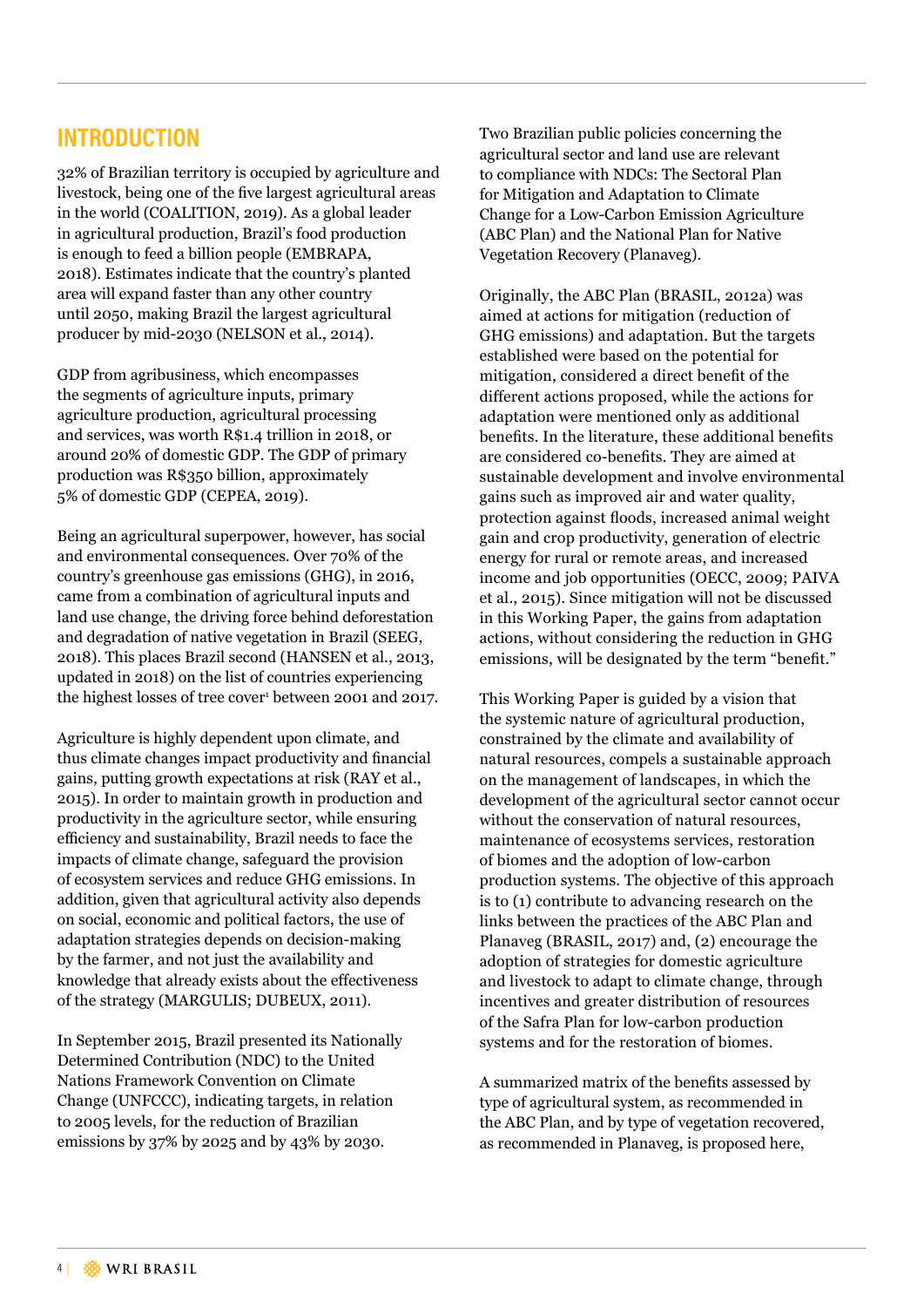highlighting their advantages and disadvantages when compared to conventional production systems, in terms of adaptation of agriculture to climate change that poses risks to production and productivity.

The synergy between the forest and landscape restoration and more resilient agriculture production that is adapted to climate change is promising, but still lacks in-depth studies. With this Working paper, WRI Brasil and German Corporation for International Cooperation (GIZ), in collaboration with a group of specialists, systematized a summary of knowledge and experiences to date, based on the identification and compilation of scientific articles, studies, projects and experiences in Brazil.

## **IMPACTS OF CLIMATE CHANGE ON AGRICULTURE**

Developing countries are, in general, the most vulnerable to the impacts of climate change (IPCC, 2001; NOBRE, 2005). And Brazil is especially vulnerable when considering the impacts f a changing climate on its ecosystems and agriculture (NOBRE, 2005). There are many impacts of climate change for agriculture, including: (1) changes in crop development cycles, (2) reduction in water availability, (3) increases in soil erosion vulnerability, (4) changes in evapotranspiration rates, (5) alteration in plant and feedstocks disease, (6) increases in the frequency and intensity of extreme events (temperature and rainfall), and (7) increases of the occurrence of droughts, second summers, floods, and other events (Figure 2).

#### Figure 2 | **Diagram of the negative impacts of climate change on agriculture.**



#### **Impact of climate change on agriculture:**

 $\blacksquare$  Increase  $\blacksquare$   $\triangledown$  Decrease  $\blacksquare$  Increase or decrease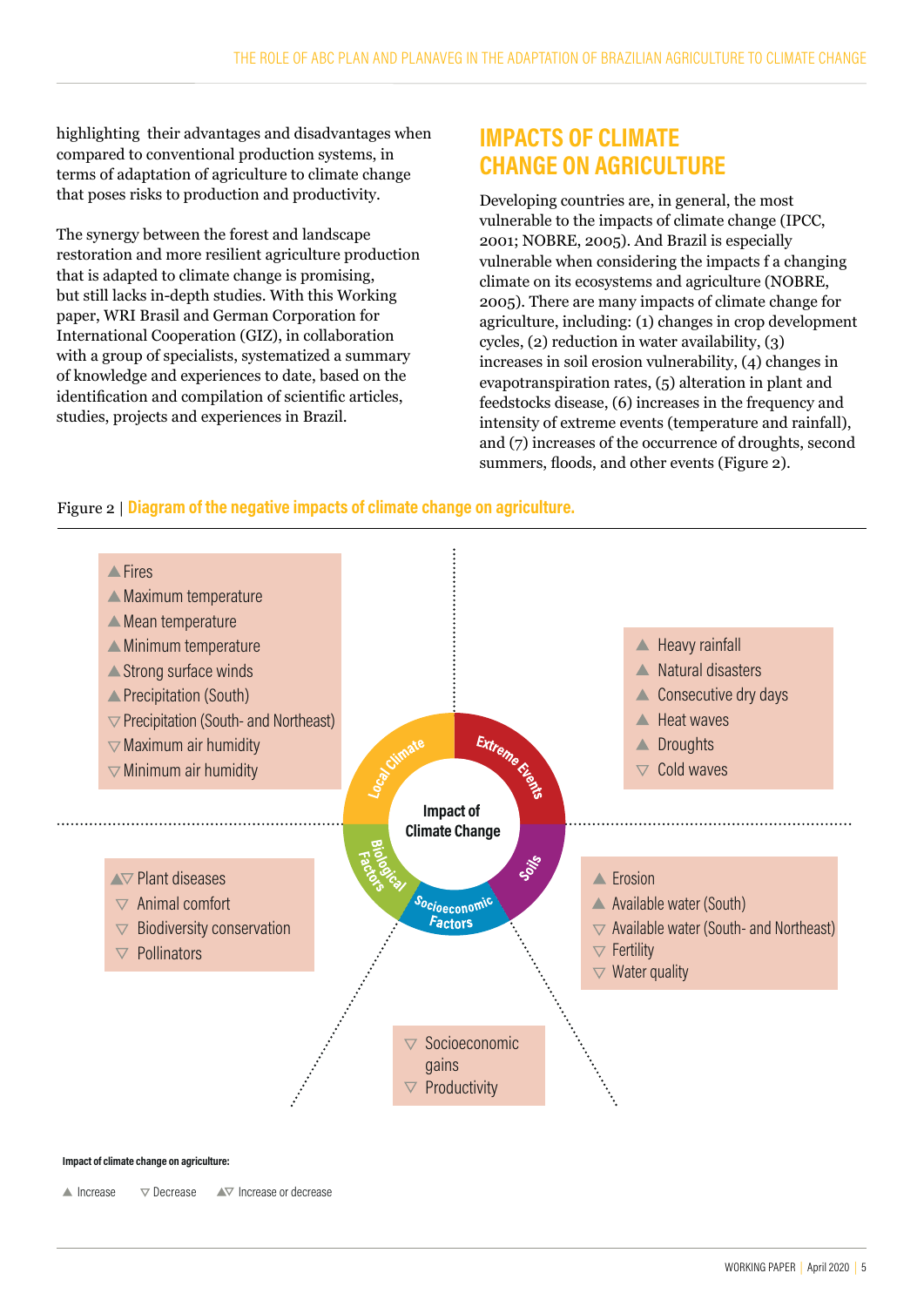For Brazilian farmers and the country's economy, these effects are associated with a high risk of falling agricultural productivity, and in some cases a complete collapse in regional yield. Unfortunately, climate change is already underway (IPCC, 2014) and, regardless of the success of the actions to reduce GHG emissions, there is urgency to implement transformative adaptation actions to deal with its negative impacts.

Studies show the impact of temperature in the development and productivity of crops (BERGAMASCHI; MATZENAUER, 2014; CRUZ et al., 2011; HEINEMANN et al., 2009). Changes in temperature primarily influence the duration of the crop cycle, since each crop species and variety has optimal temperature ranges for its development. Temperatures outside these ranges compromise their development and can impact productivity. High temperatures, for example, lead to a shortened crop cycle, reducing the period for maturing of grains, which can compromise productivity. In addition, this leads to higher evapotranspiration and an increase in the respiration rate, primarily maintenance respiration.

Elevated temperatures affect the photosynthesis of C4 plants, as corn and sugarcane, less than C3 plants, such as soybeans, because C3 plants have more photorespiration. In the cultivation of beans, for example, air temperature is the climate element that has the highest influence on the percentage of viable pods, and temperatures above 35°C impair flowering and grains filling (FERREIRA et al., 2003; HEINEMANN et al., 2009). When high temperatures are accompanied by low relative humidity of the air and strong winds, it can also affect the attachment and the retention of pods (FERREIRA et al., 2003).

Low temperatures, in turn, reduce the rate of crop development, and can, in some cases, even paralyze the entire development process (BERGAMASCHI; MATZENAUER, 2014; CRUZ et al., 2011). It can reduce yield, due to the abortion of grains and, when below 12°C, in the vegetative phase, by slowing the growth of the plants (FERREIRA et al., 2003; HEINEMANN et al., 2009).

In some perennial crops, like coffee, elevated temperatures lead to the abortion of flowers, thus compromising productivity (ASSAD et al., 2004). At 34°C, the net photosynthesis of the coffee stops (MEIRELES et al., 2009). In the cultivation of oranges, temperatures above 35°C for around 10 consecutive days induce a hormonal imbalance that causes the fruit

drop (MAJUSKI, 2016). In the cultivation of sugarcane, an increase in temperature during maturation phase, which in the southeastern region of Brazil extends from May to October, causes flowering, reduces the concentration of sucrose in the stalk causing a pith process and loss of productivity (MARIN et al., 2009).

In the cultivation of cacao, temperature and rainfall are the climate elements that most influence the growth and production of the cacao plant, and the monthly average range for its cultivation must remain between a minimum of 15°C and a maximum of 30°C (SOUZA et al., 2009). Severe droughts drastically affect the production of cacao plants. In Barro Preto (Bahia), a severe El Niño that occurred in 2015-2016 caused the most serious drought of the last 15 years and led to cacao plant mortality of 15% in an agroforestry system (cabruca2 ), severe reduction (89%) in productivity and increased incidence of witches' broom, a chronic disease in the cacao plant (GATEAU-REY et al., 2018).

It is important to note that shaded cacao trees are better protected against severe droughts than cacao trees planted as mono-crop (TSCHARTNTKE et al., 2011), which means that the losses in the region for that period would have been much greater with the intensive cultivation of cacao as monoculture. High rates of solar radiation cause stress which damages the crop (TAIZ; ZEIGER, 1991). Higher solar radiation can also increase evapotranspiration of crops and lead to a loss in yield (BERGAMASCHI; MATZENAUER, 2014). Lower radiation can also reduce crop yield, even when the other climate elements and soil water are adequate (ALVES et al., 2011).

The availability of soil water, which depends primarily on precipitation and evapotranspiration, is another important factor in the productivity of crops. In this way, alterations in the frequency and intensity of rainfall in each region, as predicted by climate change models, will experience grave consequences, primarily for rainfed crops, which are completely dependent on precipitation.

In the event of long dry spells, water stress can lead to reduction in productivity (BERGAMASCHI et al., 2006). For soybeans, significant water deficits, accentuated by elevated temperatures during the flowering and grains filling, cause physiological changes in the plant, such as stomatal closure, rolling of leaves and, consequently, an increase in premature dropping of flowers and pods, with a reduced number of healthy pods and an increase in empty pods (FARIAS et al., 2009).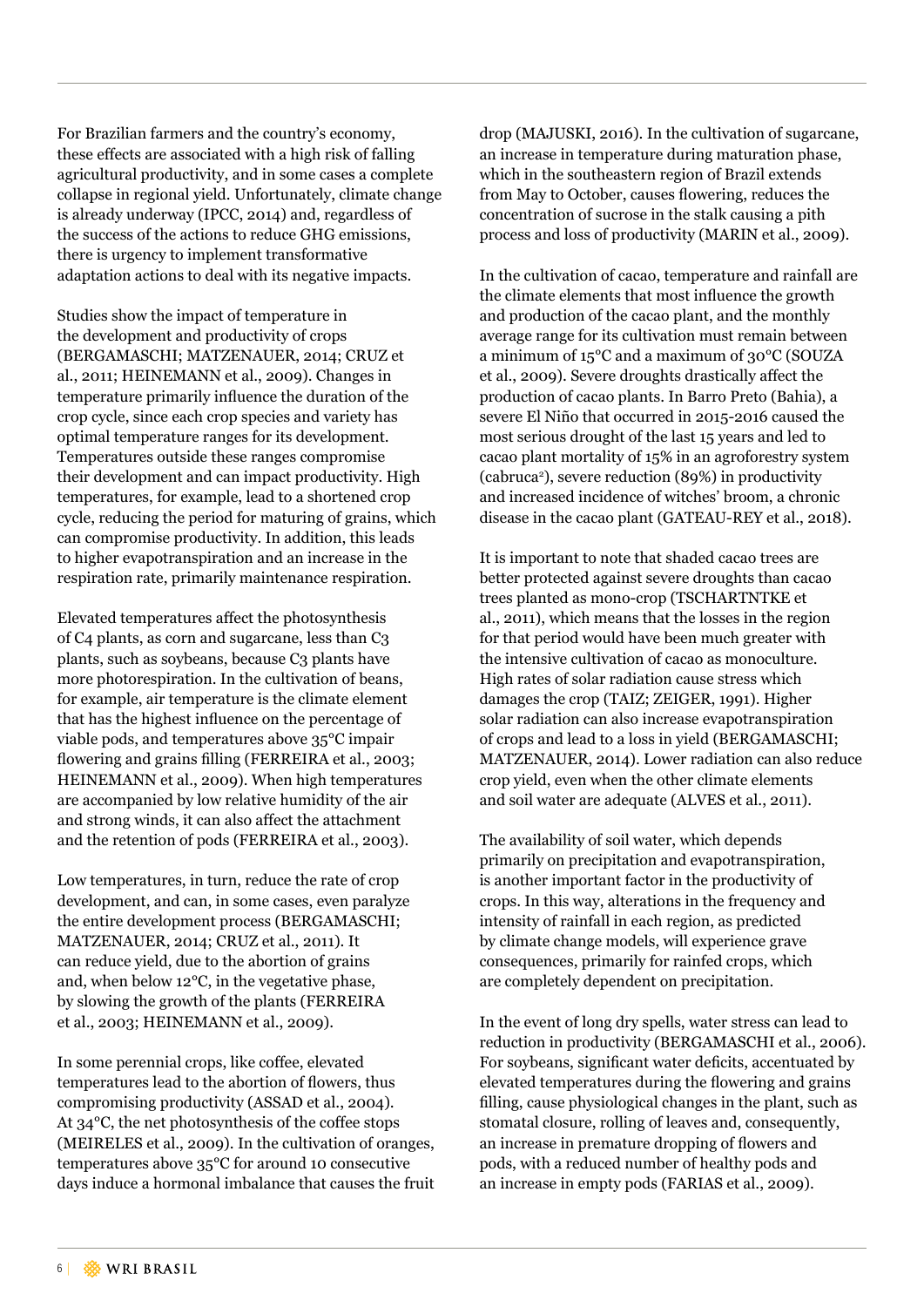The effect of water deficit can be heightened if combined with an increase in temperature (ASSAD et al., 2013). On the other hand, large volumes of rainfall can reduce the productivity of crops due to saturation of the soil and thus a delay in harvest. Average temperature and spatial distribution of precipitation during the planting season explain more than 30% of the variation in productivity in crops (LOBELL; FIELD, 2007).

One of the greatest risks to the production of food is the increase in the frequency of extreme temperature events, such as droughts and flooding. In Brazil, 95% of the losses in agriculture occurred as a result of floods or droughts (PINTO et al., 2008a), and IPCC projections indicate an increase in the frequency of extreme temperature and precipitation phenomena.

IPCC projections of variations in temperature of around 1°C to 5.8°C and an increase in rainfall of 15% would result in a reduction of 95% of the area suitable for the coffee in Goiás, Minas Gerais and São Paulo, and of 75% in Paraná (ASSAD et al., 2004). An example of the effect of climate on agricultural productivity in Brazil was observed in 2013, when a drought during the period of development of orange and coffee and excessive rainfall during the harvest caused a steep decline in production and contributed to a reduction of 1.89% in GDP (CEPEA, 2019).

The effects of climate change on nine crops (cotton, rice, coffee, sugarcane, beans, sunflowers, cassava, corn and soybeans), pastures and beef cattle would result in a negative impact of US\$4 billion in 2050, with soybeans responsible for 50% of these losses (PINTO et al., 2008a). Using the same methodology and considering the IPCC's most pessimistic scenario, Brazil could lose around 2.5% of its GDP in 2050 due to the impacts of climate change on agriculture (MARGULIS; DUBEUX, 2011).

The productivity of soybeans is affected directly by temperature, precipitation and the concentration of CO2. Studies show that soybeans respond positively to an increase in the concentration of CO2, meaning that an increase of around 3°C in temperature could reduce this gain (HEINEMANN et al., 2006; ONAT et al., 2017). Climate change could lead to a migration of corn growing sites to the south of Brazil, leading to competition against other crops like beans, and an increase in the incidence of pests and diseases (PINTO et al., 2008b).

Soybean and pasture combined represent 88% of the agricultural area in Brazil, including pasture, permanent crops, temporary crops and silviculture (IBGE, 2018). CMIP5-IPCC models indicate that the most productive regions in the country's central-north, the effects of climate change are dependent on planting date, with a strong reduction in the productivity of soybeans planted in September, in the systems using double-crop, primarily due to water deficit and the effects of dry spells during the growing season, accentuated by high temperatures (PIRES, 2015).

In the cultivation of corn, the main climate factors that negatively impact productivity are precipitation, air temperature and solar radiation (SANS; SANTANA, 2002). Maximum growth of this crop occurs between 26°C and 34°C, with upper and lower limits of 8°C and 44°C (KINIRY, 1991). Temperatures during the germination phase until the maturation phase must remain around 25°C and, during the maturation phase for the grains, a temperature below 15°C will slow the process (SANS; SANTANA, 2002). When nighttime temperatures are above 24°C, the respiration rate increases and, therefore, reduces the rate of photo assimilates, resulting in a production drop (SANS; SANTANA, 2002).

In the coming years, an upward trend is expected in the frequency of days with temperatures above 34°C, with a strong impact on the productivity of coffee and bean crops (ASSAD; PINTO, 2008). Without new management and adaptation solutions, corn and soybean production could fall by 90% and 80%, respectively (TEIXEIRA et al., 2016).

Thermal discomfort influences animal weight gain and milk production. In the main milk producing mesoregions of Pernambuco (Garanhuns and the valleys of Ipojuca and Ipanema), the intensification of thermal stress has resulted in a reduction in milk production and food consumption of animals, especially in cattle with higher production levels (SILVA et al., 2009). In areas in which the thermal stress is already pronounced, such as those situated in the interior and along the coastline of Pernambuco, the impacts have been even greater, both during the hottest months (December to February) and during the coldest months (June to August) (SILVA et al., 2009).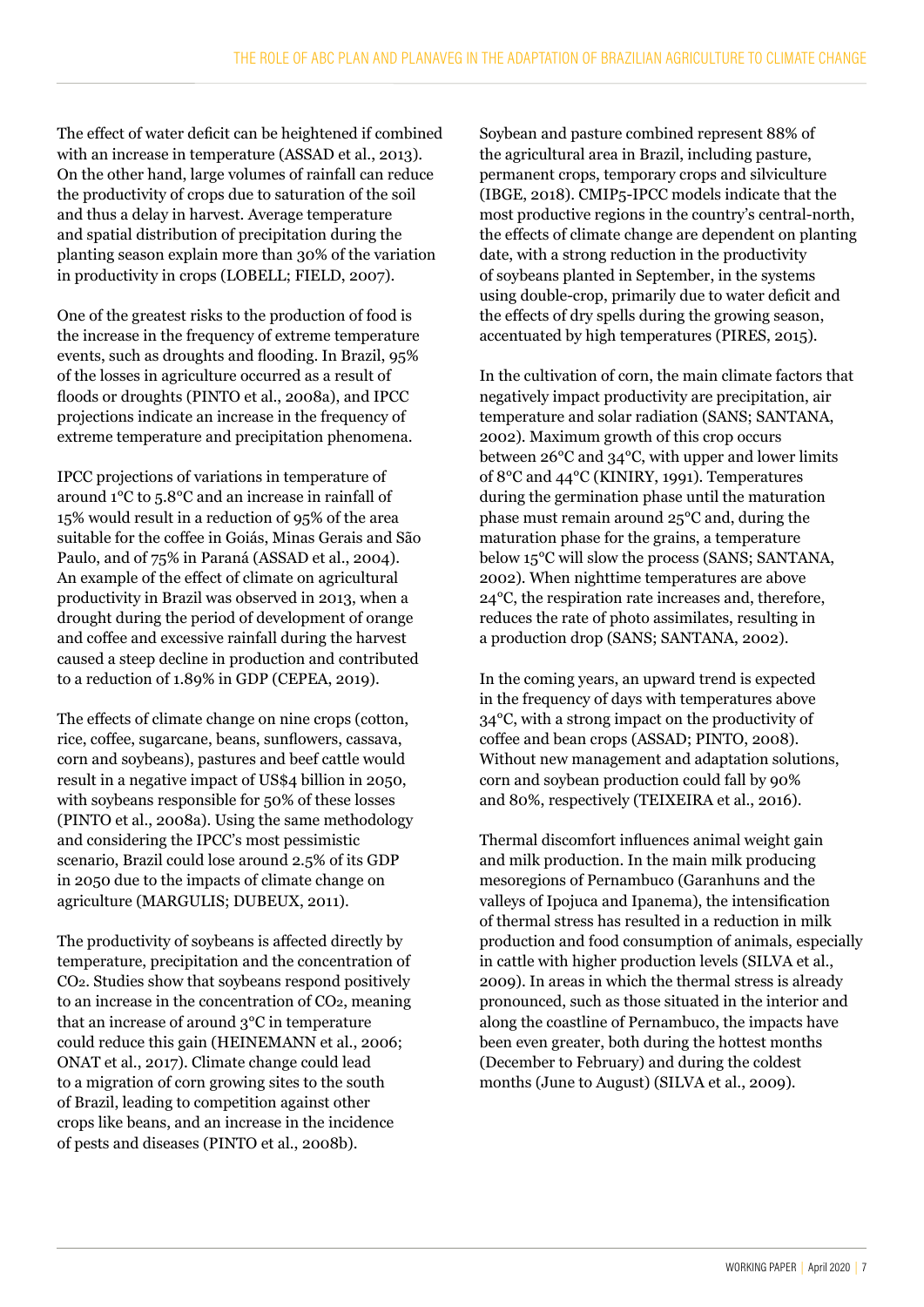In Brazil, the largest increases in temperature projected for the coming decades are expected for the Central-West region. However, by the end of the century, the North and Northeast regions will also be affected. Models also indicate a trend toward reduced precipitation in every region of the country, except in the South and the southern portion of the Southeast, as well as a higher incidence of extreme events (ASSAD et al., 2017). One of the probable impacts of a higher frequency of intense precipitation events is an increase in soil erosion (ALMAGRO et al., 2017) which could have disastrous implications for agricultural production.

Climate change can affect the incidence of crop diseases, through direct and indirect effects on the host plant, on the pathogen and on the interaction between them, and alter the action of biological control agents and vectors (GHINI; HAMADA, 2008). A rise in temperature and humidity in the air and soil could increase the incidence of diseases in rice (PRABHU et al., 2008), corn (PINTO et al., 2008b) and coffee (POZZA; ALVES, 2008). Likewise, a severe impact of climate change is projected on pollinators and, consequently, on productivity (GIANNINI et al., 2017).

Studies indicate that, for the period between 2009-2018, the world's economic costs resulting from natural catastrophes exceeded, in seven years, the 30-year average of US\$140 billion a year (NFGS, 2019). On the other hand, biophysical models indicate that, by 2050, world agricultural production could fall by 17%, when compared with a scenario of an unchanged climate (NELSON et al., 2014). Economic models also indicate that, over this period, crop productivity will fall, the area cultivated with primary crops (corn, soybeans, millet, rice, sunflower, cotton, cassava and other crops) will rise and consumption will decline (NELSON et al., 2014; NGFS, 2019).

## **ECOSYSTEM SERVICES AND ECOSYSTEM-BASED ADAPTATION**

Ecosystem services are the ecological characteristics, functions or processes that directly or indirectly contribute to well-being (ALCAMO et al., 2003; COSTANZA et al., 2017) and may be classified into supporting, provisioning, regulating and cultural services groups. Agricultural activities are often dependent on these services. When farming uses intensive practices, it can have an impact on biodiversity, climate, soils, water resources and consequently, on the provision of ecosystem services.

At the end of the  $20<sup>th</sup>$  century, we began to understand that intact, functioning ecosystems produce various valuable services, oftentimes more significant than the results of their extraction or exploration (COSTANZA et al., 2017). In 2011, the overall economic value of ecosystem services was estimated to be between US\$125 and US\$145 trillion, an amount far higher than the world's gross product for that year, and the loss of ecosystem services for the period 1997 to 2011 due to change in land use totaled somewhere between US\$4.3 and US\$20.2 trillion per year (COSTANZA et al., 2014). Even if overestimated, these results reinforce that ecosystem services are fundamental to the world's economy.

Given the difficulty in valuation assessment, ecosystem services are oftentimes neglected and not included in the accounting of production cashflows, nor included in the indices currently used to measure global economies and human development, resulting in serious market and pricing system distortions. However, since resources used in a rural enterprise are evaluated based on their economic value, it is important that the ecosystem services are also assessed so that natural capital can be incorporated into the processes of business decision-making (GVCES, 2016).

The economic value of rural enterprises, in other words, the value of cash flows generated over time, can be associated with natural capital and its risk can be integrated into the accounting of companies, investments, financial and insurance institutions and countries. In their analysis of environmental and water resource risk, financial agents routinely consider questionnaires about socio-environmental aspects (socio-environmental safeguards), with the aim of checking the management of the company or enterprise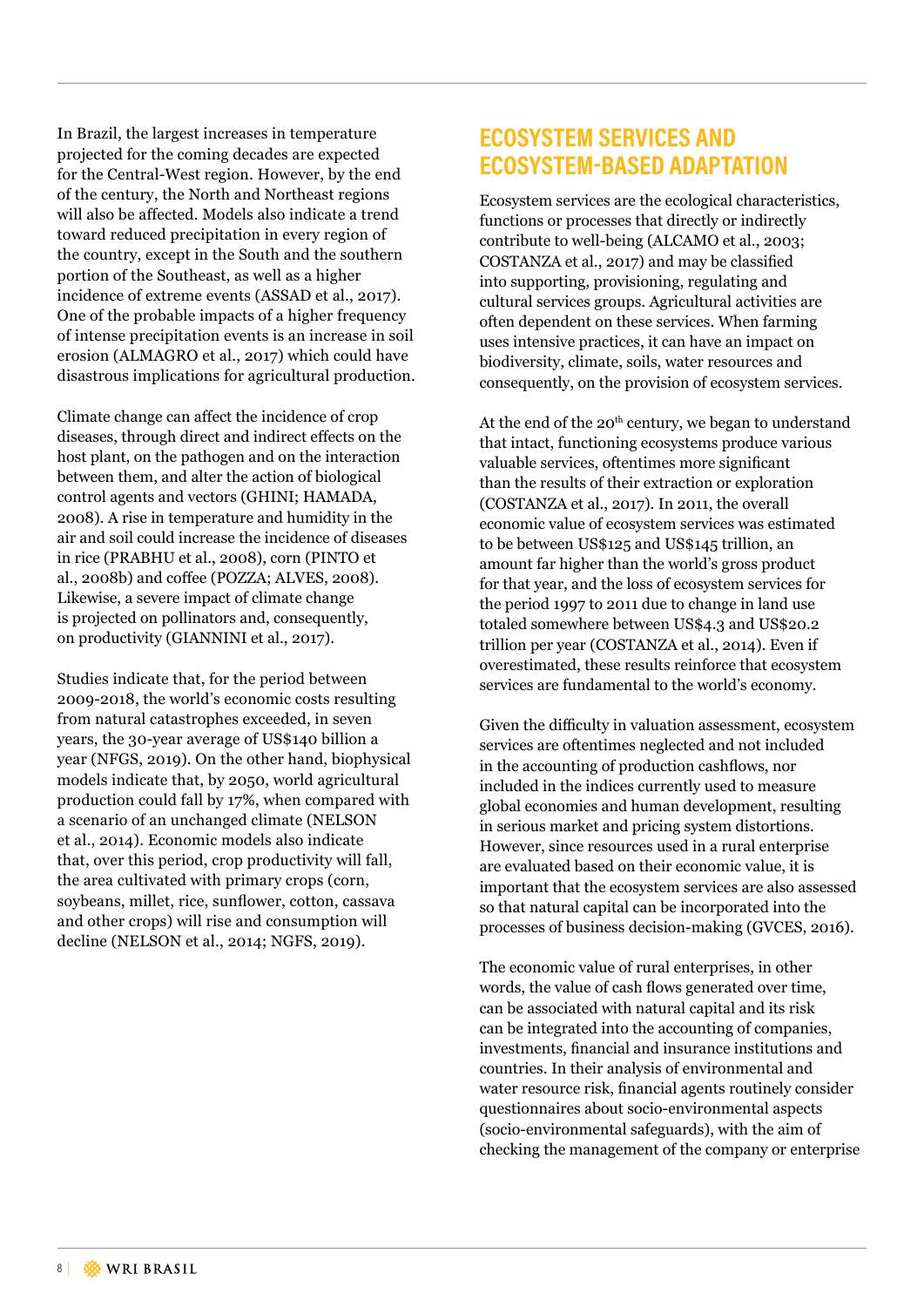receiving financing. These questionnaires, however, provide only a subjective analysis and rely on the knowledge of the particular analyst. This subjectivity can be minimized or resolved with the adoption of standardized tools for valuing ecosystem services.

In Brazil, since 2013, the Getúlio Vargas School of Business Administration (GVces/EAESP-FGV) has conducted the initiative Trends in Ecosystem Services (TeSE) based on the Business Guidelines for the Economic Valuation of Ecosystem Services (Devese) and their respective tools for quantifying and valuing the economic impacts suffered by companies and externalities caused by them regarding the ecosystem services. Data from TeSE indicate that, from 2014 to 2017, 40 studies were conducted for 24 companies to calculate this value. In 2018, a technical brief (GVCES, 2018) presented guidelines to aid users in the use of Devese to quantify and economically value the ecosystem services for the regulation of global climate, especially the application of the avoided deforestation method.

Currently, there are various tools available to evaluate and value ecosystem services (BAGSTAD et al., 2013; WBCSD, 2013; WEI et al., 2017), many supported in geographic information systems, but these are still rarely used in Brazil. They can aid in the evaluation, valuing and management of impacts on natural capital, contributing to decision-making.

Mitigation strategies are insufficient when the effects of climate change already present some degree of irreversibility—such as global warming, atypical seasonal changes, increase in climate extremes (intense rains, droughts, dry spell, etc.) and rising sea levels. The need therefore arises to develop solutions that support society's adjustment to the new conditions imposed by climate.

Adaptation is a process of maintaining or adopting management practices based on ecology that can provide positive results (VIGNOLA et al., 2015). Ecosystem-based adaptation (EbA) uses biodiversity and ecosystem services as part of an adaptation strategy that is aimed at reducing the effects of climate change (SCBD, 2009; RIZVI et al., 2015). EbA prescribes that, in the adaptation process, environmental conservation, management and restoration are essential to minimizing the risks to

material production, human health and well-being (SCBD, 2009; RIZVI et al., 2015). EbA in agricultural systems consists of management practices that use or take advantage of biodiversity, ecosystem services and ecological processes (on a plot of land, farm or landscape) with a view to increasing the capacity of crops and livestock to adapt to changes and variations in climate (VIGNOLA et al., 2015).

As a multifunctional strategy, EbA revives the systemic nature inherent to agriculture in primary production and it is more effective precisely because of this. In this sense, the conservation and restoration of ecosystems mean much more than complying with legislation or a style of production. EbA increase the resilience of agriculture to provide essential services with natural inputs for which there are no substitutes and whose availability has become increasingly uncertain with climate change.

However, there are barriers to be overcome for the adaptation strategies based on ecosystems to be adopted, notably the following types: i) structural or operational (structures of institutional financing and incentive programs); ii) governance (laws, regulations, institutional arrangements and existing adaptive capacity); iii) social and cultural (social norms, values, education and awareness); iv) biological (intensity and frequency of natural dangers, such as extremes in temperature and precipitation); and v) capacity (in other words, lack of financial resources, lack of awareness or access to information or technology and limited human, individual, organizational and social capacities) (RIZVI; van RIEL, 2015).

## **FACING CLIMATE IMPACTS ON AGRICULTURE**

For the agricultural sector, the ABC Plan proposes an expansion of actions for restoration of degraded pastures (RDP), crop-livestock-forest integration (CLFI), agroforestry systems (AFS), no-till systems (DSS), biological fixation of nitrogen (BFN), planted forests and treatment of animal waste. Planaveg focuses on the recovery of native vegetation, primarily in permanent preservation areas (PPA), legal reserves (RL) and degraded areas with low suitability for agriculture. There is, therefore, synergy between these two public policies (Box 1).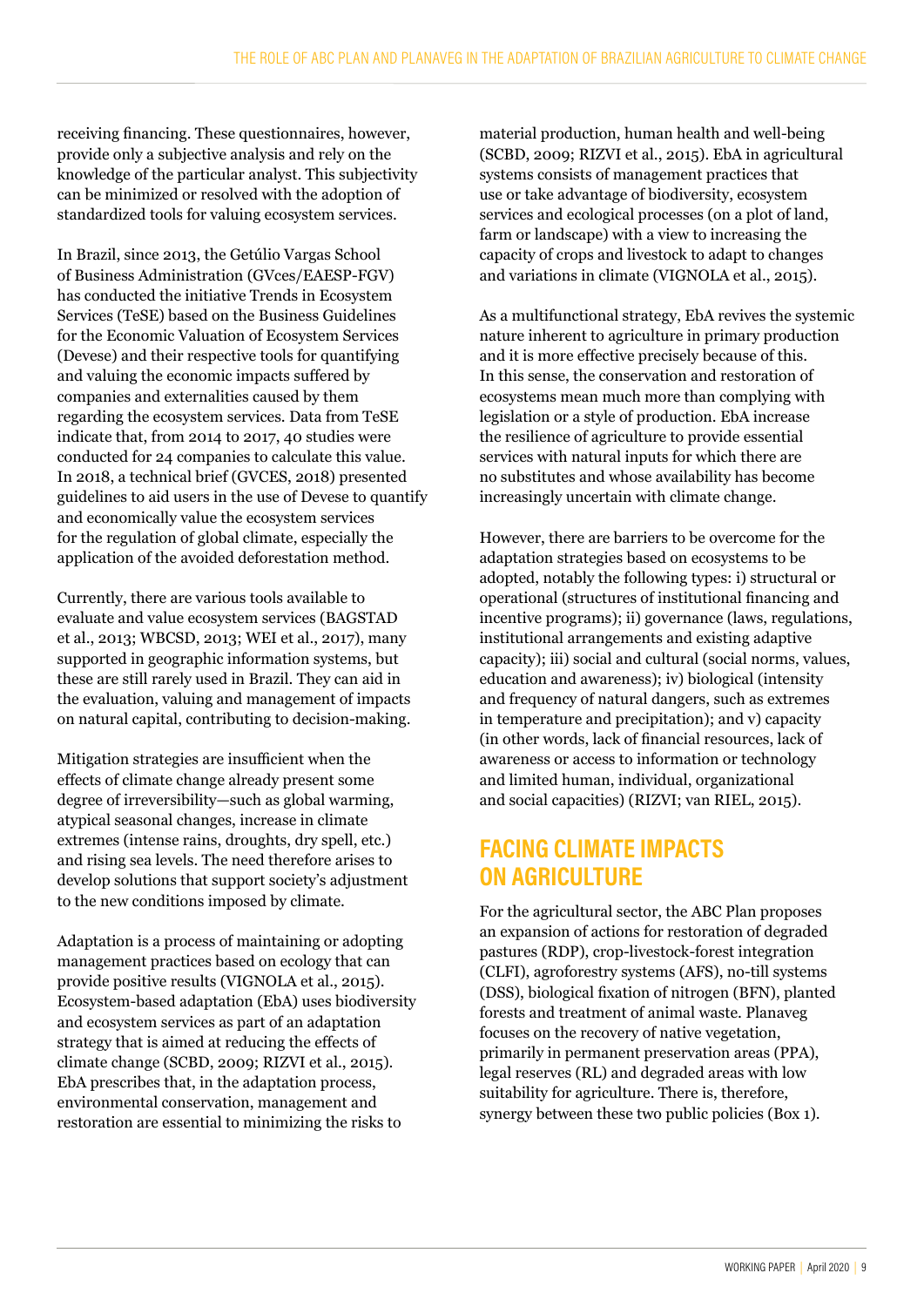One of the eight Sectoral Plans already completed based on the National Policy on Climate Change (PNMC), the ABC Plan was created in 2010 with the objective to reduce man-made (anthropogenic) greenhouse gas emissions in agriculture sector and boost competitiveness. The actions proposed in the ABC Plan are grounded on good agriculture practices. As a result of the work of over 30 government agencies, NGOs and private enterprise, the plan was approved in May 2011. The six lines of financing provided for in the ABC Plan are incentivized through the ABC Program, a line of credit launched in the 2010/2011 Agriculture and Livestock Plan. Later in January 2017, the federal government established the National Policy for the Recovery of Native Vegetation (Proveg), faced with the challenge of implementing Law No. 12.651, of May 25, 2012, also known as the New Forest Code, which addresses the protection of native vegetation. The aim of Proveg is to coordinate, integrate and promote policies, programs and actions to aid in the restoration of forests and other types of native vegetation and to boost environmental regularization of rural properties in Brazil, in accordance with the New Forest Code, on a total area of, at least, 12 million hectares by December 31, 2030. These targets comply with the line of financing for reforestation and restoration of degraded areas of the ABC Program.

In November 2017, the National Plan for the Recovery of Native Vegetation (Planaveg) was launched as the main instrument for the implementation of Proveg. The objective of Planaveg is to expand and strengthen public policies, financial incentives, markets, good agriculture practices and other measures necessary for the recovery of native vegetation on at least 12 million hectares by 2030, primarily in permanent preservation areas (PPA) and Legal Reserve (LR) areas, as well as degraded and low suitability areas for agriculture.

Three important programs and policies complement the initiatives and strategies of Planaveg and create the conditions necessary to motivate, facilitate and implement the recovery of native vegetation. Implementation of these existing efforts requires continuous support from the government in order to strengthen them in the coming years. They work in synergy with the ABC Plan:

- Sustainable intensification of agriculture increase productivity of pastures and cropland in regions outside the areas to be recovered, through programs designed to promote the sustainable intensification of agriculture, which is part of the ABC Plan;
- Native vegetation protection law implement the determinations and the instruments of the New Forest Code, including the Rural Environmental Registry (CAR) and Environmental Regularization Programs (PRA);
- $\blacksquare$  Land regularization expand the number of rural properties with titles and eligibility for resources for forest recovery.

The main items financed by the ABC Plan that are part of the rural credit policy and that have more in common with Planaveg are:

- **IF** Implementation and improvement of integrated systems (crop-livestock, crop-forest, livestock-forest or crop-livestock-forest) and agroforestry systems (ABC Integration);
- Implementation, maintenance and improvement of commercial forest management, including those designed for industrial use or the production of charcoal (ABC Forests); and
- Compliance or regularization of rural properties in accordance with environmental legislation, including restoration of legal reserve and permanent preservation areas, recovery of degraded areas and implementation and improvement of plans for sustainable forest management (ABC Environmental).

The items financed with synergies between the ABC Plan and Planaveg are:

- $\blacksquare$  Acquisition of seeds and seedlings for the formation of pastures and forests; and
- **I** Implementation of nurseries for seedlings production.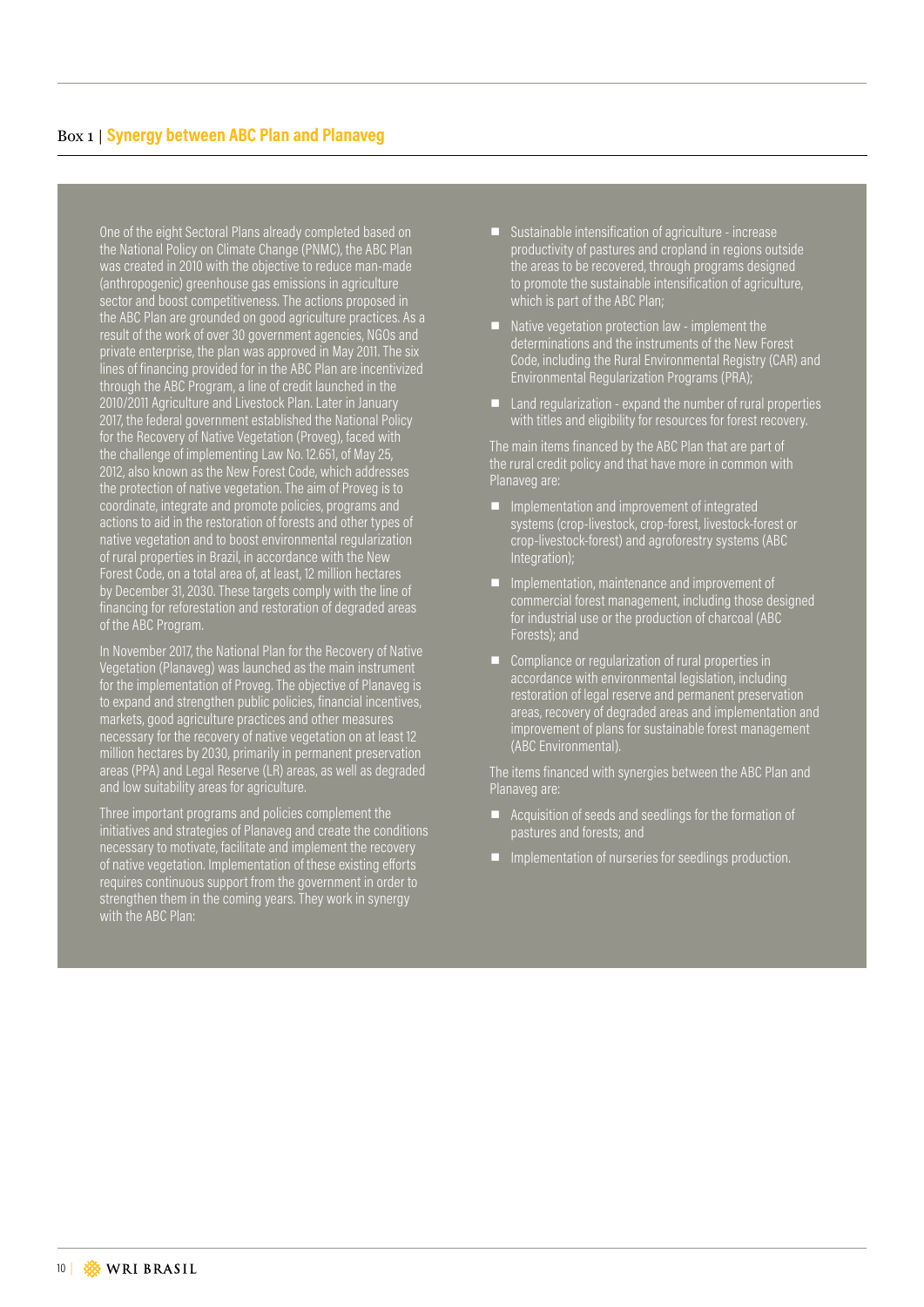The ABC Plan (BRASIL, 2012a) and Planaveg (BRASIL, 2017) are strategically important to the country and the world. The effective implementation of these plans delineates possible paths to ensuring increased agricultural productivity and, potentially, profitability for the farmer, considering, directly or indirectly, environmental aspects. In this Working Paper, we highlight potential of the ABC Plan and Planaveg as strategies for the adaptation of agriculture to the impacts of climate change, since their mitigation aspects have already been widely discussed. It is important to note, however, that there is a strong synergy between adaptation and mitigation (MBOW et al., 2014a).

Numerous strategies and actions that reduce the effects of climate change on agriculture also reduce losses in productivity and economic losses (KOOHAFKAN et al., 2011). The ABC Plan and Planaveg followed this reasoning, detailing actions to be implemented based on local circumstances and the needs of each farmer, including the restoration of native vegetation on a large scale.

The strategy to adapt to climate change in the agricultural sector is to invest more efficiently, promoting diversified systems and the sustainable use of biodiversity and water resources, with support for the transition process, organization of production, income generation guarantees, research (primarily in genetic resources and improvement of plants and animals, water resources, adaptation of production systems, identification of vulnerabilities and modeling), among other initiatives. In cattle farming, an area in which Brazil leads the world in commercial herd size (GOMES et al., 2017), the ABC Plan promotes the intensification of production through improvement of pasture quality, greater supply of food for animals, higher occupancy rate for pastures and, consequently, greater productivity.

The debate surrounding strategies for the development of sustainable production systems has revealed that production stability and sustainability, and not just productivity, must be taken into consideration. In agricultural systems, sustainability can be considered maintenance of production over time, without degradation of the natural base upon which that production is dependent (CARVALHO et al., 2009).

The primary aim of the ABC Plan is the adoption of low man-made GHG emission strategies and specific action for adaptation to climate change. However, technologies cited in the ABC Plan, such as RDP, CLFI, BFN, DSS and planted forests, have great potential to make agriculture more resilient to climate change, providing numerous benefits for the production system (Box 2), contributing to increased productivity and net income for the farmer, and creating jobs in rural areas. Various actions are already being implemented within the scope of the ABC Plan. In Planaveg, on the other hand, most forest restoration programs are still in the planning phase, except for some pilot activities that are aimed at large-scale planting of native species, with the potential to multiply business opportunities and create jobs in rural areas.

#### Box 2 | **Main benefits of the different actions of the ABC Plan, as a strategy for adaptation to climate change.**

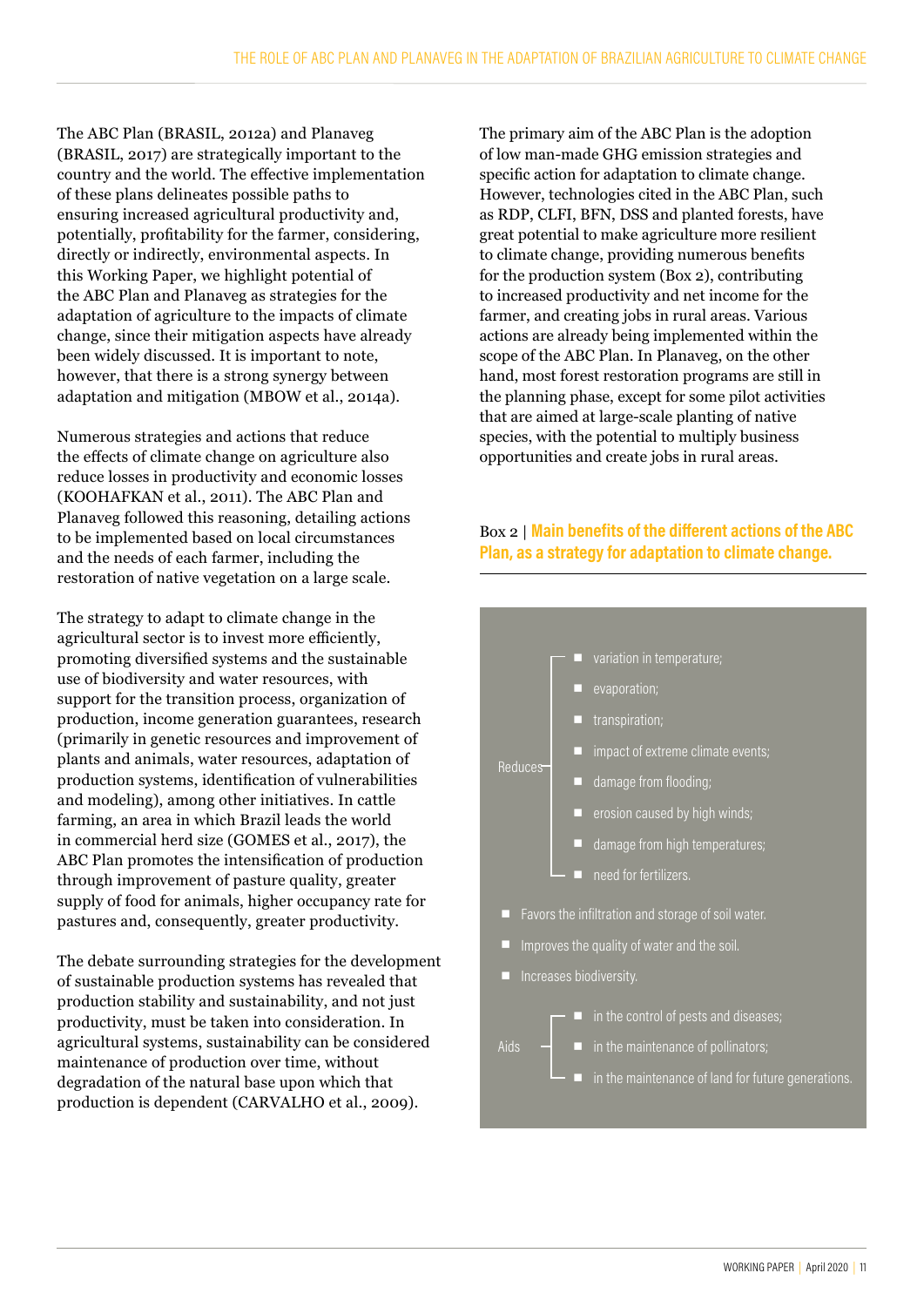## **BENEFITS OF ADAPTATION – PART 1: SYSTEMS WITH TREES**

The benefits of the actions of the ABC Plan and Planaveg (Figure 3), whose objective is the adaptation of Brazilian agriculture to climate change, will be discussed in two parts, with a view to differentiating the actions that involve tree strata from the others. It is important to note that: i) despite the term "forest" adopted in the integrated systems that include trees, these systems also apply to natural biomes that do not include forests; ii) in the restoration of pastures, silvipastoral or agro-silvipastoral practices can be adopted, as will be discussed in the actions that do not involve trees; and iii) actions concerning biological fixation of nitrogen and treatment of animal waste will not be discussed because they are not actions directly related to adaptation.

In Part 1, we will discuss crop-livestock-forest integration (CLFI), agroforestry systems (AFS), cropforest integration (CFI), livestock-forest integration (LFI), planted forests, which are actions of the ABC Plan, and recovery of native vegetation and degraded areas, actions of Planaveg. In Part 2, we will discuss crop-livestock integration (CLI), the no-till (NT) systems and restoration of degraded pastures (RDP), all actions of the ABC Plan. These actions provide benefits to Brazilian cattle farming and society.

## **Benefits of Crop-Livestock-Forest Integration (CLFI)**

The CLFI system is considered the most complex, but it is, nevertheless, recommended for any level of production, using intercropping, succession or rotation cultivation. It is a system that provides various benefits and the area occupied by CLFI increases every year. In fact, VIEIRA FILHO (2018), based on a survey conducted by CLFI Network ("Rede ILPF"), indicates that in Brazil over 1 million hectares employed CLFI for the 2015-2016 harvest.

This system combines, on the same area, different production systems, such as those for grains, fibers, meat, milk and agro-energy from biomass. In this manner, it allows for a diversification of economic activities on the farm and minimizes risks of losses caused by climate events or by a fall in market prices. In CLFI systems, there is a complementarity and synergy between the biotic and abiotic components (BALBINO et al., 2011).

Figure 4 shows the expected effects on local climate, extreme events, soils, biological factors and on socioeconomic factors, because of the adoption of CLFI. It is estimated that CLFI provides positive effects on all the factors considered. Table 1 summarizes, based on the results obtained by the study, the effects of CLFI systems on local climate, environment and farm, for crop and livestock farming.



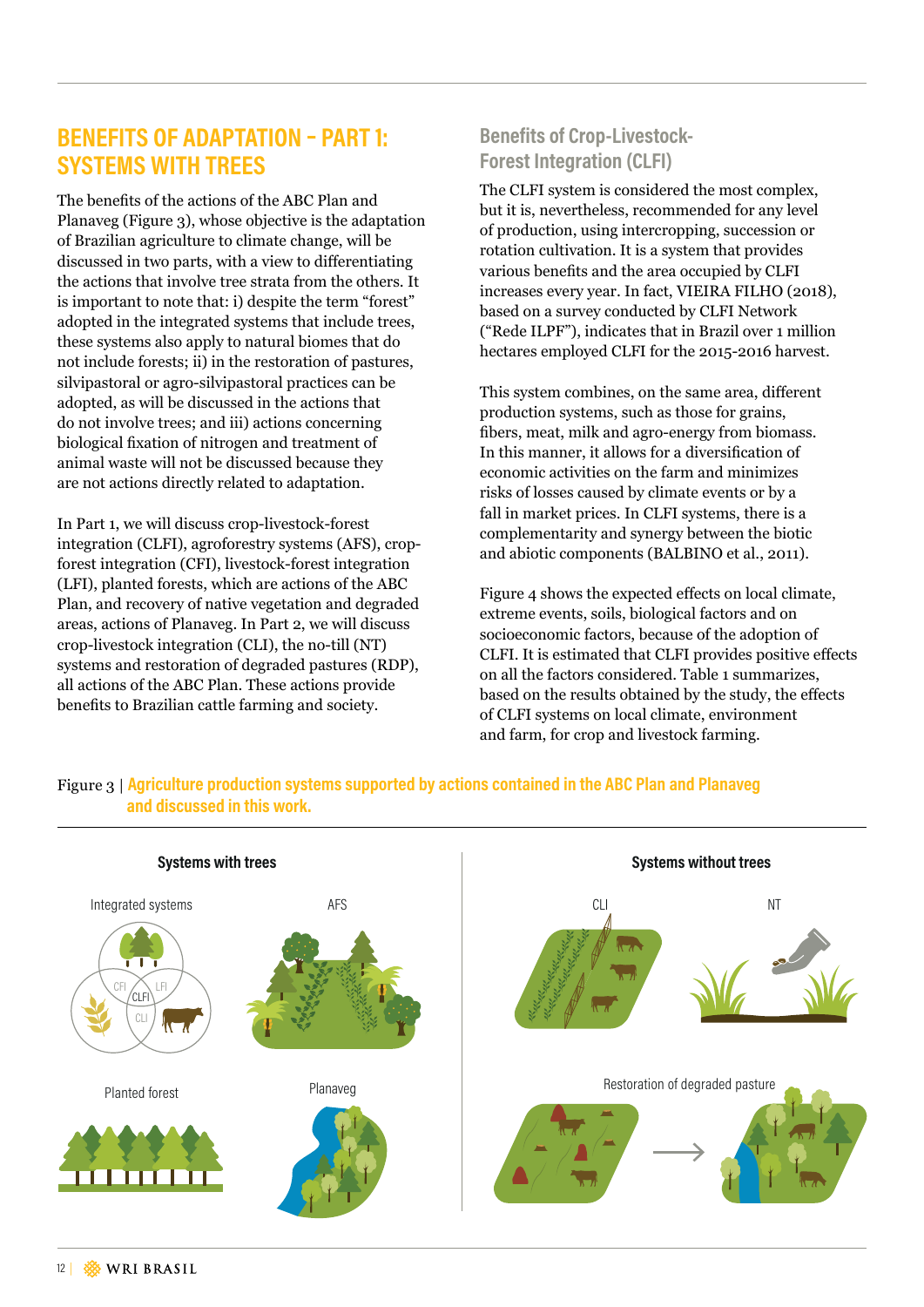



 $\triangle$  Increase  $\nabla$  Decrease  $\odot$  No change **P** Unknown

| WORKING PAPER   April 2020   13 |  |
|---------------------------------|--|
|                                 |  |

**Positive I Negative Neutral 2 Unknown**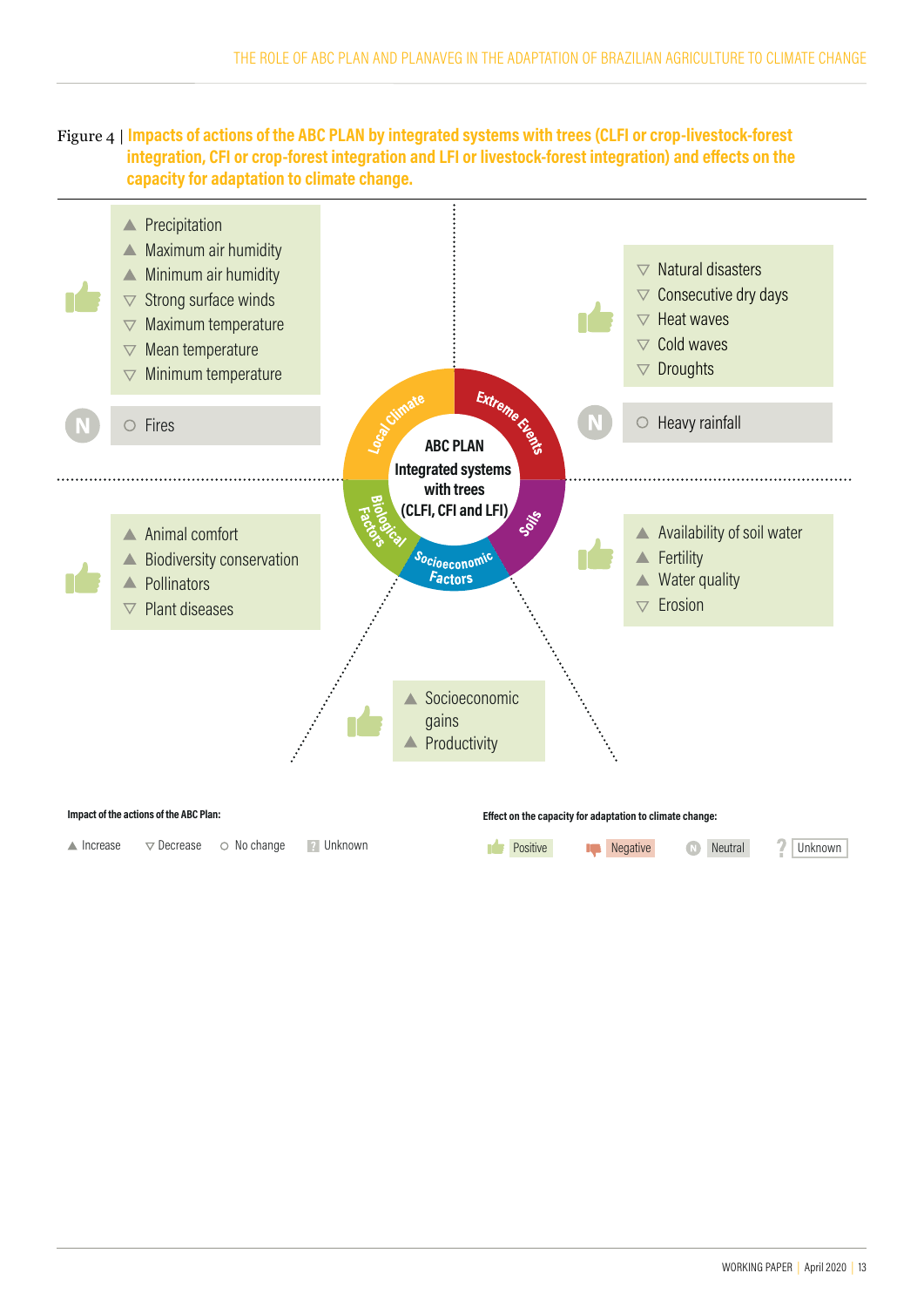#### Table 1 | **Benefits of the crop-livestock-forest integrated (CLFI) system, as a strategy for adaptation and resilience to climate change, for the local climate, for the agriculture enterprise and the environment, for agriculture and livestock farming.**

| <b>LOCAL CLIMATE</b>                                                                                                                                                                                                                                                                                                                                                                                                                                                                                                                                                                                                                                            | <b>ENTERPRISE/ENVIRONMENT</b>                                                                                                                                                                                                                                                                                                                                                                                                                                     |
|-----------------------------------------------------------------------------------------------------------------------------------------------------------------------------------------------------------------------------------------------------------------------------------------------------------------------------------------------------------------------------------------------------------------------------------------------------------------------------------------------------------------------------------------------------------------------------------------------------------------------------------------------------------------|-------------------------------------------------------------------------------------------------------------------------------------------------------------------------------------------------------------------------------------------------------------------------------------------------------------------------------------------------------------------------------------------------------------------------------------------------------------------|
| Provides greater adaptation and resilience to climate change<br>Provides more amenable temperatures<br>Provides less exposure to direct sunlight and/or high temperatures<br>Increases humidity in air and soil<br>Presence of trees protect against frost, winds,<br>hail, storms and high temperatures<br>Expands the positive balance of energy                                                                                                                                                                                                                                                                                                              | Generates products such as firewood, fruit and forage<br>Increases and stabilizes revenue for farmer<br>Avoids deforestation of new areas and increases the land sparing effect<br>Reduces seasonality of manual labor on property<br>Reduces the silting of watercourses<br>Improves the recharge and quality of water<br>Promotes biodiversity<br>Favors new niches and habitats for pollinators and natural<br>enemies of insects-pests and disease pathogens. |
| <b>AGRICULTURE</b>                                                                                                                                                                                                                                                                                                                                                                                                                                                                                                                                                                                                                                              | <b>LIVESTOCK</b>                                                                                                                                                                                                                                                                                                                                                                                                                                                  |
| Reduces productivity losses due to dry spells<br>Increases recycling and reduces loss of nutrients,<br>reducing the need for fertilizers<br>Increases organic matter in the soil (carbon sequestration)<br>due to the accumulation of forage and forest biomass<br>Increases the activity of microbes<br>Increases the infiltration and retention of soil water<br>Forest component reduces incidence of winds (windbreaks)<br>and reduces toppling of plants, spread of diseases<br>and drift during the application of pesticides<br>Optimizes the use of machinery and equipment<br>Maintains the soil covered for longer, reducing risks of surface erosion | Improves animal comfort due to the shade created by trees<br>Shading of trees creates thermal comfort zones<br>Improves the quality and productivity of pastures<br>Increases the occupation rate of pastures<br>Increases weight gain<br>Reduces the slaughter age for beef cattle<br>In dairy farming, increases milk production, since it reduces heat stress                                                                                                  |

Source: BALBINO et al., 2011; MAGALHÃES et al., 2018a, 2018b; MALERBO-SOUZA et al., 2003; MOSIMANN et al., 2017; OLIVEIRA et al., 2010; RODRIGUES et al., 2017; SILVA et al., 2009; VIEIRA FILHO, 2018.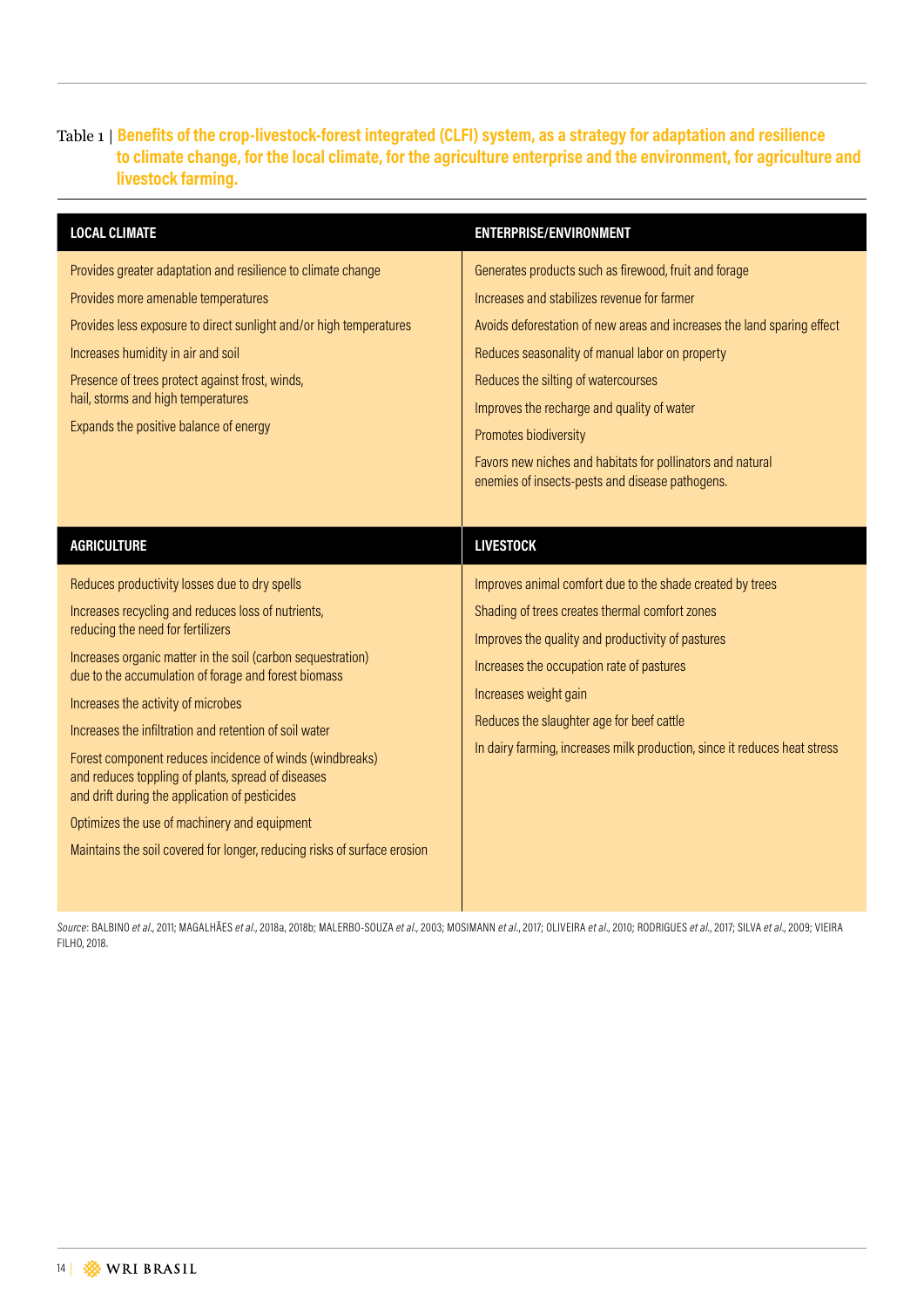However, CLFI has some disadvantages, particularly an increase in competition between plant species and the mechanical damage incurred during harvest or crop treatment on some components (OLIVEIRA et al., 2010). A disorganized distribution of the tree component can hinder the use of machinery and harm could be caused by animals because of trampling, which can compact the soil.

It is important to note also that the implementation of the CLFI system requires specialist monitoring and training and represents a significant change in the practice of the traditional farmer. One of the assumptions of CLFI is promoting synergy between activities and, therefore, it is likely that few producers have the capacity to make long-term plans without the necessary technical assistance (ALVARENGA; GONTIJO NETO, 2012).

## **Benefits of the Agroforestry Systems (AFS)**

The term AFS is, at times, used to group any and all integrated production systems that optimize land use and promote environmental and socioeconomic sustainability. In this approach, agroforestry systems encompass anything from traditional rotation agriculture, such as forest rest, to commercial arrangements, such as CLFI (SCHEMBERGUE et al., 2017).

In this Working Paper, the term AFS will be used in the strict sense, according to Becker (2010) and Castro et al. (2009), which is "a system that uses a large diversity of plants, managed to serve the vital needs of the community (food, health, clothing and construction of houses and shelters) and that involves itinerant cultivation, traditional systems open to the market and intercropping of perennial trees, bushes and palms". In various regions, poor farmers are adopting AFS as a way of adapting to the impacts of climate change (RIZVI et al., 2015).

AFS were revived from ancient cultures and have expanded to practically every region, serving evolving needs in land use in developing countries, especially in tropical regions, with the integration of agricultural crops and forests (DANIEL et al., 1999). These are management systems of natural or exotic resources that maintain the ecological system and forest structure (BECKER, 2010) with annual or perennial crops.

In landscapes in which native vegetation is very fragmented, AFS play an important role and their

environmental benefits are: provide habitats to species that tolerate a certain level of disturbance; contribute to reducing rates of natural habitat conversion due to lower pressure for use as farmland; support the integrity of forest remnants, serving as ecological corridors or buffer zones; and provide ecosystem services, such as carbon sequestration, better air, water and soil quality, and conservation of biodiversity (MARTINS, 2013).

AFS are used by farmers to adapt to climate change, considering, temperature and precipitation primarily (SCHEMBERGUE et al., 2017; TSCHARTNTKE et al., 2011). In Brazil, the adoption of AFS in municipalities with lower average rainfall shows that farmers consider it a strategy to adapt to the changes in climate that harm agricultural productivity (SCHEMBERGUE et al., 2017).

The shade of trees that compose AFS provides a favorable microclimate for crop development, by reducing the incidence of solar energy, air temperature, wind and evapotranspiration, because of its structure resembling that of a forest (TSCHARTNTKE et al., 2011). AFS also contribute social and economic value, since they reduce the vulnerability of families to climate stress, pest outbreaks, falling prices and food insecurity (TSCHARTNTKE et al., 2011).

Figure 5 shows the expected effects on local climate, extreme events, soils, biological factors and on socioeconomic factors, because of the adoption of AFS. It is estimated that AFS provide positive effects on all the factors considered, proving to be an important strategy to adapt to climate change.

In Africa, studies on the use of AFS highlight their potential to moderate high temperatures, as well as to counter annual climate fluctuations, thus creating a more suitable microclimate for the development and productivity of crops (MBOW et al., 2014a; 2014b). These characteristics show the high potential for AFS to contribute to food security and adaptation to the effects of climate change. AFS may be a win-win solution for Africa, with the potential to control erosion, increase soil fertility, biodiversity and the efficient use of water, and reduce the impacts of extreme climate events, although the success of AFS as an adaptation strategy depends on integrated, efficient management (MBOW et al., 2014b).

In Brazil, AFS are particularly numerous in Pará, Acre, Minas Gerais, Mato Grosso, in the South and the Northeast, possibly due to the effectiveness of the system in maintaining water and regenerating soil fertility (SCHEMBERGUE et al., 2017).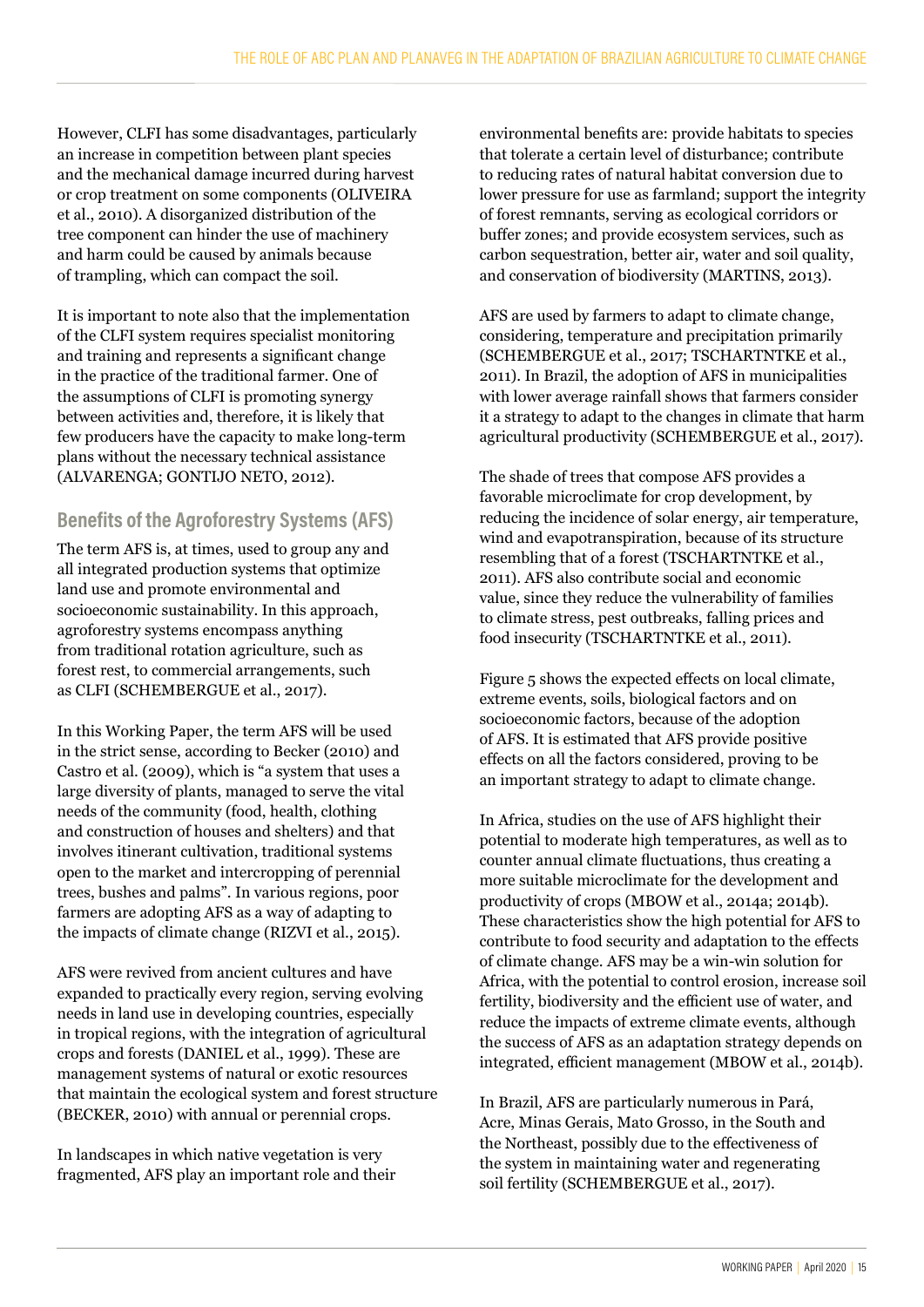#### Figure 5 | **Impacts of actions of the ABC Plan by agroforestry systems (AFS) and effects on the capacity for adaptation to climate change.**



 $\triangle$  Increase  $\nabla$  Decrease  $\odot$  No change 2 Unknown

## **Benefits of Crop-Forest Integration (CFI)**

The CFI system involves an intercropping of tree species, native or exotic, with annual or perennial crops (BALBINO et al., 2011).

A prominent example of CFI is the coffee crop, in which the planting of trees is of great importance. Studies show the influence of increasing temperatures on the productivity of coffee, causing effects such as flower abortion and reduced productivity (ASSAD et al., 2004; ZULLO JÚNIOR et al., 2006).

Compared to coffee planted in the full sun, coffee planted with 30% of the area occupied by macadamia received 29.4% less solar radiation and reduced air temperature of 0.6°C in the crop's microclimate,

#### Impact of the actions of the ABC Plan: *Impact of the ABC Plan:* **Effect on the capacity for adaptation to climate change:**



reducing the risk of flower abortion (COLTRI, 2012). In Paraná, the introduction of silky oak on coffee plantations increased profitability by up to 32% (SANTOS et al., 2000). In both cases, the main environmental benefits are the action of pollinators, the conservation of water and thermoregulation, which prevents heat waves and extreme cold.

#### **Benefits of Livestock-Forest Integration (LFI)**

The LFI system (either silvipastoral system or arborization of pastures) is a type of integrated system in which the production of forage plants and the raising of animals is integrated with trees, simultaneously or sequentially, in the same unit of area. It is vital to use forest and forage species that are suitable for the production environment (PORFÍRIO-DA-SILVA et al.,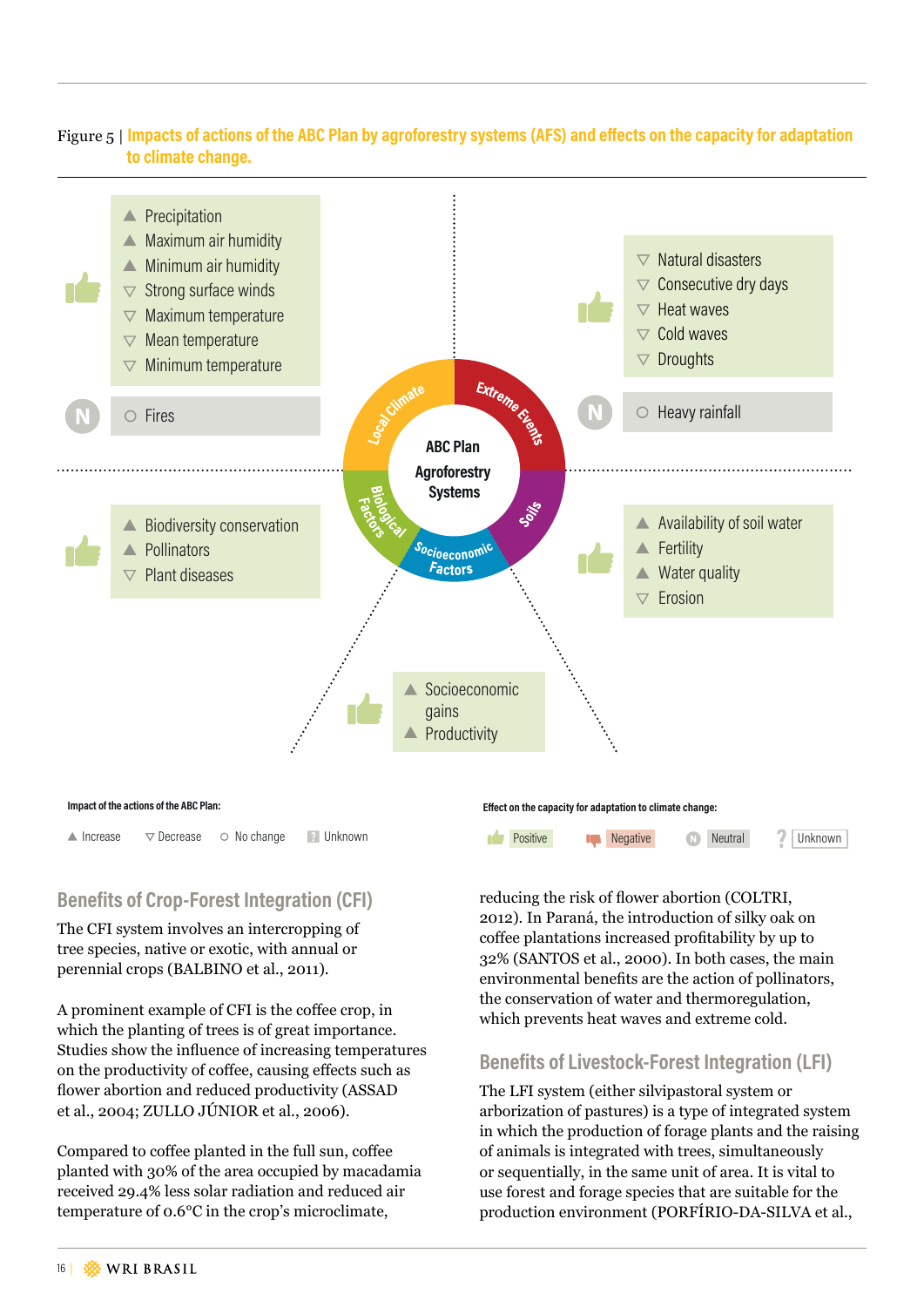2009). In Brazil, LFI systems predominantly use exotic trees, primarily eucalyptus. But the type of tree and the spacing between them are important factors that can influence the expected benefits, such as strategy of adaptation and resilience to climate change (Table 2). LFI with less dense eucalyptus and dispersed native trees provides the best thermal comfort compared to the system with dense eucalyptus; the greater the spacing between the rows of trees and the lower density allows for better wind circulation, reduced air temperature and increased relative humidity in the shade, favoring animal well-being (KARVATTE JÚNIOR et al., 2016).

In livestock farming, the weight gain of livestock and productivity observed in CLFI and LFI systems, due to the provision of shade, have contributed to the dissemination of information about the relevance of integrated systems (IS) to climate change adaptation. However, it is necessary to overcome the speculation that still exists in the field against technology based on integrated systems. Some studies point to livestock farming profiting significantly from the adoption of these technologies, but the potential rates of return must be clearly shown. It is necessary to expand and disseminate results to show that these systems protect production from the climate change that is already occurring and that will inevitably continue to occur, providing sustainability as a result of increased hardiness. It is also important to adjust technologies to the different producer and management profiles.

#### **Benefits of Planted Forests**

The production of planted forests (native and exotic) is supported by the ABC Plan and allows their economic exploitation on rural properties. Planted forests produce numerous environmental benefits and are a source of long-term income for agriculturedependent families, since they increase the supply of wood for industrial (cellulose and paper, furniture

and wood panels) and energy purposes (charcoal and firewood), provide materials for construction, reduce pressure on native forests, and capture CO2 from the atmosphere, thus mitigating climate change.

Currently, Brazil has 9.86 million hectares of planted forests, and the most important species are eucalyptus, which occupies 75% of the area, and pine, 21%. Rubber trees, acacia, teak, parica and pine are among the other species planted (IBGE, 2018). Of the total area planted, 29% are small independent farm owners and medium-sized producers, who invest in forest planting for the sale of *in natura* wood through out grower schemes. These forest plantations reduce pressure on native forests and show clear potential for adapting crops to climate change.

It is important to note that a large part of industrial forestry was created before the ABC Plan, which was established in 2011. In fact, in 2011 the area planted with eucalyptus was a little under 5 million hectares (IBÁ, 2018), as compared to 7.4 million in 2017 (IBGE, 2018). In the ABC Plan, the line of credit for planted forests turned over less than 6% of the resources in the 2015/2016 harvest and 6.4% in the 2017/2018 harvest (FREITAS, 2018). It is necessary to encourage the implementation of forest and perennial crops, increase their scale and promote reforestation with native species and agroforestry systems, as economically viable short-term solutions for mitigation and adaptation to climate change (BATISTA et al., 2017).

Forest plantations contribute to reducing surface water runoff and, consequently, water erosion and increase the amount of organic material and porosity of the soil. When managed appropriately, commercial forest plantations present soil loss through water erosion within acceptable limits (EMBRAPA FLORESTAS, 2015).

| <b>LOCAL CLIMATE</b>                         | <b>ENTERPRISE AND ENVIRONMENT</b>                  | <b>LIVESTOCK</b>                                 |
|----------------------------------------------|----------------------------------------------------|--------------------------------------------------|
| Trees modify the microclimate of the pasture | Increases the income of the enterprise with forest | Improves the fertility of the pasture            |
| They reduce the incidence of solar radiation | products, such as firewood, posts, chips and logs  | Increases biomass and the                        |
| They provide more amenable                   | Increases the conservation of the soil and         | nutritional value of forage                      |
| temperatures, higher humidity and lower      | water and reduces the intensity of erosion,        | Increases the rate of occupation of pastures and |
| rates of plant evapotranspiration.           | particularly when planted at countour              | reduces the frequency of pasture rehabilitation  |
| They protect against frost, winds, hail,     | Increases the provision of ecosystem services      | Increases the comfort and protection of animals  |
| storms and high temperatures                 | and the biological activity of the soil            | and pastures and improves animal performance     |

Table 2 | **Benefits of the livestock-forest integration (LFI) system, as a strategy for adaptation and resilience to climate change, for the local climate, for the agriculture enterprise and the environment, for agriculture and livestock farming.**

Source: KARVATTE JÚNIOR *et al.*, 2016; LAVELLE *et al*., 2006; PACIULLO *et al.*, 2011; PORFÍRIO-DA-SILVA *et al.,* 2009; SILVA *et al.*, 2015.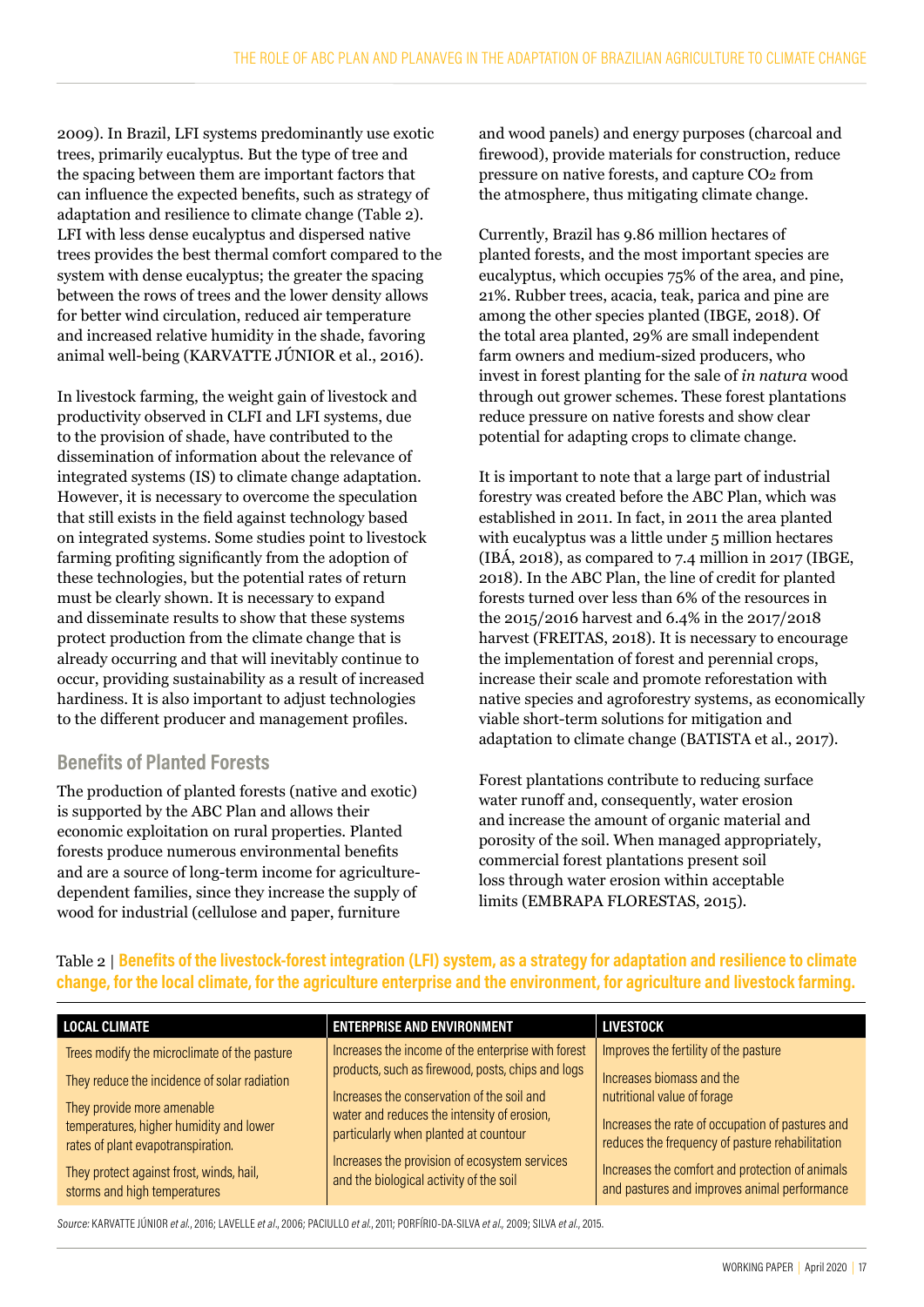Commercial forest plantations lead to an accentuated reduction in biodiversity but can also function as refuge for some native species and as facilitators in the ecological restoration of native forests (VIANI et al., 2010).

Figure 6 shows the expected effects on local climate, extreme events, soils, biological factors and on socio-economic factors, because of the adoption of planted forests. It is estimated that planted forests provide positive effects on practically all

factors considered, except for fire risk, which can be increased in some scenarios. In fact, forest stands, primarily pine and eucalyptus, are implemented in a dense manner, with low diversity in the shrub and tree strata, in which the propagation of fire occurs very quickly. Water capture installations and observation towers need to be installed, as well as a road system with signs and strategically placed fire equipment distributed throughout the forest enterprise. In addition, fire risk zoning should be established as a fire mitigation strategy.

#### Figure 6 | **Impacts of actions of the ABC Plan by planted forests and effects on the capacity for adaptation to climate change.**

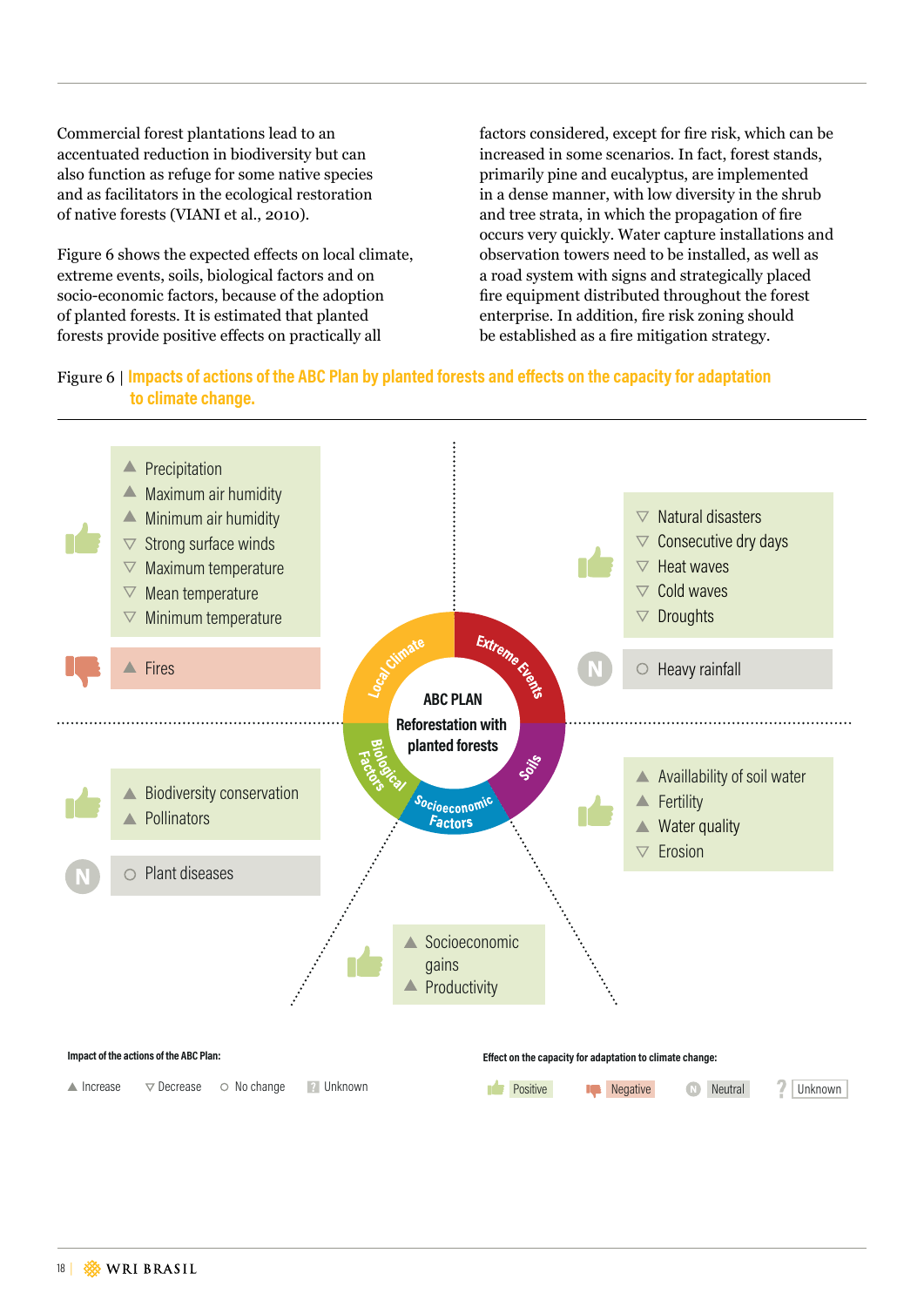## **Benefits of Restoration of Native Vegetation and Degraded Areas**

The main benefits of revegetation with native species and mixed planting of trees are the generation of a favorable microclimate, protection of springs and riverbanks, protection and increase of pollinators, reduction in incidence of pests, increase in the availability of soil water and a reduction in soil erosion (Figure 7). Stingless bees, one of the many

benefits of this action (Table 3), are crucial to the ecosystem, due to their effectiveness as pollinators.

The Forest Code in force offers three ways legal reserve deforested before July 2008 can comply with legal requirements: recompositing, natural regeneration, and/or compensation (BRASIL, 2012b). However, if deforestation occurred after July 2008, compensation is not an option.

#### Figure 7 | **Impacts of actions of Planaveg by the recovery of native vegetation and degradades lands and effects on the capacity for adaptation to climate change.**

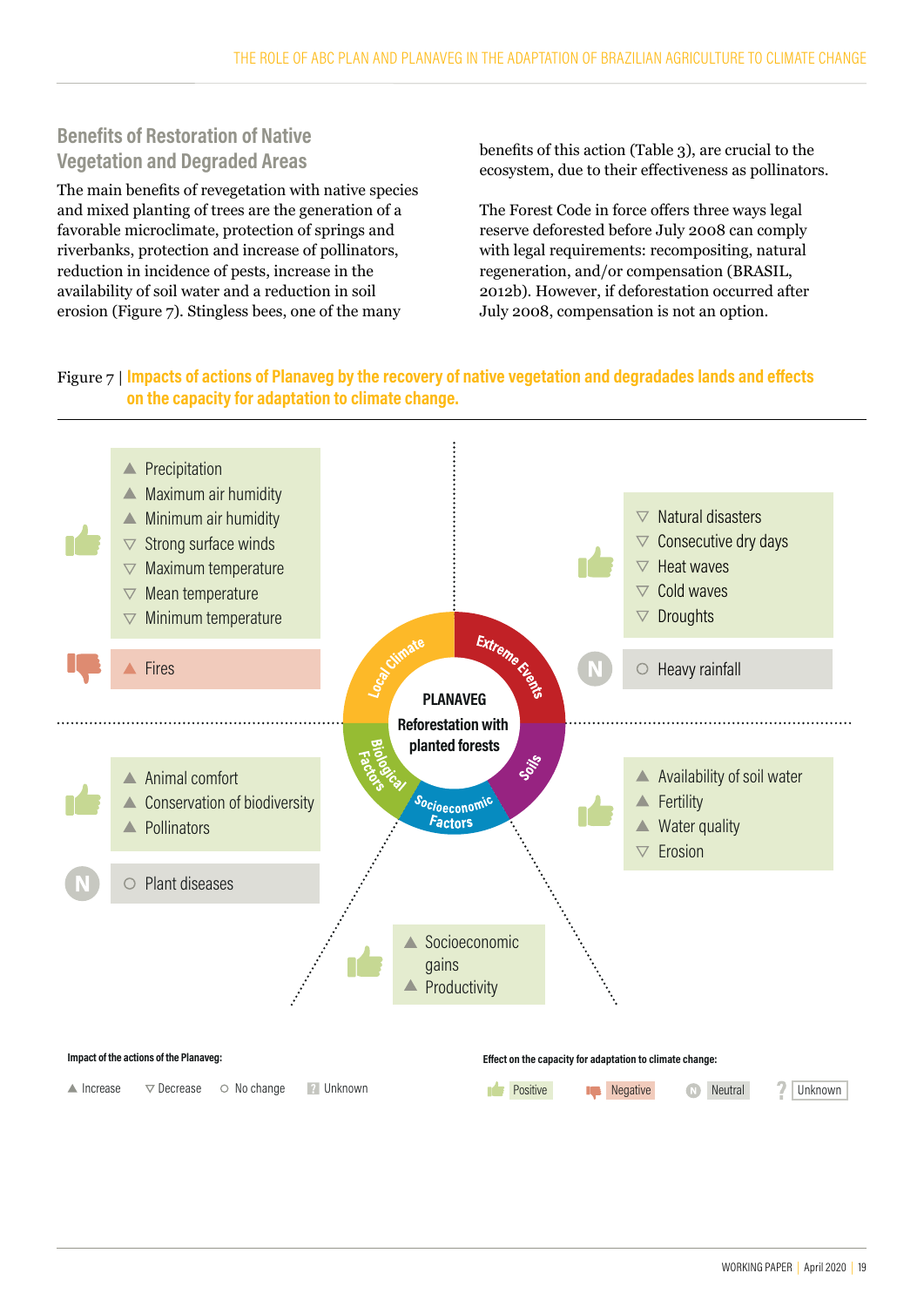#### Table 3 | **Benefits from the recovery of native vegetation in permanent preservation areas, legal reserve and degraded areas.**

| <b>LOCAL CLIMATE/ENVIRONMENT</b>                                                                                                    | <b>AGRICULTURE AND LIVESTOCK</b>                                                           |
|-------------------------------------------------------------------------------------------------------------------------------------|--------------------------------------------------------------------------------------------|
|                                                                                                                                     | Revegetation and preservation of LR and PP areas                                           |
| Contributes to the stability of local climate                                                                                       | Increases the availability of soil water                                                   |
| Ensures air quality                                                                                                                 | Increases the fertility of the soil                                                        |
| Serves as a physical barrier to wind                                                                                                | Increases the agricultural productivity of adjacent areas due to the                       |
| Contributes to the conservation of soil, water resources and biodiversity                                                           | presence of pollinators and natural enemies of pests and organisms<br>that spread diseases |
| Maintains natural enemies for the control of pests and diseases,<br>due to its high diversity of plants, animals and microorganisms | Ensures thermal comfort for animals in adjacent pastures                                   |
| Provides shelter and food for animals that pollinate and spread seeds                                                               | Ensures animal watering, because it is a source of water for drinking holes                |
| of native species of economic and/or ecological importance                                                                          | Increases income in the production system                                                  |
|                                                                                                                                     | Recovery of degraded areas                                                                 |
| Regulates local climate                                                                                                             | Reestablishes nutrient cycle processes                                                     |
| Conserves water resources                                                                                                           | Benefits pollinators and natural enemies of pests and diseases                             |
| Conserves biodiversity                                                                                                              |                                                                                            |

Source: CHIARI et al., 2005, 2008; CUNHA et al., 2003; GIANNINI et al., 2015, 2017; KLEIN et al., 2007; MALERBO-SOUZA et al., 2003; MANGABEIRA, 2010; MILFONT et al., 2013; RODRIGUES et al., 2017; SCARAMUZZA *et al.*, 2016.

The size of the degraded area occupied by annual and permanent crops in Brazil is unknown. These areas present low productivity, whether due to low agricultural potential, incorrect soil management or using inappropriate species or cultivars for the particular environment. Usually, the recovery of these areas is done through the adoption of mechanical practices, application of inputs and correctives and with the introduction of appropriate species or cultivars. It is estimated that the liability of permanent preservation and legal reserve areas that need restoration or compensation is 21 million hectares (SOARES FILHO et al., 2014), concentrated on the southern border of the Amazon and almost the entirety of the Atlantic Forest and Cerrado.

Predominant actions aimed at the restoration of native vegetation and degraded areas include the use of exotic species, primarily eucalyptus and pine. On the other hand, there is growth in the use of silviculture of native species, such as brazilwood, cedar, acacia, peroba rosa, jequitiba, and Brazilian mahogany among others, which are promising strategies for the production of hardwood and an alternative to illegal deforestation for the extraction of wood. In this case, the Verena Project<sup>3</sup> stands out. Since 2015, the project has been systematizing knowledge on reforestation

with native species for economic use and disseminating technical and economic information to expand forest cover in degraded areas, with a view to promote a low-carbon economy for adaptation to climate change.

In the silviculture of native species, different management systems can be adopted, anything from no-till to integrated systems. Some projects, such as Amata, Fazenda da Toca, TNC Cacau Floresta and others, are already in development in Brazil, and working toward large-scale planting of native species, which can multiply business opportunities and create jobs in rural areas (BATISTA et al., 2017).

Embrapa and the Secretariat of Extractivism and Sustainable Rural Development of the Ministry of the Environment, in cooperation with various specialists from different institutions, developed WebAmbiente<sup>4</sup>, a database of 782 native plant species with solutions for environmental recovery in every Brazilian biome, which aids decision-making in the process of environmental compliance of the rural landscape.

A technology designed to promote rural landscape compliance along with financial gains is the introduction of AFS for environmental restoration, through production systems based on ecological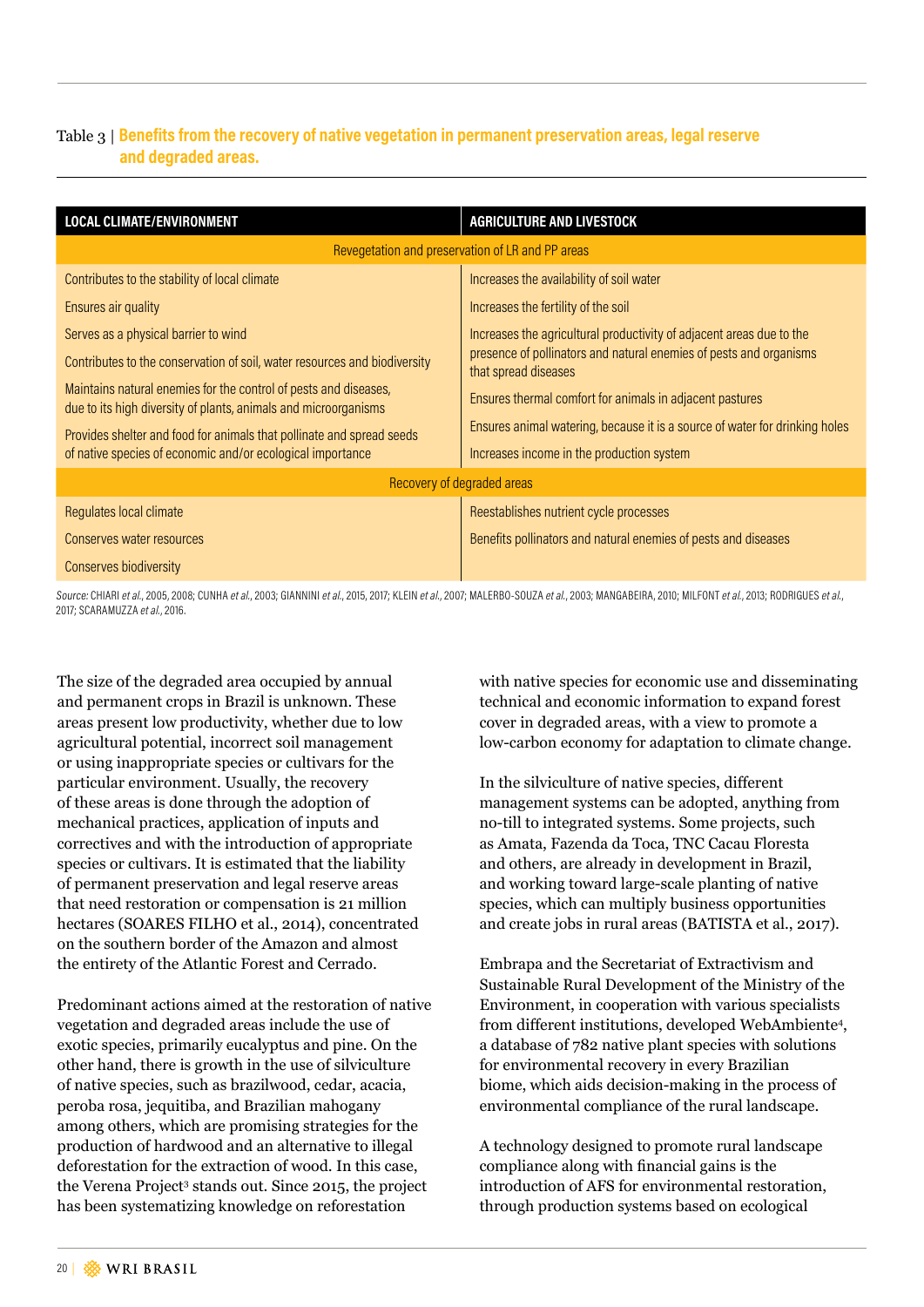succession that is analogous to natural ecosystems. In these systems, exotic or native trees are combined with crops, vines, forage plants and shrubs, according to a pre-established spatial and temporal arrangements, with high diversity of species and interactions between them (EMBRAPA, n.d.).

In livestock production systems, whether integrated or not, the legal reserve provides important benefits. It conserves soil, water resources and biodiversity; maintains populations of species that control pests and diseases, due to its high diversity of plants, animals and microorganisms; provides shelter and food for animals that pollinate and spread seeds of economically and/or ecologically important native species; and plays an important role in the mitigation of GHGs (BRANCALION et al., 2012).

Permanent preservation areas are fundamental in any agricultural system mainly in crop and livestock farming. In addition to the benefits of the conservation of soil, water and biodiversity, the permanent preservation areas provide water (extracted from watering holes) for livestock. It is fundamental that watercourses are isolated and cannot be accessed by animals to prevent trampling of river borders and contamination by animal waste (PEREIRA et al., 2017).

The presence of pollinators provides an increase in crop productivity. They play an important functional role in most terrestrial ecosystems and represent a vital ecosystem service for agricultural productivity (POTTS et al., 2010). In a tropical environment, 94% of flowering plants depend on pollinators (OLLERTON et al., 2011).

There are vertebrate (birds, bats, small mammals and reptiles) and invertebrates (various species of insects such as bees, beetles, butterflies, moths, flies, wasps, etc.) pollinators; bees visit 90% of agricultural crops, flies 30% and vertebrates around 6% (IMPERATRIZ-FONSECA; JOLY, 2017). Pollinators are important for different crops, such as beetles in the production of dendê fruit; different types of bees (stingless, honey, wild, etc.) in the production of açaí, alfalfa, cotton, coffee, coconuts, guaraná, apples, passionfruit, papaya, pears and soybeans, etc.; in addition to bees in greenhouses for the cultivation of eggplants, melons, watermelons, strawberries, cucumbers, peppers and tomatoes (FREITAS; BONFIM, 2017).

The maintenance of an area with native vegetation on agricultural properties ensures production (IMPERATRIZ-FONSECA; SILVA, 2010). In Brazil, the total value of the production of 44 crops in

2013 (for which there was knowledge both of the dependence and the production value for that year) was approximately US\$45 billion and the economic value of the pollination obtained for these 44 crops during the same period was approximately US\$12 billion, or almost 30% of the total value (GIANNINI et al., 2015). Of the 141 species of plants cultivated in Brazil—for human consumption, animal production, biodiesel and fibers—approximately 60% (85 species) depend on a certain degree of pollination (GIANNINI et al., 2015).

Native vegetation remnants are also important repositories of native species that control agricultural pests because they offer shelter, food and places for reproduction and nesting for these organisms. The management of the structure of the agricultural landscape, with the maintenance of natural vegetation areas adjacent to crops is an important factor to be considered in the development of ecological management programs for pests (MURTA et al., 2008), and also as an economically viable alternative since there is no need to spend on the importation, raising and release of natural enemies.

## **BENEFITS OF ADAPTATION – PART 2: SYSTEMS WITHOUT TREES**

#### **Benefits of Crop–Livestock Integration**

The Crop Livestock Integration systems (CLI) are structured according to the profiles and objectives of the farm, and based on peculiarities of the region, such as climate and soil conditions, infrastructure, experience of the farmer and availability of technology (VILELA et al., 2011). In the 2015-2016 harvest, Brazil had 9.5 million hectares with CLI (VIEIRA FILHO, 2018). These systems have higher performance on both yield and revenues compared with one-crop or standalone systems, in agriculture and livestock farming (continuous or rotational grazing). Environmental benefits are also higher, improving pollinators biodiversity and soil protection (VIEIRA FILHO, 2018).

In the Central-West and Southeast regions of Brazil, three types of integration are generally observed: i) in livestock farms, grain crops (rice, soy beans, corn and sorghum) are introduced in pasturelands to restore the productivity of the grass; ii) in farms specializing in grain crops, forage grasses are introduced to improve soil coverage in no-till systems and, during the fallow, use of forage in the diet of cattle (double-crop system);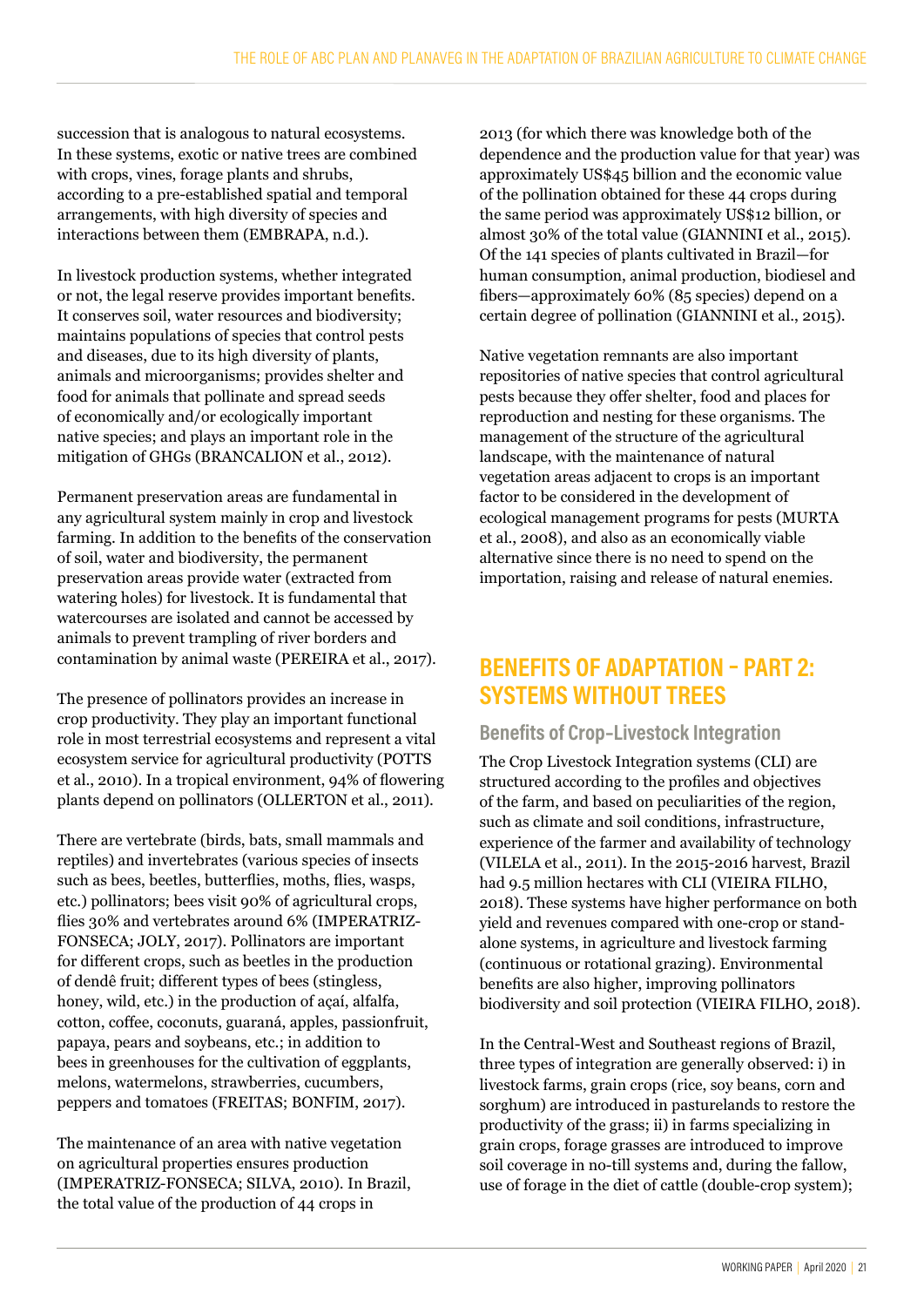and iii) in farms that, systematically, adopt CLI to intensify the use of land and benefit from the synergy between the two activities (VILELA et al., 2011).

In southern Brazil, the areas that, in summer, are generally planted with corn, beans, soybeans or rice, are used for animal production in the winter, on annual pastures, with primarily oats, ryegrass, wheat or rye (MORAES et al., 2011).

Figure 8 shows the expected effects on soils, biological and on socioeconomic factors, as consequence of

the adoption of CLI. Note that these systems are not expected to provide significant adaptation effects in minimum air humidity, the occurrence of strong winds, precipitation, minimum temperature and on the incidence of cold waves, events expected in the climate change currently underway. On the other the absence of trees in the CLI system means that the conservation of biodiversity and the action of pollinators depend on the size of the area and the distance from areas with native vegetation. Table 4 summarizes, based on the results obtained by the study, the effects of CLI systems on the environment of the farm for crop and livestock farming.

#### Figure 8 | **Impacts of actions of the ABC Plan by crop-livestock integration (CLI) systems and effects on the capacity for adaptation to climate change.**

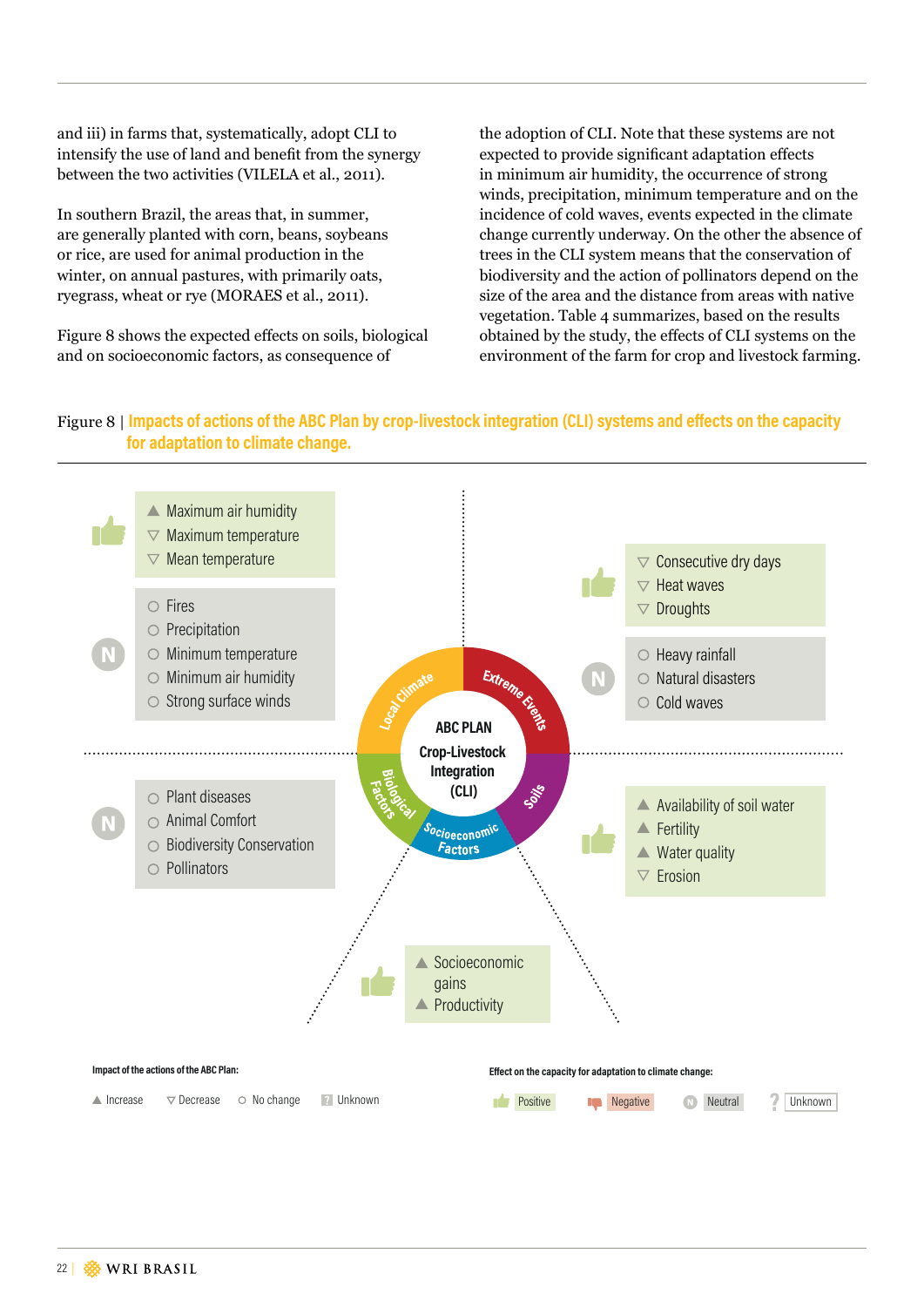#### Table 4 | **Benefits of the crop-livestock integration (CLI) system, as a strategy for adaptation and resilience to climate change, for the local climate and the agriculture enterprise, for agriculture and livestock farming, compared to monoculture systems.**

| <b>LOCAL CLIMATE / ENTERPRISE</b>                                                                                                                                                                                                                                                                                                                                                                                                                                                                                                                       | <b>AGRICULTURE</b>                                                                                                                                                                                                                                                                                                                                                                                                                                                                                                                                      | <b>LIVESTOCK</b>                                                                                                                                                                                                                                                                                                                                                                     |
|---------------------------------------------------------------------------------------------------------------------------------------------------------------------------------------------------------------------------------------------------------------------------------------------------------------------------------------------------------------------------------------------------------------------------------------------------------------------------------------------------------------------------------------------------------|---------------------------------------------------------------------------------------------------------------------------------------------------------------------------------------------------------------------------------------------------------------------------------------------------------------------------------------------------------------------------------------------------------------------------------------------------------------------------------------------------------------------------------------------------------|--------------------------------------------------------------------------------------------------------------------------------------------------------------------------------------------------------------------------------------------------------------------------------------------------------------------------------------------------------------------------------------|
| Provides greater agricultural production<br>and fewer greenhouse gas emissions<br>per unit of human-digestible protein<br>Increases resilience to climate change (both<br>in terms of productivity and financial return)<br>Contributes to the rehabilitation of soil quality<br>(chemical, physical and biological)<br>Provides agricultural products from the<br>summer harvest and autumn grazing-<br>winter for annual pastures<br>Provides greater sustainability to<br>agriculture production<br>Generates more frequent cash flow for the farmer | Breaks the cycle of pests and diseases<br>Increases organic matter content of the soil<br>Increases and improves the<br>development of soil microbiota<br>Increases the cycling of nutrients<br>Has potential to sequester and accumulate<br>$CO2$ in the soil, due to the high production of<br>dry material on the surface and in the soil<br>Increases the diversity of macro<br>and microbiota in the soil<br>Improves the control of invasive species<br>In soils in the Pampa biome, it increases<br>porosity and reduces the density of the soil | Increases the stability of production of forage<br>to feed the herd throughout the year<br>Increases the productivity of pastures<br>by improving the fertility of the<br>soil through use of crops<br>Higher weight gain in rearing calves with a<br>combination of Tanzania grass and corn<br>Higher weight gain in the transition from<br>dry season to wet season in the Cerrado |

Source: CARVALHO *et al.*, 2016; DOMICIANO, 2016; GIL *et al.*, 2018; MARCHÃO *et al.*, 2009; MIRANDA *et al.*, 2005; MORAES *et al.*, 2011; TRACY; ZHANG, 2008; VILELA *et al.*, 2011.

#### **Benefits of the No-till System**

No-till (NT) incentives are part of the ABC Plan that has been strongly adopted by farmers. Out Of the R\$1.361 billion contracted by the ABC Plan for the 2017/2018 harvest, 38% was for the no-till systems, through a little over 1,000 contracts with an average value of R\$518,019.38 (FREITAS, 2018). Organic material is transformed into rich natural fertilizer, and the decomposed straw from the previous harvests is converted into fertilizer for the soil. Its advantages are a reduction in the use of chemical inputs and the control of erosion, since the permanent coverage of the soil slows runoff. In the NT system, straw protects the surface, favoring the infiltration of water through a change in the porosity geometry of the soil, reduces variations in temperature, due to an increase in the solar radiation reflection ratio (albedo), and reduces the evaporation of water from the soil (SALTON et al., 1998).

A consolidated and well-balanced NT system is terms of soil fertility and the use of cultivars and varieties that have high root growth potential can mitigate the effects of a moderate reduction in precipitation and drought spells. Even though the increase in air temperature reduces productivity, the deepening of the root system and the use of straw on the surface of the soil can partially attenuate this effect (REDIN et al, 2016).

Because it presents a greater number of significant interactions, deeper root systems have shown to be more effective than straw at mitigating the effects of temperature. An increase in the concentration of CO2 favored the productivity of corn, but the increase did not exceed 13.51%; however, this was expected, since corn is a C4 plant, which presents greater photosynthetic efficiency (COSTA et al., 2009).

A study conducted in the states of Rio de Janeiro, Minas Gerais, Paraná and Distrito Federal concluded that the use of NT systems had a positive environmental impact, particularly in improving the quality of the soil and the water and reducing the use of agrochemicals (LIMA et al., 2014).

MAGALHÃES (2017) evaluated the effects of climate change on locations (rural properties and experimental stations) in 10 municipalities in Minas Gerais by modeling of historical series of climate data, concluding there was an increase in the average yield of grains due to the increase in the concentration of CO2 in the atmosphere. An increase in solar radiation also tended to favor an increase in productivity. The depth of the root system and the amount of straw on the surface of the soil, which presented significant interaction with variations in solar radiation (MAGALHÃES, 2017), indicate that NT systems could be employed as a strategy for adaptation to climate change.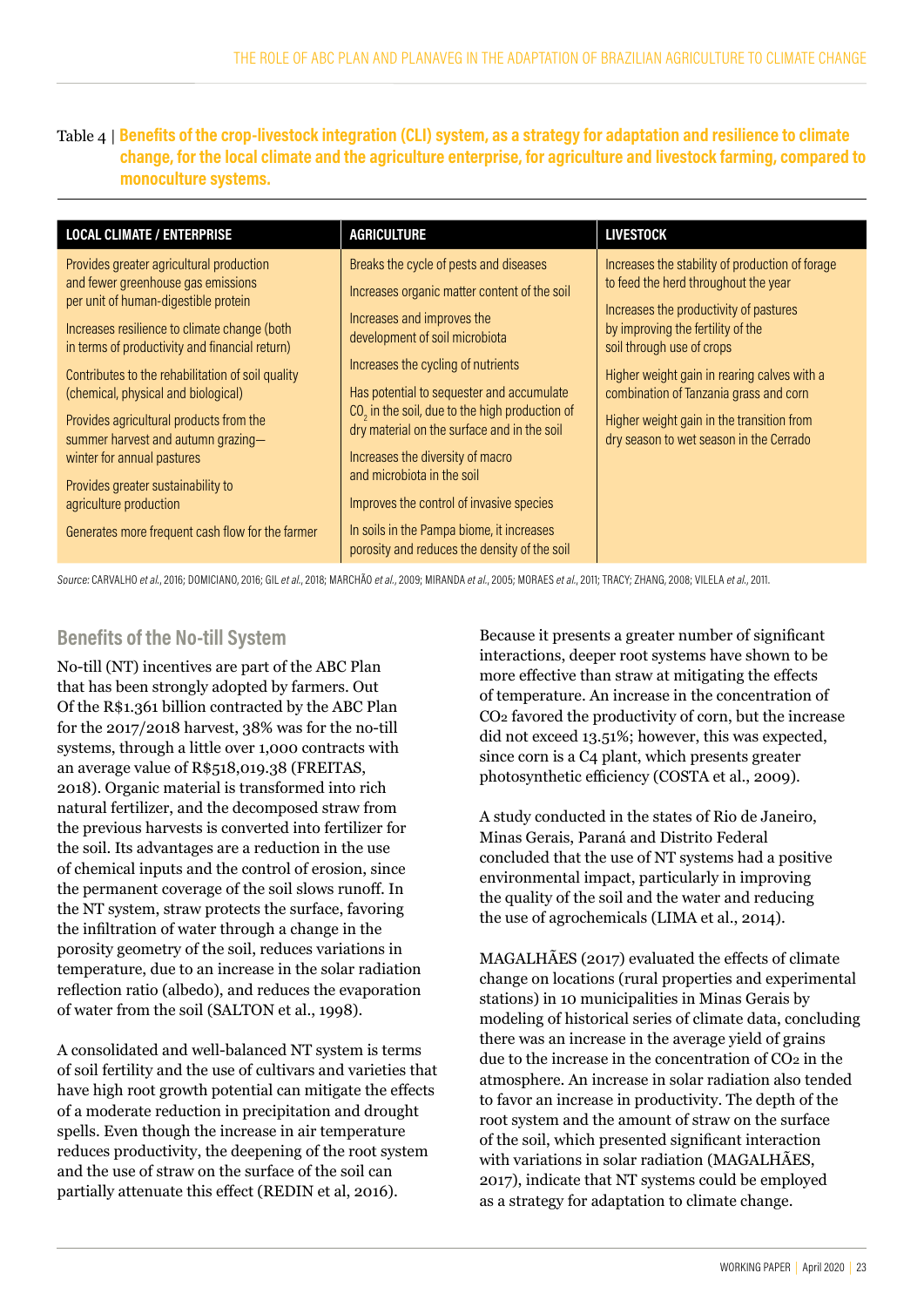Figure 9 shows the expected effects on local climate, extreme events, soils, biological factors and on socioeconomic factors, as consequence of the adoption of no-till systems. It is estimated that NT systems provide positive effects, primarily, in the adaptation to increases predicted in maximum and mean temperatures, and in maximum humidity.

Regarding extreme effects, the consequences may be positive on droughts and dry days without rain, since straw, if well managed, conserves humidity in the soil for longer periods of time. For soils, a positive effect is expected in the control of erosion, and the availability of water and on fertility. For the other factors, no changes are expected, or the effects are unknown.

#### Figure 9 | **Impacts of actions of the ABC Plan by no-till (NT) systems and effects on the capacity for adaptation to climate change.**

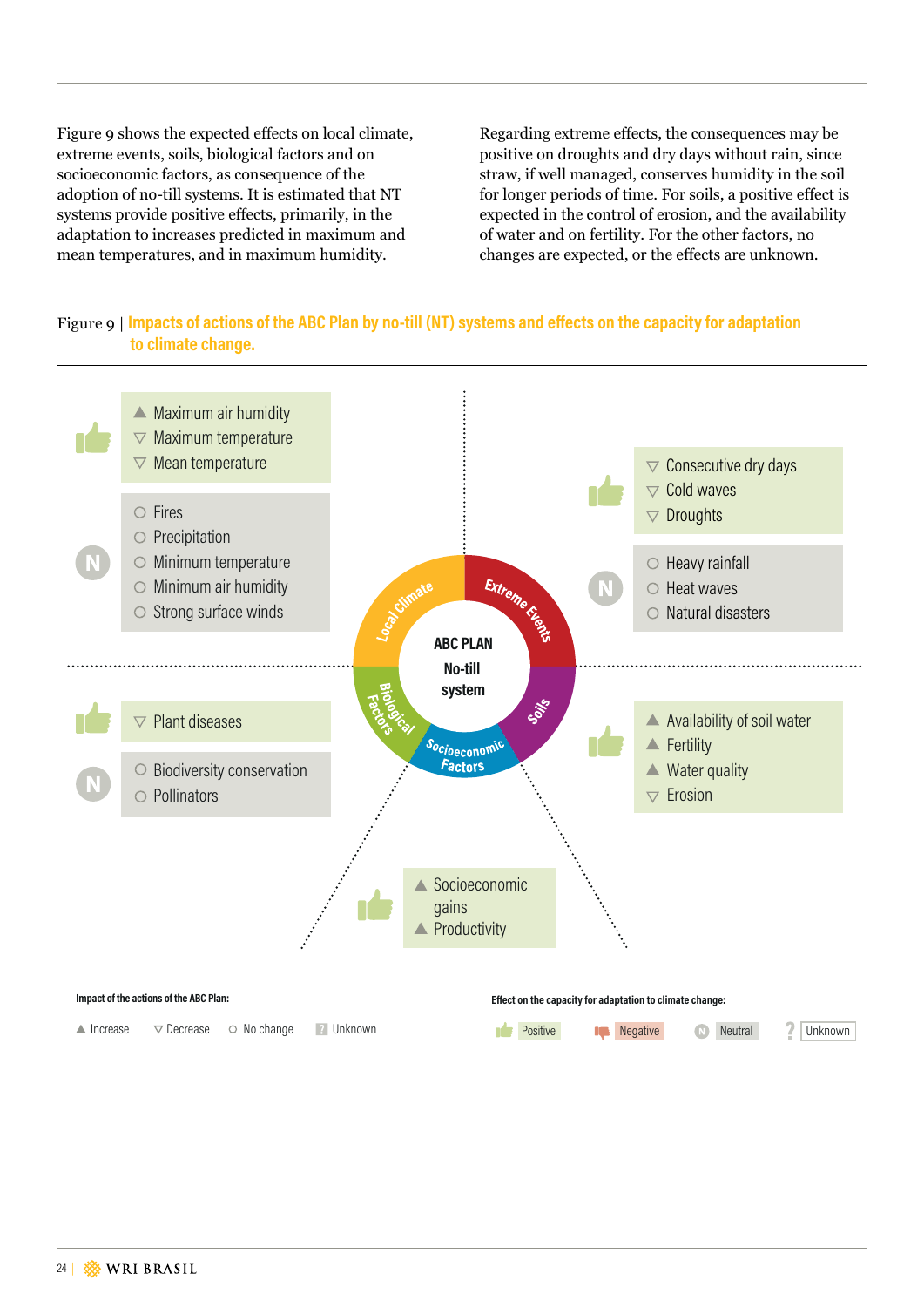## **Benefits of the Restoration of Degraded Pastures (RDP)**

The technology that receives the highest demand for financing from the ABC Plan is the restoration of pastures. Of the 3,812 contracts for the 2017/2018 harvest, 2,367 were for RDP, with an average value of R\$280,000, representing over 48% of the available resources (FREITAS, 2018). Restoring pastures in a traditional way, in other words, by using fertilizers, lime and urea, is not enough to ensure the sustainability of the system since further applications will be necessary by each 4 or 5 years (MACEDO et al., 2000; VILELA et al., 1998).

In Brazil, a large part of the degraded areas is occupied by degraded pastures. The degradation of pastures is characterized by loss of vigor, productivity and capacity for natural recovery of the forage plants that sustain levels of production and quality required by the animals. Of the 169.7 million hectares of pasture

(data from 2018), approximately 63.7 million hectares present signs of some stage of degradation (LAPIG, 2019). In the ABC Plan, the aim is to restore 15 million hectares of degraded pastures. These areas are present throughout Brazil, especially in regions on the agricultural frontier (DIAS-FILHO, 2015).

There are several strategies to restore and recover pastures, some involving intermediary stages (Figure 10). In the ABC Plan, common demands include restoration (reestablishment of production, through fertilization and soil correction, without mechanized preparation of the area and without change in forage) and renovation or reform (MACEDO et al., 2000). Renovation and reform can be direct—with replanting of forage plants or the introduction of a new species or cultivars, replacing what is degraded—or indirect, with the formation of pasture integrated with crops (CLI), forest (LFI) or crops and forest (CLFI) (DIAS-FILHO, 2017).

#### Figure 10 | **Strategies for recovery degraded pastures.**

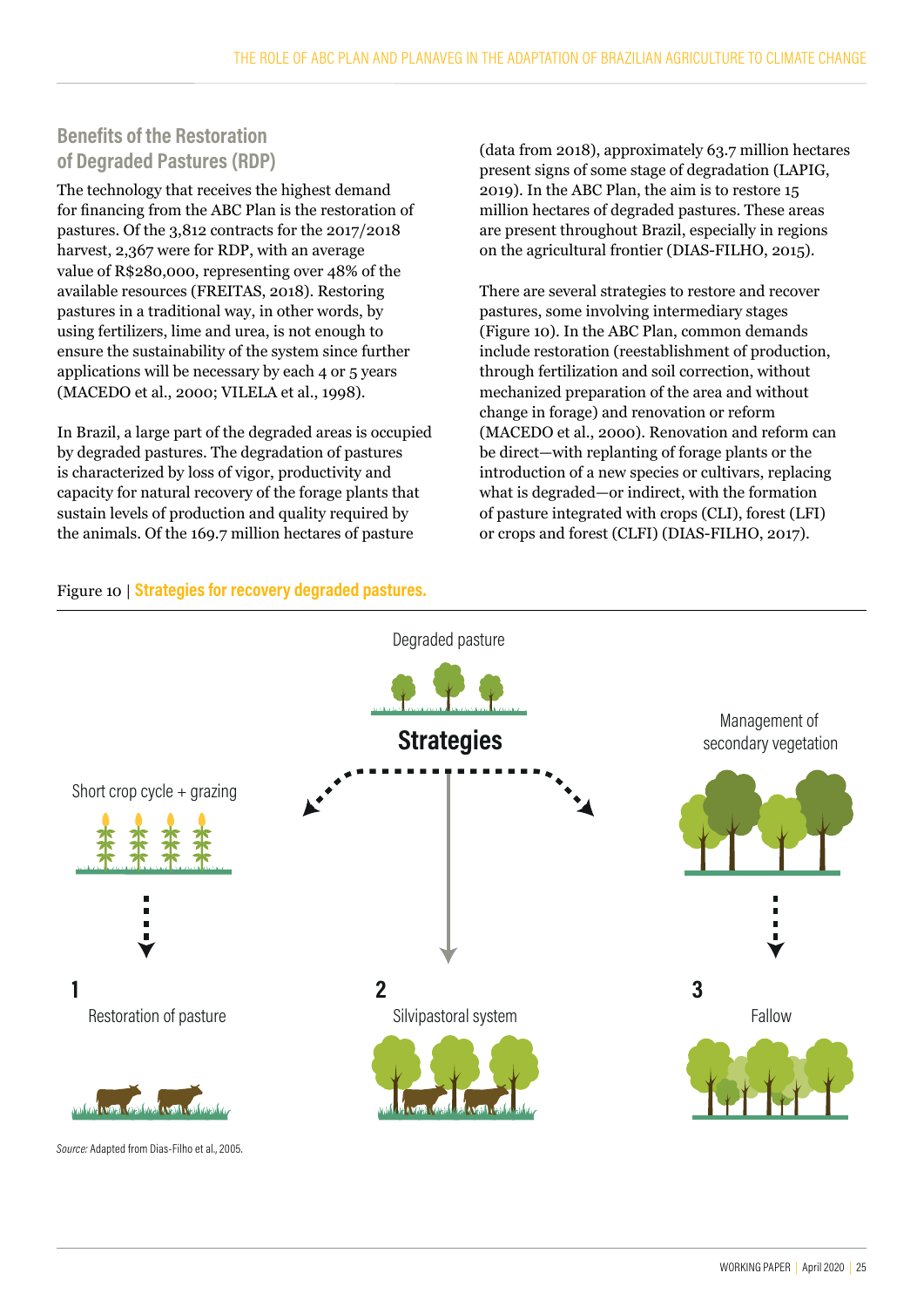These practices were improved as climate conditions began to reduce the resilience of the pasture and as restoration became increasingly expensive. With increasing demands for adaptation to climate change, primarily due to water deficiency, various species of genetically improved forage plants have been placed on the market, providing important gains to Brazilian livestock grazing and increasing the resilience of tropical pastures. Among the grass cultivars that, directly or indirectly, are best adapted to climate effects, for the various regions of Brazil, we highlight Tobiatã, Centenario, Centauro, Aruana, Vencedor, Tanzania, Mombasa, Massai, Milenio (all of the genus *Panicum*) and Marandu, Iapar 65, Xaraés and Piatã (of the genus *Urochloa*).

Embrapa has made available a search tool to support decision-making<sup>5</sup> , based on the construction of scenarios that simulate climate conditions and actual production in the medium (2025) and long (2055) term, for the cultivation of five forage plants (palisade, Tanzania and buffel grasses, prickly pear and annual ryegrass). The grasses Paiaguás and Mombasa are the main forage grasses adapted to current conditions, since they enable weight gain for livestock and increase the resilience of pastures.

The restoration of almost 63.7 million hectares of pastures that are in some stage of degradation (LAPIG, 2019) will provide numerous benefits, but require

an important change in Brazilian cattle farming. Production must be intensified, in search of faster weight gains and increases in pasture biomass. In other words, the modern livestock farmer needs to be a producer of pasture. Unfortunately, this is still not the case for most of the livestock farmers in Brazil, primarily in the Amazon region, where oftentimes the producer is more interested in ensuring ownership of the land than achieving gains in productivity. In this way, he uses an extensive management system that is cheaper and less efficient. In fact, data from TerraClass Amazônia (INPE et al., 2014) indicates that, of the 47 million hectares of pastures in the region, at least 10 million are degraded or abandoned and 17 million hectares are considered secondary vegetation or undergoing regeneration, with little or no production technology.

Figure 11 shows the expected effects on local climate, extreme events, soils, biological factors and on socioeconomic factors, as consequence of the restoration of degraded pastures (RDP). It is estimated that RDP provides positive effects on maximum and mean temperatures, maximum air humidity, resistance to heat waves, to drought and consecutive dry days and on the occurrence of natural disasters. Its effects on soils are also positive, both in the control of erosion, and in the availability of water and fertility. Table 5 summarizes, based on results obtained by the study, the effects of the restoration of degraded pastures on climate and for the rural enterprise.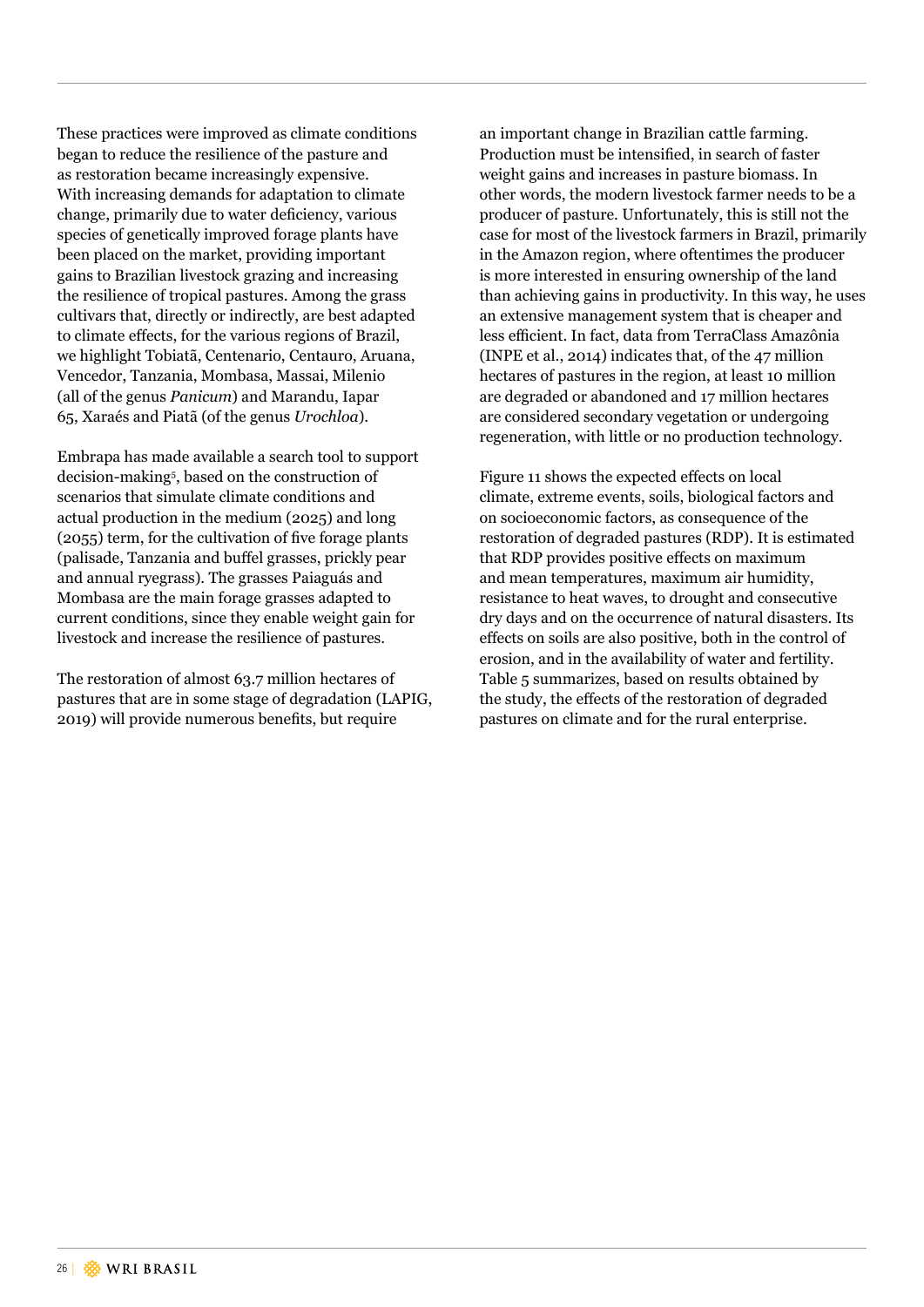#### Figure 11 | **Impacts of actions of the ABC Plan by the recovery of degraded pastures and effects on the capacity for adaptation to climate change.**



#### Table 5 | **Benefits of the restoration of pastures as a strategy for adaptation and resilience to climate change, for local climate and the agriculture enterprise.**

| <b>LOCAL CLIMATE</b>         | <b>ENTERPRISE</b>                                            |
|------------------------------|--------------------------------------------------------------|
| Reduces mean temperature     | Increases production, especially during the dry season       |
| Increases the albedo         | Increases weight gain per animal                             |
| Increases evapotranspiration | Good control of invasive species under intensive grazing     |
|                              | Increases carbon sequestration and availability of nutrients |

Source: ANDRADE *et al*., 2014; FÁVERO *et al.*, 2008; KLUTHCOUSKI *et al.*, 2000; MARTINEZ *et al*., 2014; Mello *et al*., 2004.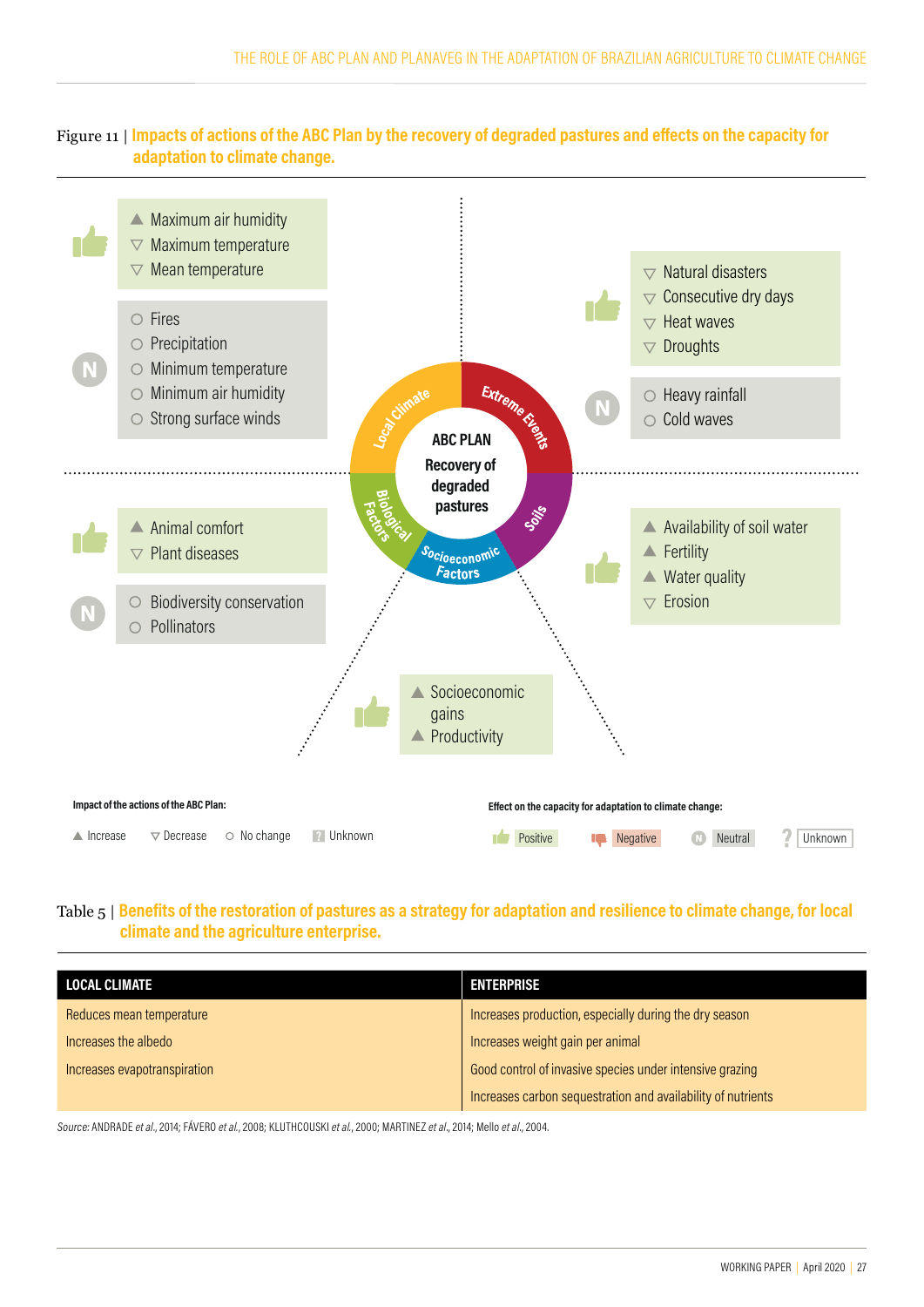## **ECONOMIC AND FINANCIAL BENEFITS OF THE ADAPTATION OF AGRICULTURE**

Crop and livestock farming use natural resources intensively, and farmers that do not comply with environmental laws impose a great risk in the portfolio of agribusiness and the financial sector (MONZONI; VENDRAMINI, 2017). Pressure on natural resources and ecosystem services can cause negative impacts on production, profitability, solvency, depreciation of financial guarantees, potential environmental fines for non-compliance and loss of access to domestic and international markets. All of this can impact a country's economy.

Brazil occupies almost half of South America, spanning several climate zones and responsible for 53% of the agriculture output from this region. The country has high levels of biodiversity and can deploy various production arrangements to adapt to climate change that reconcile productivity with environmental conservation. However, the adoption of these systems remains timid and efforts are needed to disseminate their economic and financial benefits for them to be implemented on a large scale.

The benefits of the ABC Plan and Planaveg in guiding activities that promote the adaptation and resilience of agriculture to climate change were discussed in the previous section. Economic and environmental benefits are still relatively unknown and need to be disseminated among farmers and better internalized by the financial and insurance sectors.

There is a synergy between the conservation of native vegetation and agriculture output. Actions and financing should be complementary, through the strategies and actions of Planaveg and through the items financed by the ABC Plan. The ecosystem services that directly affect agriculture and forest production are precisely the least well known and, for this reason, the least recognized by financial institutions (CREDIT SUISSE, 2016).

Important initiatives are being proposed for the financial sector, especially the need to consider the economic risks of the climate change underway. The report presented in April 2019 by the Network of Central Banks and Supervisors for Greening the Financial System (NGFS)<sup>6</sup>, joined by 34 directors and five observers of central banks from five continents, indicates that it is necessary to act to mitigate and adapt to climate change. The main recommendations include integrating the financial risk of climate change into the monitoring of the financial system and encouraging central banks to lead, by example in their own operations, by integrating sustainability factors into the management of their own funds, pension funds and reserves, for example (NGFS, 2019).

Indirectly, for traditional credit operations, banks have been incorporating water provision in their analysis, an extremely important ecosystem service, and other agents have their own tools to analyze risk for this specific service. But it is necessary to expand and include the other ecosystem and environmental services.

Many financial agents still do not have methodologies to consider the risk associated with the future climate in the processes of analysis for the projects they finance. Tools, such as Agricultural Zonning of Climate Risk (ZARC, from the Portuguese acronym), for example, which guides much of the agriculture credit and, consequently, different sectoral policies, need to consider the future climate (medium and long term) in their analysis of risk for financing. The same should be done regarding the ABC Plan and Planaveg.

### **Economic and Financial Benefits of the ABC Plan**

With the expansion of regulatory mechanisms for conservation/environmental preservation and for the negative effects resulting from the indiscriminate use of natural resources, there is a growing understanding that the productive benefits associated with ecosystem services also provide financial benefits for the farmer and economic benefits for companies and investors. Considering that profitability is a key element in the viability of bank financing, the increase in productivity of the primary activity, or the adoption of measures that provide positive economic results for the whole farm, is fundamental for reducing risk and making financing feasible.

There are currently various studies that analyze investment in systems aimed at integrating and restoring pastures, in different productive arrangements and in different locations, which point to an increase in cash flow generated over time on rural properties, and some of them previous to the ABC Plan and Planaveg.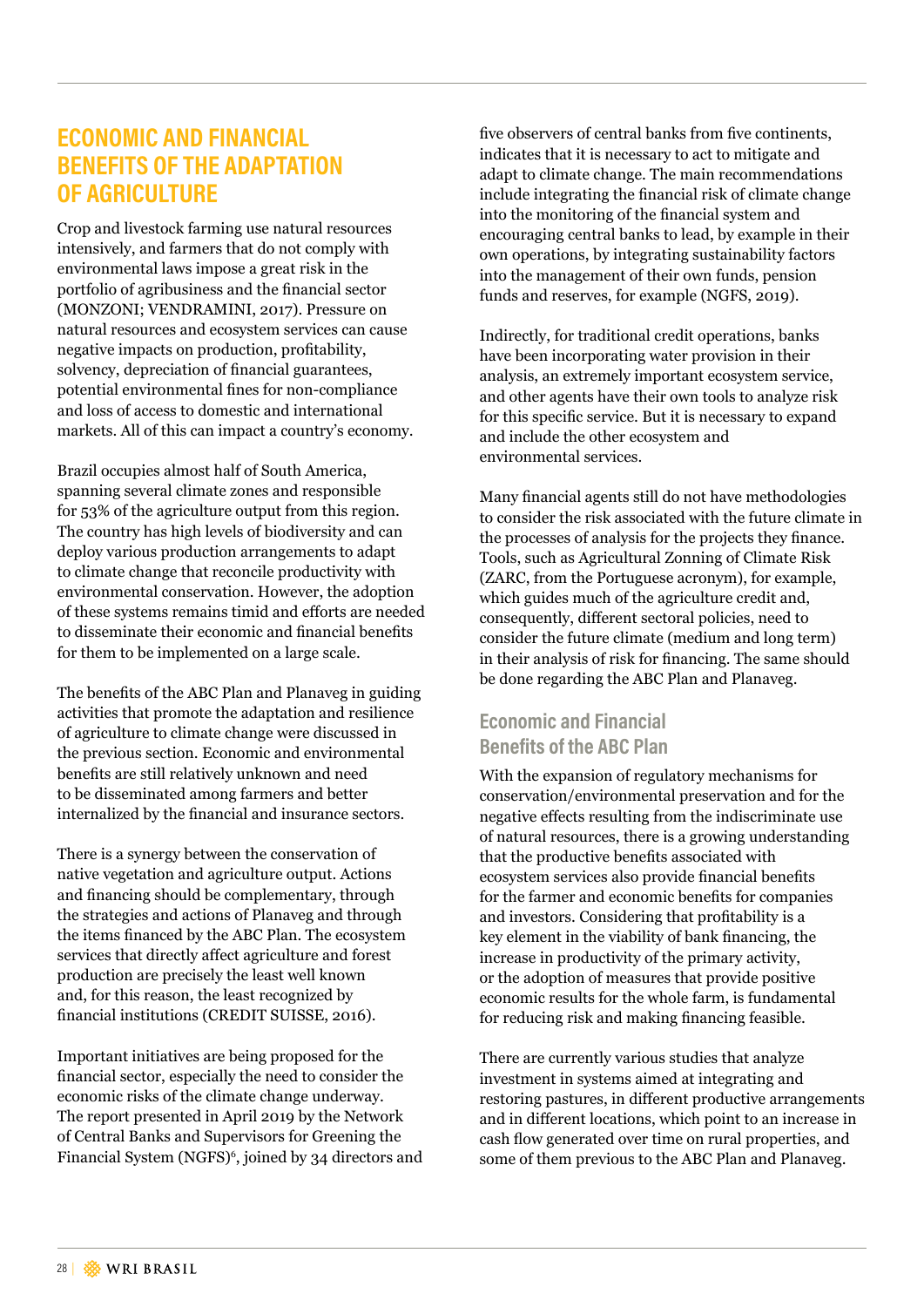There are also studies on AFS, which are currently supported by the National Program for Strengthening Family Agriculture (Pronaf) and Planaveg.

A comparison of these results, which can also help to maintain the potential for mitigation of different land use systems (BUSTAMANTE et al., 2014), must be made with reservations, since there are specificities regarding the production systems, as well as environmental, social and technological differences. There are also differences in calculation methodologies and interest rates used. Moreover, the analyses do not consider the scale of the enterprise or the opportunity costs of the land, which vary from one region to another.

Nevertheless, it is possible to state that:

- All the works consulted (Table 7) point to economic advantages, whether they are integrated systems, pasture restoration systems or AFS;
- For beef cattle (VALE, 2004) and dairy cattle (SANTOS; GRZEBIELUCKAS, 2014), LFI is economically viable, allowing for faster return on capital (SANTOS; GRZEBIELUCKAS, 2014) and representing an alternative for sustainable regional development, since 1 ha of IPF is the

equivalent of 1.93 ha split between pasture monocultures and eucalyptus, representing a gain of almost 100% in area (VALE, 2004);

- $\blacksquare$  AFS, thanks to its multifunction composition, generates revenue every year, with higher costs in the first three years of implementation due to the higher demand for crop practices, labor and inputs (ARCO-VERDE, 2008). AFS is financially viable, but the benefits generated by annual crops may not be enough to offset the costs of implementation;
- CLI is more profitable for farmers than standalone systems (GOMES, 2015; LAZAROTTO et al., 2010; MENDONÇA, 2018; SILVA et al., 2012), since, while cattle farming, whether dairy or beef cattle, specializes in livestock and systems of grain production can only focus on agricultural activities, CLI is more diversified. Because it is more complex, it involves all the activities present in two systems and requires more technical and market knowledge from the farmer (LAZAROTTO et al., 2010);
- Restoration of pastures and CLFI (BEDOYA et al., 2012) provide satisfactory economic results and contribute to mitigating GHGs and to increasing livestock productivity.

Table 7 | **Economic indicators in different agriculture production systems: beef cattle (BC), dairy cattle (DC), plant production (PP), crop-livestock integration (CLI), livestock-forest integration (LFI), crop-livestock-forest integration (CLFI), recovery of degraded pastures (RDP) and agroforestry system (AFS).**

|                                                                                                           |                                                                                                                          |           |                   | <b>ECONOMIC INDICATORS</b> |      |
|-----------------------------------------------------------------------------------------------------------|--------------------------------------------------------------------------------------------------------------------------|-----------|-------------------|----------------------------|------|
| <b>SOURCE AND LOCATION</b>                                                                                | <b>SYSTEMS STUDIED</b>                                                                                                   | NPV (R\$) | <b>IRR</b><br>(%) | <b>PAYBACK</b><br>(YEARS)  | B/C  |
|                                                                                                           | PP (reforestation of eucalyptus)                                                                                         | 7,223.94  | 24.8              |                            | 3.24 |
| Vale (2004) <sup>1</sup> , LFI for Zona da<br>Mata (MG) with empirical data,<br>basis of study: 1 hectare | DC (conventional dairy cattle)                                                                                           | 6.015.27  | 52                |                            | 1.28 |
|                                                                                                           | LFI (eucalyptus associated with Brachiaria brizantha (70%)<br>and <i>Calopogonium muconoides</i> $(30%) +$ dairy cattle) | 16,302.54 | 27.5              |                            |      |
|                                                                                                           | AFS 1 - (rice, cassava, banana, inga, cupuassu,<br>pejibaye, goupie, chestnut and gliricidia as hedge)                   | 3,134,00  | 14.83             |                            | 1.46 |
| Arco-Verde $(2008)^2$ – AFS<br>implemented in 1995 in Cantá<br>(RR), basis of study: 2.3 hectares         | AFS 2 - (corn, soybeans, cassava, banana, inga, cupuassu,<br>pejibaye, goupie, chestnut and gliricidia as hedge)         | 7,006.00  | 23                |                            | 1.89 |
|                                                                                                           | PP (soybeans and corn in the summer<br>and wheat in the winter)                                                          | 96,635.00 | 13,99             | 1.017                      | 1.0  |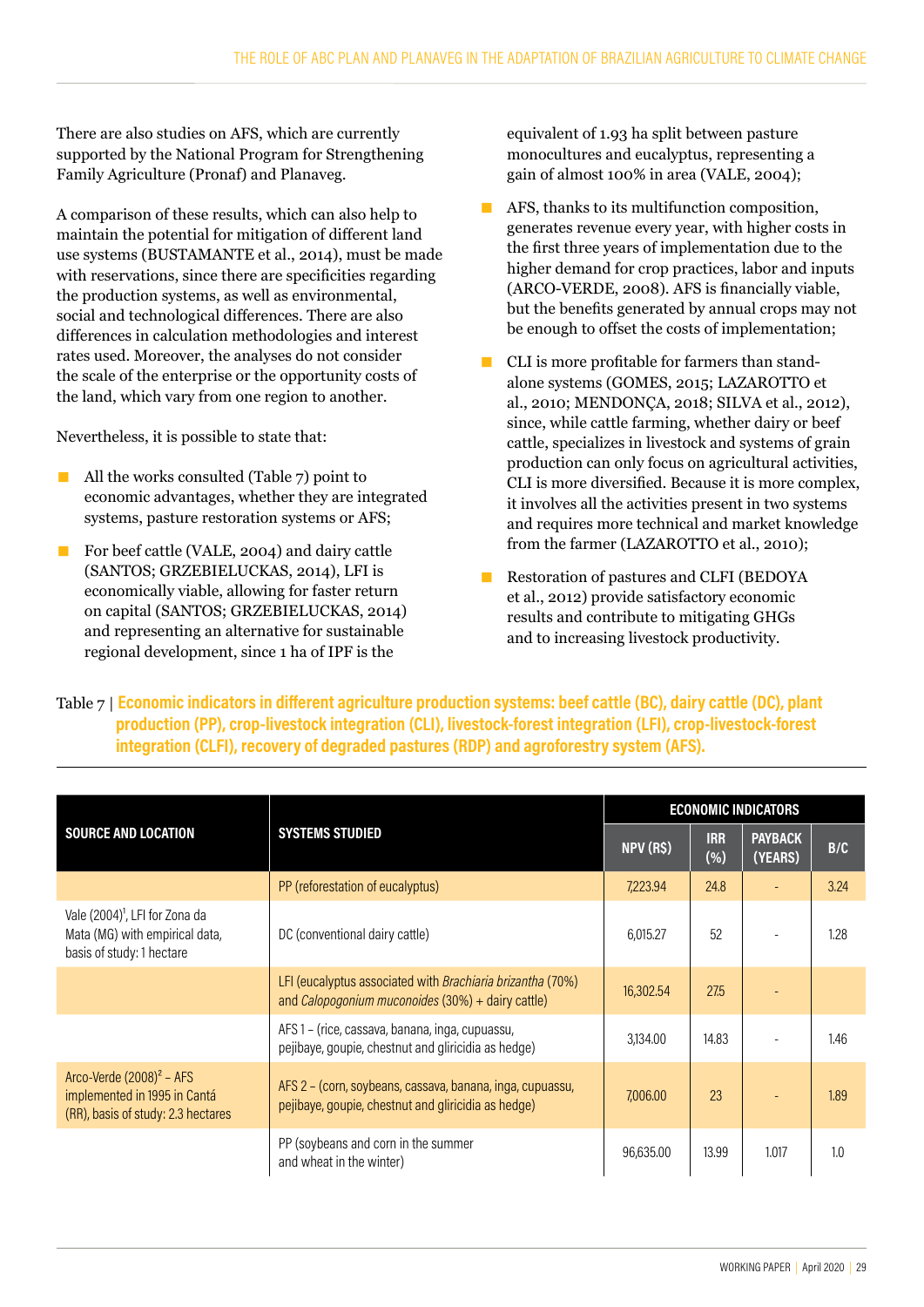| Lazzarotto et al. (2010) <sup>3</sup> - research<br>data in Guarapuava (PR) from 1995<br>to 2007, basis of study: 300 hectares |                                                                                                                                                              |               |       |       |      |
|--------------------------------------------------------------------------------------------------------------------------------|--------------------------------------------------------------------------------------------------------------------------------------------------------------|---------------|-------|-------|------|
|                                                                                                                                | BC (beef cattle, with purchase of calves, rearing and<br>fattening, in a period of less than one year)                                                       | 159,583.00    | 14.95 | 1.016 | 1.01 |
|                                                                                                                                | CLI (soybeans and corn in the summer and wheat in the<br>winter, and beef cattle in the summer and winter)                                                   | 190,787.00    | 14.91 | 1.024 | 1.01 |
|                                                                                                                                | PP conventional (soybeans, corn and wheat)                                                                                                                   | 374,732.21    | 1.8   |       |      |
|                                                                                                                                | CLI1 (pastures of black oats, annual ryegrass, white clover<br>and red clover with grazing of light animals (192 $\pm$ 40.9 kg))                             | 199,318.03    | 4.1   |       |      |
| Silva et al. (2012) <sup>4</sup> - CLI in dairy<br>cattle in Castro (PR), basis<br>of study: 100 hectares                      | CLI2 (pastures of black oats, annual ryegrass, white clover<br>and red clover with grazing of heavy animals ( $278 \pm 41.2$ kg))                            | 159,270.15    | 4.5   |       |      |
|                                                                                                                                | CLI3 (pastures of annual ryegrass with<br>grazing of light animals (192 $\pm$ 40.9 kg)                                                                       | 244,940.88    | 3.6   |       |      |
|                                                                                                                                | CLI4 (pastures of annual ryegrass with grazing<br>of heavy animals $(278 \pm 41.2 \text{ kg})$                                                               | 131,597.11    | 4.8   |       |      |
|                                                                                                                                | Reference system (60 ha of extensive grazing with<br>palisade grass, 6 ha of intensive grazing with Panicum<br>$maximum$ cv. Mombasa + 15 ha of corn silage) | $-328,066.77$ | 1.2   |       |      |
| Bedoya et al. (2012) <sup>5</sup> - simulations<br>for dairy cattle on typical<br>farms, Uberlândia (MG)                       | RDP (48 ha of intensive grazing with Mombasa<br>grass and 33 ha corn silage)                                                                                 | 566,702.96    | 8.3   |       |      |
|                                                                                                                                | CLFI (40 ha of intensive grazing with Mombasa grass,<br>19 ha of corn silage and 22 ha of eucalyptus)                                                        | 322,125.50    | 7.5   |       |      |
|                                                                                                                                | BC (entry of steers at 9 months, sold at 27 months and 20@)                                                                                                  | 920.59        | 13.15 | 7.23  | 1.2  |
| Santos; Grzebieluckas (2014) <sup>6</sup> ,<br>farm in Tangará da Serra (MT),<br>basis of study: 1 hectare                     | PP (reforestation of eucalyptus)                                                                                                                             | 15,843.80     | 10.69 | 6.78  | 3.67 |
|                                                                                                                                | LFI (eucalyptus and entry of steers at 9<br>months, sold at 20 months and 18@)                                                                               | 13,791.03     | 19.55 | 5.82  | 2.26 |
| Gomes (2015) <sup>7</sup> , CLI and PP,<br>Tangará da Serra (MT), basis<br>of study: 170 hectares                              | PP (succession of soybeans, corn, fallow)                                                                                                                    | 196,702.00    |       | 10    |      |
|                                                                                                                                | CLI (succession of soybeans, corn silage<br>with palisade grass after grazing)                                                                               | 2,251,430.00  |       | 5     |      |
|                                                                                                                                | PP1 (corn)                                                                                                                                                   | 763,332.28    | 40    | 3     |      |
| Mendoça <sup>8</sup> , CLI and PP two systems<br>(corn and pasture), Sertãozinho<br>(SP), basis of study: 75 hectares          | PP2 (Brachiaria brizantha cv. Marandu)                                                                                                                       | $-25,554.65$  | 5     | 8     |      |
|                                                                                                                                | CLI (corn and B. brizantha cv. Marandu, planted<br>together, with grass planted in a row in between<br>the corn and with the application of herbicide)       | 797,326.26    | 32    |       |      |

*Notes*: NPV = net present value, in R\$; IRR = internal rate of return, in %; payback = IRR, in years; B/C = benefit-cost ratio; 1- interest of 8% p.a. and annual land cost of R\$120.00/p.a.; 2- Work with economic-financial assessment of each crop; interest of 8% p.a.; 3- MARR (minimum acceptable rate of return) = 12.1% p.a., mean cost of own and third party capital; 4- rate of 6% p.a.; 5- Payback and return on investment on a horizon of 21 years, interest of 5% p.a.; @ (arroba) = ~12 kg; 6- MARR of 8% p.a. and period of 12 years; 7- MARR = 6.2%; calculation of relative rate of profitability (PI) = 1.75 for PP and 3.31 for CLI; 8- interest of 0.15% per month.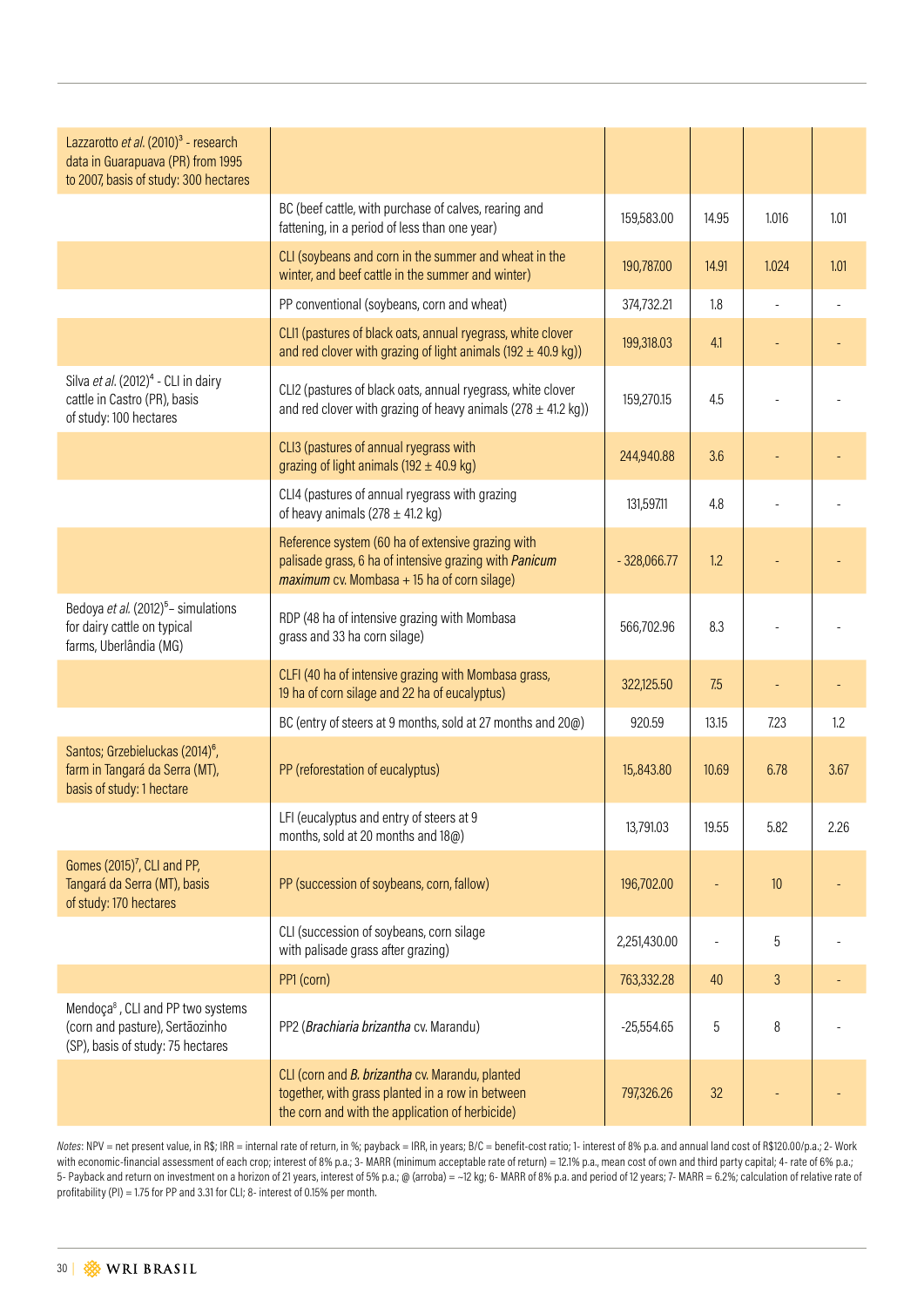Therefore, investing in production systems to adapt to climate change (forest restoration, pasture restoration, CLI, CLFI, LFI, AFS), using economically viable production arrangements that have low environmental risk, provides an avoided cost, due to the increase in resilience and reduction in risk imposed by climate change at the scale of the farm, and due to the maintenance of ecosystem and environmental services at the scale of the landscape. These important services could be used to improve the cash flow of future agriculture and forest enterprises and, consequently, increase the attractiveness of investment in low-carbon agriculture and forest restoration due to the reduction of risk of non-payment of the principal.

It is important to emphasize that the implementation of agriculture techniques adapted to climate change should evolve in parallel with the introduction of management practices that enable the maintenance of production systems in the long term (management of pastures, animal feed alternatives, training of labor in the field, etc.) so that, in addition to environmental gains, there is also a financial return, as demonstrated in the investment analysis (BEDOYA et al., 2012).

It is important to consider territorial planning and curb speculative land expansion, by channeling investments into productivity gains in the field by optimizing the allocation of financial resources. It is estimated that, in the Cerrado alone, the area with degraded pastures is enough to accommodate the increased production of soybeans and meat necessary to meet domestic and international demand up to 2040 (STRASSBURG et al., 2017). With the legal opening up of an additional 25 million hectares and simultaneous gain of 56% in livestock productivity, Brazil would ensure its rate of growth in the share of global food and fibers production until 2050 (SOTERRONI et al., 2018). The convergence of investment in productivity and environmental protection is the most effective way of ensuring the provision of the environmental services on which agriculture itself depends.

## **Economic and Financial Benefits of Planaveg**

Natural capital and ecosystem services are commonly considered in the agriculture economy as externalities and are not included in cash flow accounting, creating gaps in the market and pricing systems. They are also normally not inserted in the calculations used to evaluate global economies and human development (BENINI et al., 2017). Even when their functions are identified and recognized, ecosystem services are rarely measured in the accounting of rural establishments because they do not generate cash.

Planaveg plays a role in ensuring forests as a source of essential services, primarily microclimate and water flow. The economic value of the environmental benefits of restoration and management practices in adapting to climate change and their effect on the resilience of agriculture can be quantified in different ways.

Deforestation in Brazi continues to be high. Since 1990 Brazil has lost 116 million hectares of native vegetation, of which 51 million in Amazon, 42 million in Cerrado, 12 million in Caatinga and 6 million in Atlantic Forest (Mapbiomas, 2019). Despite general deforestation rates has decreased in the last decade, deforestation in Amazon and Cerrado are increasing again since 2017, and important measures as Soybean Moratorium is losing supporters (BPBES, 2018). It also important to emphasize that preliminary data point to deforestation in the Cerrado, for the period August 2017 to July 2018, of 6,657 km2, 11% less than the previous period and 33% lower than in 2010.

On the other hand, the same report indicates that 7,900 km² was deforested in the Amazon, which represents an increase of 13.7% over figures for 2017 (MMA, 2018), while in the deforestation in the period 2018-2019 reached 9,762 km² an increase of 30% (Inpe, 2019). In the Atlantic Forest, the area of around 29,000 hectares deforested in 2015 to 2016 substantially exceeds the area restored during the same period (BPBES, 2018). The Atlantic Forest Atlas indicates that in 2018 there were 16.3 million hectares of native forest remaining, the equivalent of 12.4% of the original area of the biome (SOS MATA ATLÂNTICA, 2019).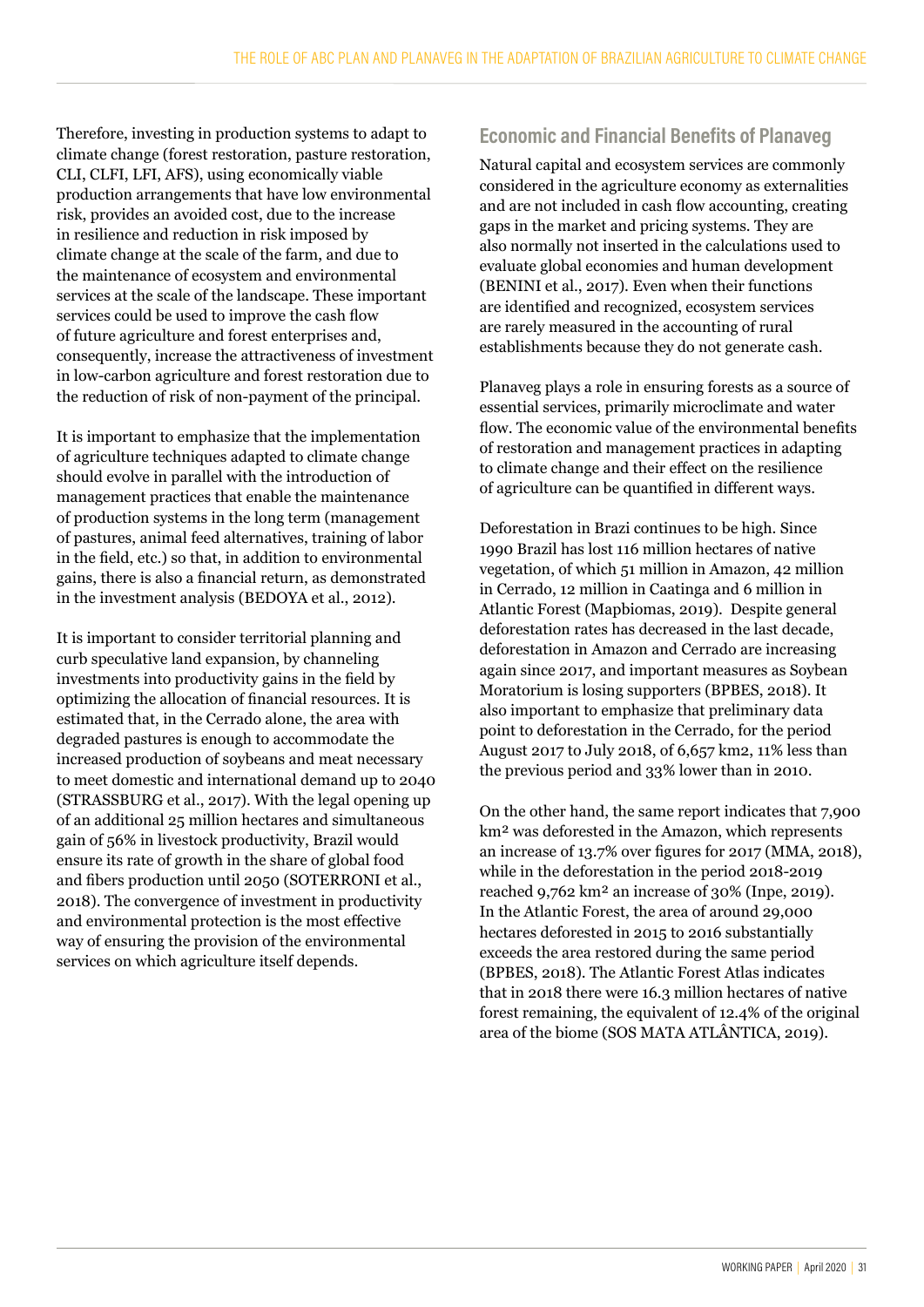Investing in the restoration of degraded areas and native vegetation, through economically viable production arrangements with low environmental risk, provides an avoided cost due to the increase in resilience of agriculture at the scale of the farm and reduces risks created by climate change. At the scale of the landscape, the recovery generates benefits that could be used to improve the cash flow of future agriculture and forest enterprises and, consequently, increase the attractiveness of investment in low-carbon agriculture and restoration, since it reduces the risk of non-payment of the principal. The role of forest stands in the regulation of climate (LOVEJOY; NOBRE, 2018), rainfall cycles and in the local regulation of water flow (FILOSO et al., 2017) is vital to agriculture. In Brazil, it is estimated that the value that forests provide to agriculture, through environmental services, such as climate regulation and seasonal rainfall, is somewhere between US\$56 and US\$737/ha/year (STRAND et al., 2018).

In its NDCs, Brazil has committed to restoring or reforesting at least 12 million hectares of degraded lands and forests by 2030. Studies on the costs of restoring vegetation and degraded areas are not very common, but some studies indicate the important opportunity that Brazil has to invest in a low-carbon forest economy (GVCES, 2016; GVCES; FEBRABAN, 2018; INSTITUTO ESCOLHAS, 2016).

Considering that profitability is key to securing bank loans, an increase in productivity of the primary activity and/or the adoption of measures that provide positive economic results for the whole farm are fundamental. Therefore, the adoption of adaptation strategies that reduce vulnerability to risks and reduce losses due to the climate change underway needs to be encouraged.

There are still many challenges to be considered to make the recovery and restoration of degraded areas and native vegetation the most cost-effective and feasible at scale. But the sustainable intensification of agriculture

can be an ally of forest restoration, supplying food for society, while, at the same time, freeing up areas that are less suitable for production for restoration of vegetation. However, technological improvements, by increasing the efficiency with which resources are used and an economic good is produced, can stimulate the demand for this resource or product, causing a so-called boomerang effect or Jevons Paradox<sup>7</sup> .

The challenge is to convince the agriculture and financial sector that, by investing in the restoration of degraded areas and forests, a cost is avoided as a result of increased environmental resilience and decreased risk exposure to climate change, fundamental for agriculture production at the scale of the farm and for society at the scale of the landscape.

## **Economic Instruments and Support Programs for Low-Carbon Agriculture**

Low-carbon agriculture and restoration of degraded areas and native vegetation contribute to reducing GHG emissions, provide benefits for agriculture systems and aid in the provision of ecosystem services essential for production. As a result, integrated systems that combine the restoration of native vegetation with practices established in the ABC Plan and Planaveg possess greater resilience than stand-alone systems.

Economic instruments are important to guiding the valuation of natural capital as a way of influencing the decision-making process of farmers and consumers through the internalization of environmental costs.

A combination of economic instruments used worldwide is presented in Table 7, highlighting tax incentives (exemptions, reduced tax rates, tax credits, etc.), credit incentives, direct compensation (payment for environmental services) and disincentives. These mechanisms can be used alone or in combination with specific programs, as highlighted in examples in Table 8.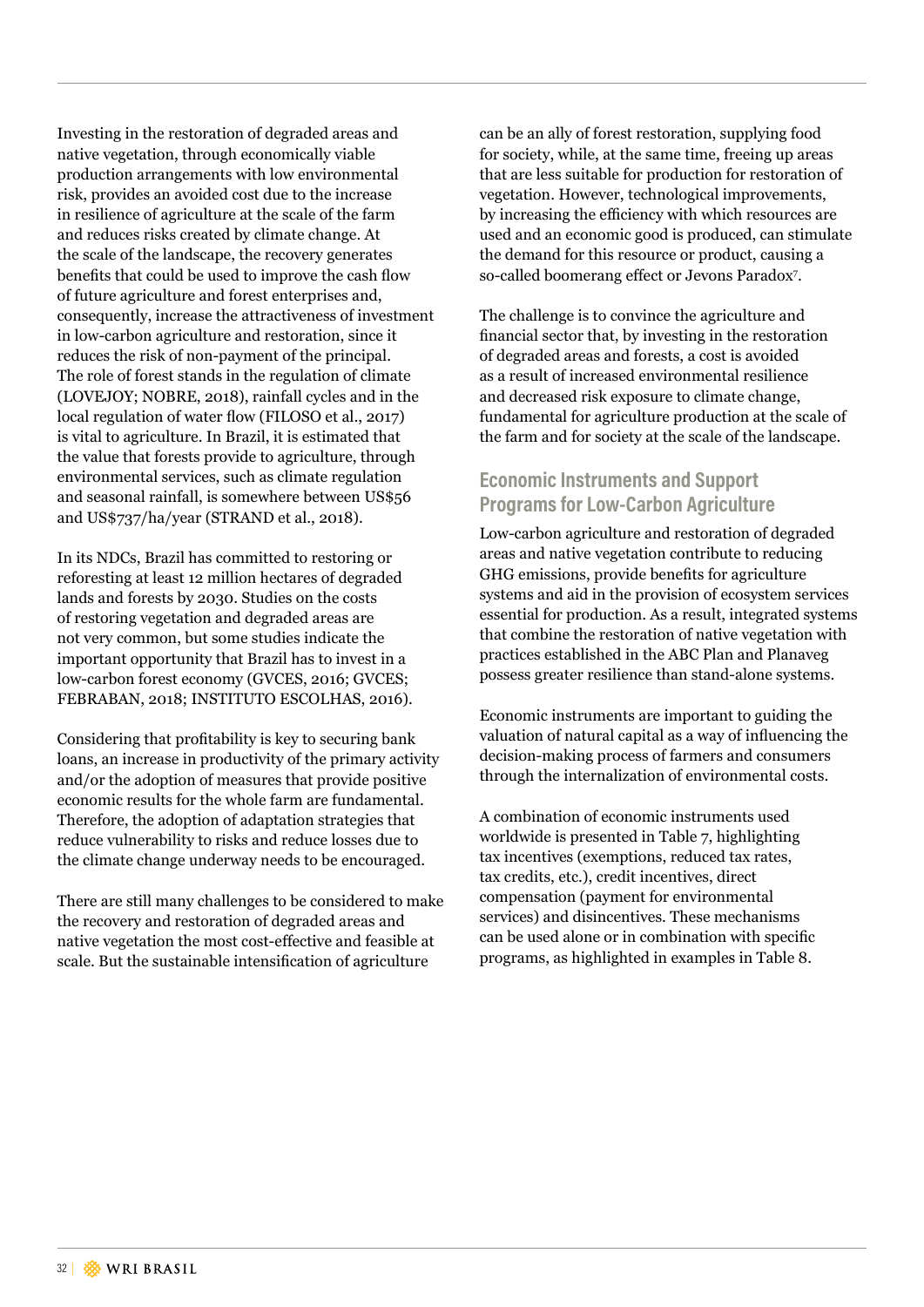## Table 7 | **Economic instruments supporting the development of low-impact agriculture.**

| <b>AVAILABLE INSTRUMENTS</b>                               | <b>DESCRIPTION</b>                                                                                                                                                                                                                                                                                                                         | <b>EXAMPLES</b>                                                                                                                                                                                                 |
|------------------------------------------------------------|--------------------------------------------------------------------------------------------------------------------------------------------------------------------------------------------------------------------------------------------------------------------------------------------------------------------------------------------|-----------------------------------------------------------------------------------------------------------------------------------------------------------------------------------------------------------------|
| <b>Fiscal Mechanisms</b>                                   | Tax exemptions for activities of lower environmental<br>impact, or, conversely, higher taxes on products or<br>processes with high polluting potential (polluter-<br>payer). Another type could be special access to<br>additional financial resources from tax revenues, when<br>environmental criteria established in state law are met. | Brazil: ICMS Florestal, ICMS Ecológico and Novilho<br>Precoce do MS<br><b>Great Britain: Carbon Reduction Commitment</b><br>(CRC) and Climate Change Levy (CCL)                                                 |
| Cap-and-trade system                                       | The trade of allowances based on the adoption of caps<br>that represent the maximum limit for the emissions<br>of market participants. These allowances come from<br>participants that perform favorably and that emit less<br>greenhouse gas than the allowance they were granted.                                                        | Europe: EU ETS California Cap-and-Trade Program<br>New Zealand: NZ ETS Carbon Pricing Mechanism                                                                                                                 |
| Trading System with permissions<br>beseline-and-credit     | Establishes a baseline that represents an emissions/impact<br>trend in the absence of financial incentives to reduce them.<br>Encourages the generation of compensation credits.                                                                                                                                                           | Clean Development Mechanism (CDM)<br>Voluntary programs (VCS, Gold Standard etc.)                                                                                                                               |
| Public and private financing                               | Lines of financing with the aim of encouraging behaviors<br>that result in lower environmental impact of economic<br>agents that are directly or indirectly benefited<br>Reforestation and conservation of forests<br>Recovery and sustainable management<br>of pastures and cultivated areas                                              | National Climate Change Fund (Fundo<br>Clima), Low-Carbon Agriculture Program<br>(Programa ABC), Constitutional Fund for<br>Financing of North Region (FNO), PRONAF<br>Floresta, Pronaf Eco, Green Climate Fund |
| Removal of distorting subsidies<br>in polluting activities | Reduction or elimination of subsidies that make<br>polluting products and processes artificially<br>competitive, minimizing market distortions.                                                                                                                                                                                            | Removal of fossil fuel subsidies                                                                                                                                                                                |
| Preferential tariffs                                       | Provision of best tariffs and other advantageous<br>contractual conditions for products or services<br>with lower environmental impact                                                                                                                                                                                                     | Incentive Program for Alternative<br>Sources of Electric Energy (Proinfa)                                                                                                                                       |
| <b>Debt securities</b>                                     | Debt securities for raising funds through loans from<br>shareholders. These debt securities can be used to<br>enable projects with positive environmental impact.                                                                                                                                                                          | Green bonds<br>Agribusiness Receivables Certificates (CRA)<br>Agribusiness Letters of Credit (LCA)                                                                                                              |
| Payment for Environmental<br>Services                      | Instrument for monetary transfer or financial compensation<br>for those who maintain or rehabilitate ecosystem services,<br>in keeping with the protector-receiver principle.                                                                                                                                                              | Producer of Water (Bacias PCJ) - Agência Nacional<br>das Águas/TNC<br>Conservator of Water - Extrema/MG                                                                                                         |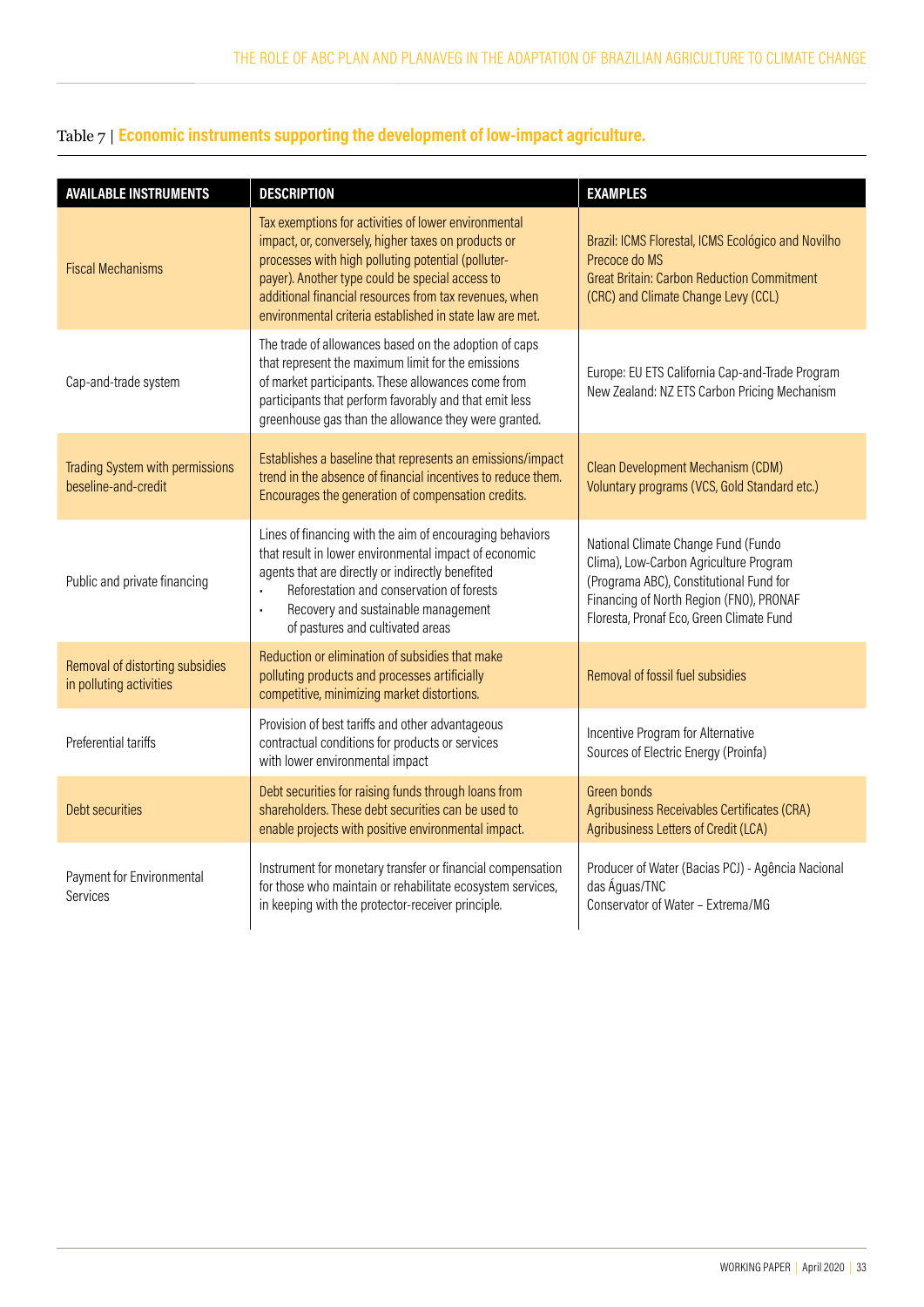#### Table 8 | **Examples of programs available in Brazil that offer incentives to the valorization of natural capital.**

| PROGRAM/PROJECT                                                                                                                                                                                                                                     | <b>EXPECTED BENEFITS</b>                                                                                                                                                                                                        | <b>ECONOMIC INSTRUMENT USED</b>                                                                                                                                                                 |  |  |
|-----------------------------------------------------------------------------------------------------------------------------------------------------------------------------------------------------------------------------------------------------|---------------------------------------------------------------------------------------------------------------------------------------------------------------------------------------------------------------------------------|-------------------------------------------------------------------------------------------------------------------------------------------------------------------------------------------------|--|--|
| Program to Support the Raising of Cattle for<br>Early Slaughter - Mato Grosso do Sul (http://<br>www.precoce.semagro.ms.gov.br/)                                                                                                                    | Reduced methane emissions; increased<br>resilience of beef cattle farming and its<br>adaptation to climate change; improved<br>quality of Brazilian meat; increase<br>competitiveness in the international market.              | <b>Tax Incentives</b><br>Reduction of ICMS tax rate in accordance with<br>compliance with environmental criteria adopted<br>in the management of production and herd.                           |  |  |
| Family Agriculture Program (Pronaf), ABC<br>Environmental Program, Program to Support Medium-<br>sized Producers (Proam), BNDES Finem Agropecuária<br>(for AFS), BNDES Finame, Banco do Brasil, Banco<br>da Amazônia, Banco do Nordeste, and others | Promotes production systems<br>capable of reducing greenhouse gas<br>emissions together with an increase in<br>production and productivity. Increases<br>the resilience of agriculture and its<br>adaptation to climate change. | <b>Credit Incentives</b><br>Lines of credit with more attractive<br>interest rates and/or extended grace<br>periods for environmental compliance of<br>production systems or production itself. |  |  |
| Reforestation Program of the State of Espírito<br>Santo, Forest Fund of the Government of<br>the State of Amazonas, Green Fund of Minas<br>Gerais, Forest Replacement in Pernambuco                                                                 | Conserves and restores native<br>vegetation for protection of the soil,<br>water resources and biodiversity.                                                                                                                    | <b>Payment for Environmental Services (PES)</b><br>Transfer of money or inputs (fencing,<br>fertilizer) in exchange for conservation<br>and restoration actions.                                |  |  |
| GTPS Sustainable Livestock Program - Sustainable<br>Livestock Work Group (http://gtps.org.br/)                                                                                                                                                      | Promotes good practices with a<br>view to intensifying production<br>and reducing deforestation and<br>its greenhouse gas emissions                                                                                             | <b>Voluntary Commercial Agreements</b><br>Although these are not actually economic<br>instruments, commercial commitments                                                                       |  |  |
| Soybean Moratorium, run by Soy Working Group<br>(GTS), formed by ABIOVE, ANEC, civil society<br>organizations, Ministry of the Environment and<br>Banco do Brasil (http://www.abiove.org.br)                                                        | Promotes a decoupling of soybean<br>production chain from new deforestation<br>in the Amazon biome, ensuring that the<br>expansion of soybean occurs exclusively<br>on areas deforested before 2008.                            | have the effect of normalizing supply and<br>demand in production chains, inducing<br>investment in the agreed to good practices.                                                               |  |  |

## **MATRIX OF THE IMPACTS OF CLIMATE CHANGE ON ADAPTATION AND RESILIENCE OF AGRICULTURE**

The Impact Matrix of the ABC Plan and Planaveg presented here is an output built to support decision makers to identify and recognize benefits provided by each of the technologies under adaptation strategy view.

In these tables we consider qualitative attributes (increase, decrease, no change, unknown) of variables that will be affected by climate change. The main objective is to enable the direct identification of the effect and strategies of the ABC Plan and Planaveg in increasing resilience and adaptation of agriculture production systems to climate change. The matrix formed by this set of tables reflects the scientific and technical knowledge and experience of specialists who drafted this Working Paper.

When the ABC Plan was launched, the adaptation actions were not listed and identified, primarily

because, at the time, the necessary quantitative knowledge was not available to show and scientifically prove what the impact on adaptation would be. At the same time, as soon as Planaveg was launched, it focused on mitigation and compliance with the Forest Code and NDC target. After greater reflection on the effect of revegetation on increasing the resilience of biomes, it was possible to identify how the Planaveg actions could aid in the adaptation of different agriculture production systems.

In assembling the charts that form the Impact Matrix, for each action provided for in the ABC Plan–discussed in this Working Paper considering actions with trees and actions without trees–and in Planaveg, the excepted impacts of climate change (Table 9), the expected effects of actions of the ABC Plan and Planaveg (Table 10) and the effects on the resilience of the production system (Table 11) are shown. All three tables considered aspects of local climate, the occurrence of extreme events, soil characteristics, biological factors and socioeconomic factors. For local climate we considered temperature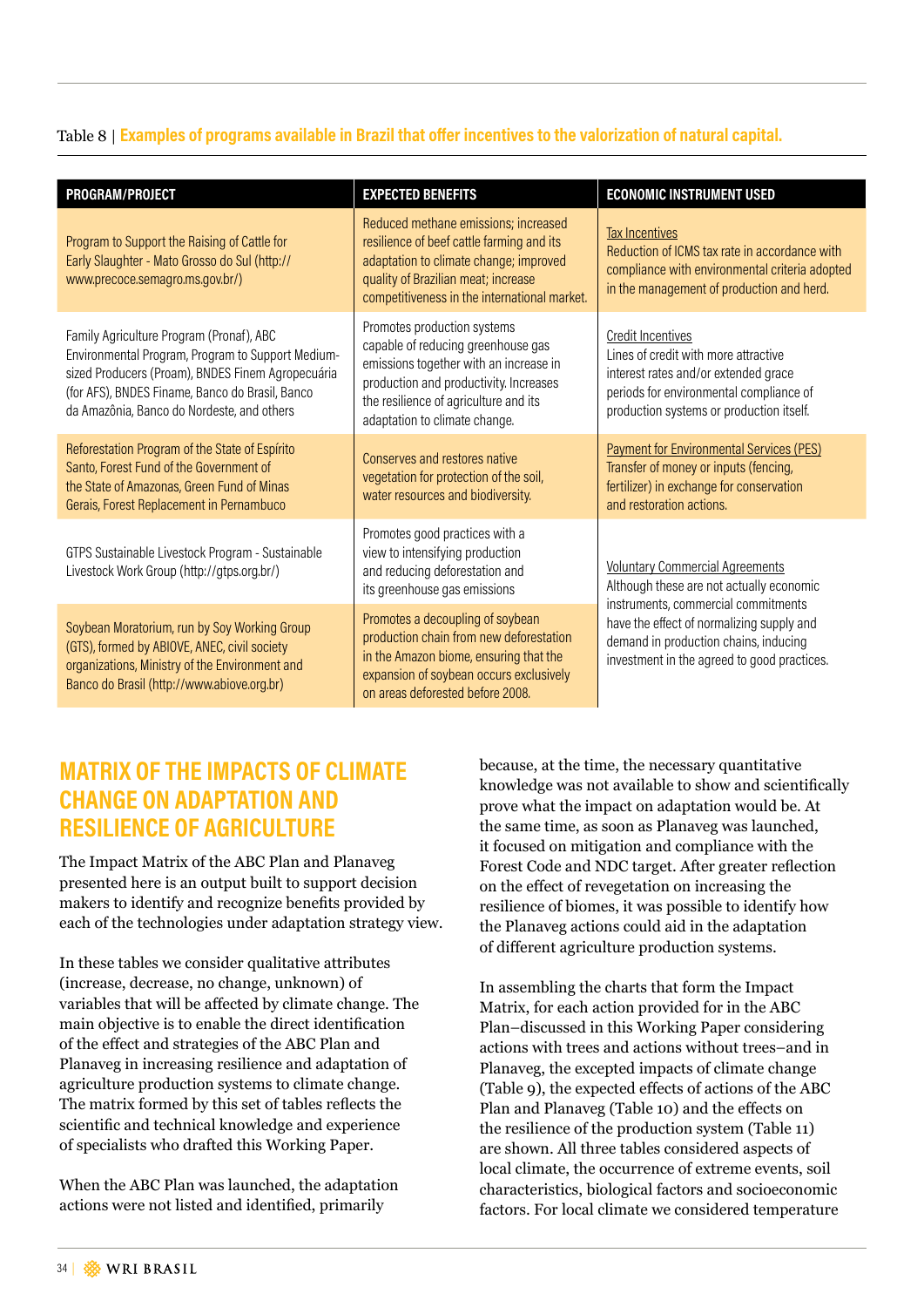(minimum, maximum and mean), air humidity (maximum and minimum), rainfall and occurrence of strong surface winds. For extreme climate events, the possible effects of the occurrence of heat and cold waves, of droughts, consecutive dry days, intense rains, natural disasters and fires are shown. For soils, effects on the availability of water for plants, on erosion, fertility and on the quality of water are considered.

Biological factors are also affected by climate change, and the tables show the effects already known on pollinators, on the animal environment (when the system involves animals), on the occurrence of diseases in plants and on the conservation of biodiversity, while for socioeconomic factors the effects on productivity and social and economic gains are considered.

| <b>COMPARTMENT</b>           | <b>VARIABLES</b>                       |                                                                         | <b>EXPECTED IMPACT</b>                                                  |  |
|------------------------------|----------------------------------------|-------------------------------------------------------------------------|-------------------------------------------------------------------------|--|
|                              |                                        | Maximum                                                                 | $\triangle$                                                             |  |
|                              | <b>Temperature</b>                     | Mean                                                                    | $\blacktriangle$                                                        |  |
|                              |                                        | Minimum                                                                 | ▲                                                                       |  |
| <b>Local climate</b>         | <b>Air humidity</b>                    | Maximum                                                                 | $\triangledown$                                                         |  |
|                              |                                        | Minimum                                                                 | $\bigtriangledown$                                                      |  |
|                              | <b>Rainfall</b>                        |                                                                         | Southeast and to the North - $\nabla$ ; to the South - $\blacktriangle$ |  |
|                              | <b>Strong surface winds</b>            |                                                                         | ▲                                                                       |  |
|                              | <b>Heat waves</b>                      |                                                                         | $\blacktriangle$                                                        |  |
|                              | <b>Cold waves</b>                      |                                                                         | $\triangledown$                                                         |  |
|                              | <b>Droughts</b>                        |                                                                         | $\blacktriangle$                                                        |  |
| <b>Extreme events</b>        | <b>Consecutive dry days</b>            |                                                                         | Δ                                                                       |  |
|                              | <b>Heavy rainfall</b>                  |                                                                         | $\blacktriangle$                                                        |  |
|                              | <b>Occurrence of natural disasters</b> |                                                                         | Δ                                                                       |  |
|                              | <b>Fires</b>                           |                                                                         | $\blacktriangle$                                                        |  |
| Availability of soil water   |                                        | Southeast and to the North - $\nabla$ ; to the South - $\blacktriangle$ |                                                                         |  |
| <b>Soils</b>                 | <b>Erosion</b>                         |                                                                         | ▲                                                                       |  |
|                              | <b>Fertility</b>                       |                                                                         | $\triangledown$                                                         |  |
|                              | <b>Water quality</b>                   |                                                                         | $\triangledown$                                                         |  |
|                              | <b>Pollinators</b>                     |                                                                         | $\bigtriangledown$                                                      |  |
| <b>Biological factors</b>    | <b>Plant diseases</b>                  |                                                                         | $\blacktriangle$ or $\nabla$                                            |  |
|                              | <b>Animal comfort</b>                  |                                                                         | $\bigtriangledown$                                                      |  |
|                              | <b>Biodiversity conservation</b>       |                                                                         | $\overline{\nabla}$                                                     |  |
| <b>Socioeconomic factors</b> | <b>Productivity</b>                    |                                                                         | In general, $\nabla$                                                    |  |
|                              | <b>Socioeconomic gains</b>             |                                                                         | In general, $\nabla$                                                    |  |

#### Table 9 | **Expected impacts of climate change.**

*Acronyms*: NA= Not applicable,  $\triangle$  = Increase,  $\triangledown$  = Decrease,  $\circ$  = No change, **2** = Unknown.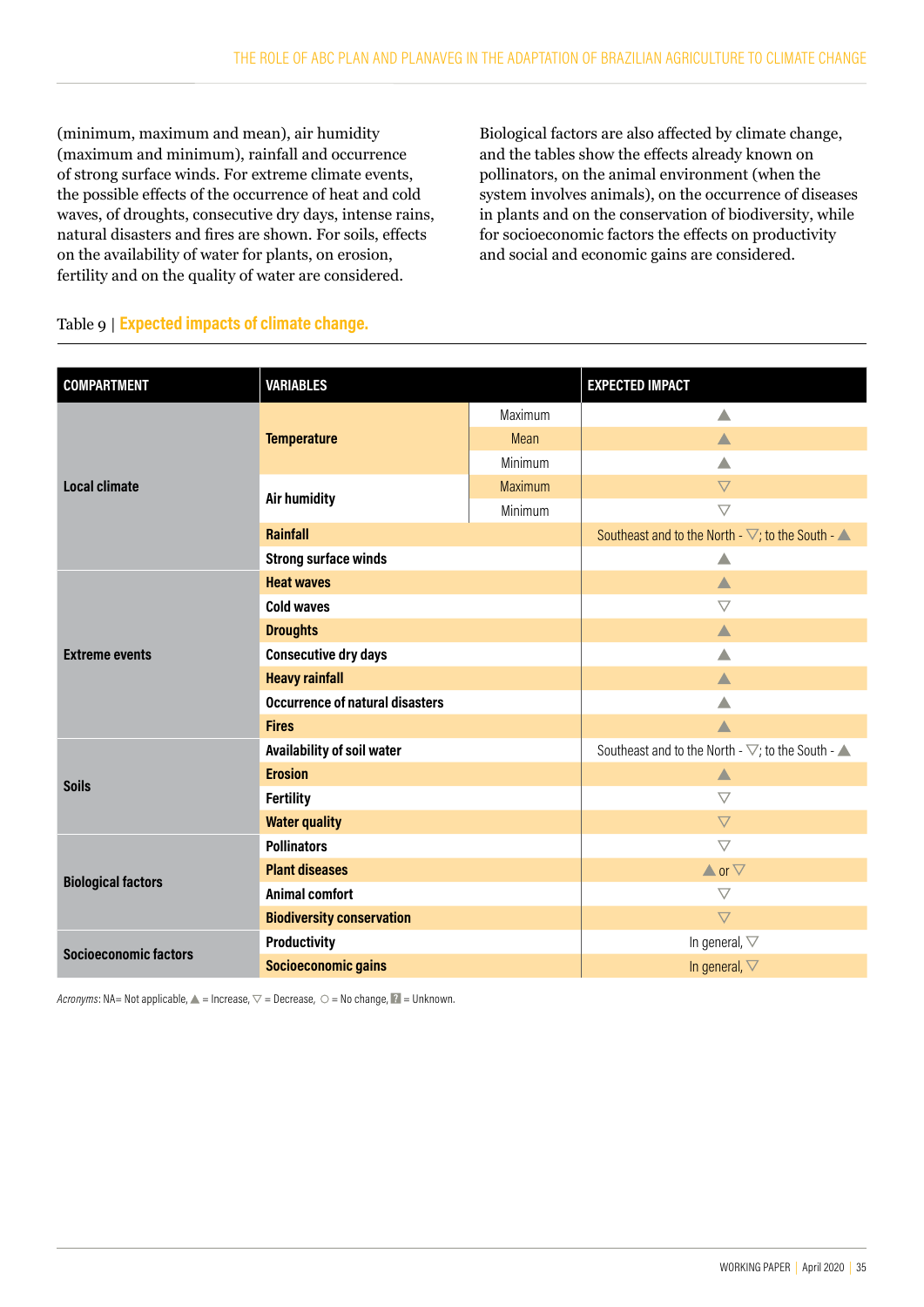## Table 10 | **Effects of actions of the ABC Plan and PLANAVEG.**

|                                 | <b>VARIABLES</b>                 |                | <b>EXPECTED EFFECTS</b> |                     |                           |                     |                              |                     |                     |                       | <b>PLANAVEG</b>     |
|---------------------------------|----------------------------------|----------------|-------------------------|---------------------|---------------------------|---------------------|------------------------------|---------------------|---------------------|-----------------------|---------------------|
|                                 |                                  |                | <b>ABC PLAN</b>         |                     |                           |                     |                              |                     |                     |                       |                     |
| <b>COMPARTMENT</b>              |                                  |                |                         |                     | <b>ACTIONS WITH TREES</b> |                     | <b>ACTIONS WITHOUT TREES</b> |                     |                     |                       |                     |
|                                 |                                  |                | <b>CLFI</b>             | <b>AFS</b>          | <b>CFI</b>                | LFI.                | PF                           | <b>CLI</b>          | NΤ                  | <b>RPD</b>            | <b>RESTOR.</b>      |
| <b>Local climate</b>            | <b>Temperature</b>               | <b>Maximum</b> | $\bigtriangledown$      | $\triangledown$     | $\bigtriangledown$        | $\triangledown$     | $\bigtriangledown$           | $\triangledown$     | $\triangledown$     | $\triangledown$       | $\triangledown$     |
|                                 |                                  | <b>Mean</b>    | $\nabla$                | $\triangledown$     | $\overline{\nabla}$       | $\triangledown$     | $\overline{\nabla}$          | $\triangledown$     | $\overline{\nabla}$ | $\triangledown$       | $\overline{\nabla}$ |
|                                 |                                  | <b>Minimum</b> | $\bigtriangledown$      | $\triangledown$     | $\triangledown$           | $\triangledown$     | $\bigtriangledown$           | $\bigcirc$          | $\bigcirc$          | $\bigcirc$            | $\overline{\vee}$   |
|                                 | <b>Air humidity</b>              | <b>Maximum</b> | $\blacktriangle$        | $\blacktriangle$    | $\blacktriangle$          | ▲                   | $\blacktriangle$             | ▲                   | $\blacktriangle$    | $\blacktriangle$      | $\blacktriangle$    |
|                                 |                                  | <b>Minimum</b> | ▲                       | ▲                   | $\triangle$               | △                   | △                            | $\bigcirc$          | $\bigcirc$          | $\bigcirc$            | △                   |
|                                 | <b>Precipitation</b>             |                | $\blacktriangle$        | $\blacktriangle$    | $\blacktriangle$          | $\blacktriangle$    | $\blacktriangle$             | $\circ$             | $\bigcirc$          | $\circ$               | $\blacktriangle$    |
|                                 | <b>Strong surface winds</b>      |                | $\triangledown$         | $\triangledown$     | $\triangledown$           | $\bigtriangledown$  | $\bigtriangledown$           | $\bigcirc$          | $\bigcirc$          | $\bigcirc$            | $\triangledown$     |
|                                 | <b>Fires</b>                     |                | $\circ$                 | $\circ$             | $\circ$                   | $\circ$             | $\blacktriangle$             | $\circ$             | $\bigcirc$          | $\circ$               | $\blacktriangle$    |
| <b>Extreme events</b>           | <b>Heat waves</b>                |                | $\triangledown$         | $\triangledown$     | $\bigtriangledown$        | $\bigtriangledown$  | $\bigtriangledown$           | $\bigtriangledown$  | $\circlearrowright$ | $\bigtriangledown$    | $\triangledown$     |
|                                 | <b>Cold waves</b>                |                | $\triangledown$         | $\triangledown$     | $\triangledown$           | $\nabla$            | $\boldsymbol{\nabla}$        | $\circ$             | $\bigtriangledown$  | $\circ$               | $\triangledown$     |
|                                 | <b>Droughts</b>                  |                | $\bigtriangledown$      | $\bigtriangledown$  | $\bigtriangledown$        | $\bigtriangledown$  | $\bigtriangledown$           | $\bigtriangledown$  | $\bigtriangledown$  | $\triangledown$       | $\overline{\vee}$   |
|                                 | <b>Consecutive dry days</b>      |                | $\triangledown$         | $\overline{\nabla}$ | $\triangledown$           | $\overline{\nabla}$ | $\triangledown$              | $\triangledown$     | $\overline{\nabla}$ | $\triangledown$       | $\overline{\nabla}$ |
|                                 | <b>Heavy rainfall</b>            |                | $\circ$                 | $\circ$             | $\circ$                   | $\circ$             | $\bigcirc$                   | $\circlearrowright$ | $\bigcirc$          | $\circlearrowright$   | $\circ$             |
|                                 | <b>Natural disasters</b>         |                | $\nabla$                | $\triangledown$     | $\overline{\nabla}$       | $\bigtriangledown$  | $\bigtriangledown$           | $\circ$             | $\circ$             | $\triangledown$       | $\triangledown$     |
|                                 | Availability of soil water       |                | $\blacktriangle$        | $\blacktriangle$    | $\blacktriangle$          | △                   | $\blacktriangle$             | △                   | △                   | ▲                     | △                   |
| <b>Soils</b>                    | <b>Erosion</b>                   |                | $\triangledown$         | $\overline{\nabla}$ | $\overline{\nabla}$       | $\overline{\nabla}$ | $\overline{\nabla}$          | $\triangledown$     | $\overline{\nabla}$ | $\triangledown$       | $\overline{\nabla}$ |
|                                 | <b>Fertility</b>                 |                | △                       | △                   | ▲                         |                     |                              |                     |                     | ▲                     | △                   |
|                                 | <b>Water quality</b>             |                | ▲                       | $\blacktriangle$    | $\blacktriangle$          | $\blacktriangle$    | $\blacktriangle$             | $\blacktriangle$    | $\blacktriangle$    | $\blacktriangle$      | $\blacktriangle$    |
| <b>Biological factors</b>       | <b>Pollinators</b>               |                | ▲                       | ▲                   | $\blacktriangle$          | ▲                   | $\blacktriangle$             | $\bigcirc$          | $\bigcirc$          | $\bigcirc$            | Δ                   |
|                                 | <b>Plant diseases</b>            |                | $\boldsymbol{\nabla}$   | $\bigtriangledown$  | $\boldsymbol{\nabla}$     | $\bigtriangledown$  | $\bigcirc$                   | $\bigcirc$          | $\triangledown$     | $\boldsymbol{\nabla}$ | $\bigcirc$          |
|                                 | <b>Animal comfort</b>            |                | $\triangle$             | $\triangle$         | $\sf{NA}$                 | $\blacktriangle$    | $\sf NA$                     | $\bigcirc$          | ΝA                  | $\triangle$           | ▲                   |
|                                 | <b>Biodiversity conservation</b> |                | $\blacktriangle$        | $\blacktriangle$    | $\blacktriangle$          | $\blacktriangle$    | $\blacktriangle$             | $\bigcirc$          | $\bigcirc$          | $\bigcirc$            | $\blacktriangle$    |
| <b>Socioeconomic</b><br>factors | Socioeconomic gains              |                | $\blacktriangle$        | $\blacktriangle$    | $\blacktriangle$          | ▲                   | $\blacktriangle$             | $\blacktriangle$    | $\blacktriangle$    | $\blacktriangle$      | $\blacktriangle$    |
|                                 | <b>Productivity</b>              |                | $\blacktriangle$        | $\blacktriangle$    | $\blacktriangle$          | $\blacktriangle$    | $\blacktriangle$             | $\blacktriangle$    | ▲                   | $\blacktriangle$      | $\blacktriangle$    |

*Acronyms*: CLFI = crop-livestock-forest integration, AFS = agroforestry system, CFI = crop-forest integration, LFI = livestock–forest integration, PF = planted forest, CLI = crop-livestock integration, NT = no-till system, RDP = recovery of degraded pastures, Restore = restoration of native vegetation and degraded areas,  $NA= Not applicable, \triangle = Increase, \triangledown = Decrease, \bigcirc = No change, \triangle = Unknown.$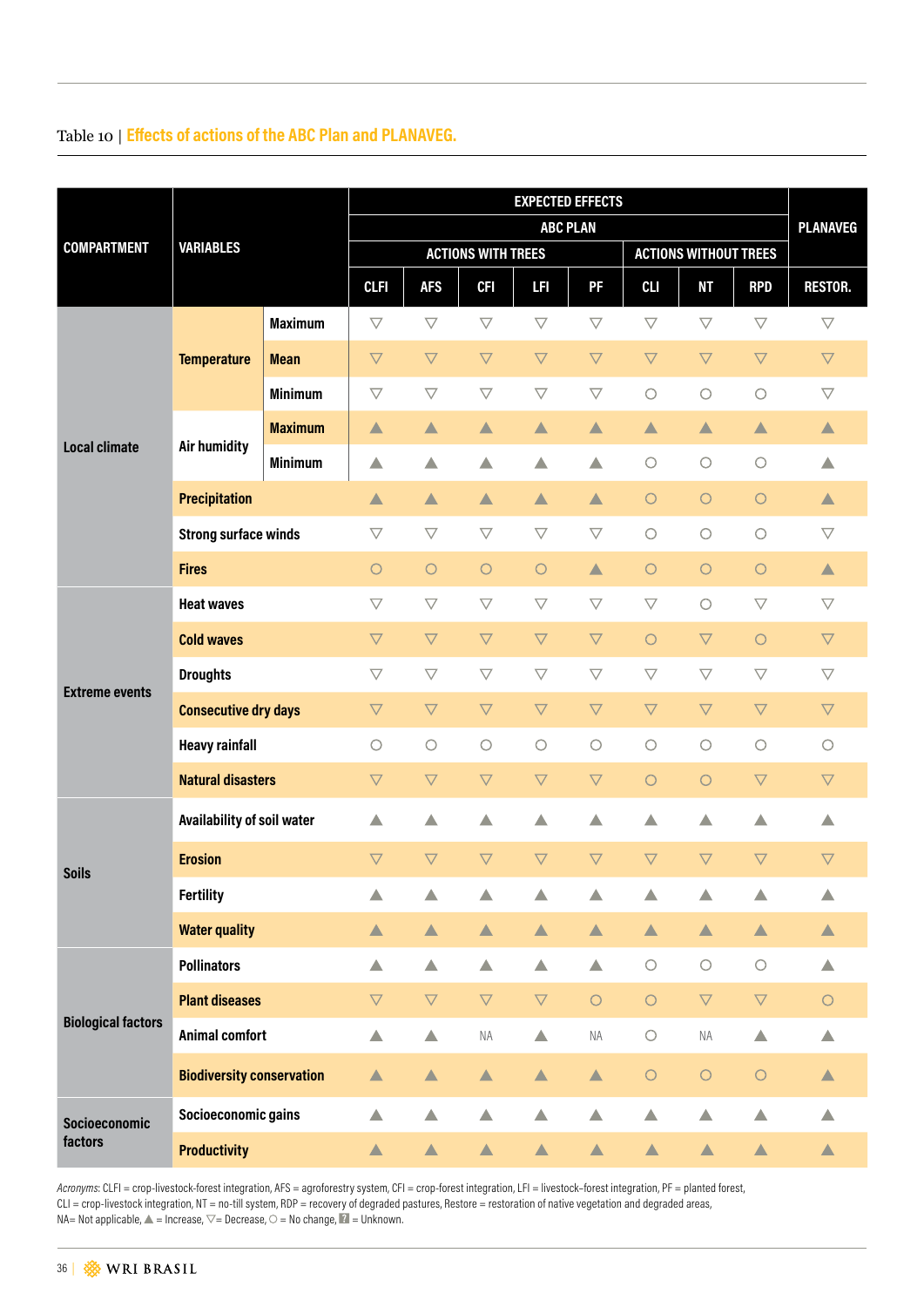#### Table 11 | **Effect on resilience of production system.**

|                                 | <b>VARIABLES</b>                 |                | <b>EXPECTED EFFECTS</b> |                  |                           |                  |                              |                  |                  |                  |                     |
|---------------------------------|----------------------------------|----------------|-------------------------|------------------|---------------------------|------------------|------------------------------|------------------|------------------|------------------|---------------------|
|                                 |                                  |                | <b>ABC PLAN</b>         |                  |                           |                  |                              |                  |                  |                  | <b>PLANAVEG</b>     |
| <b>COMPARTMENT</b>              |                                  |                |                         |                  | <b>ACTIONS WITH TREES</b> |                  | <b>ACTIONS WITHOUT TREES</b> |                  |                  |                  |                     |
|                                 |                                  |                | <b>CLFI</b>             | <b>AFS</b>       | <b>CFI</b>                | LF I             | PF                           | <b>CLI</b>       | NΤ               | <b>RPD</b>       | <b>RESTOR.</b>      |
| <b>Local climate</b>            | <b>Temperature</b>               | <b>Maximum</b> | ▲                       | △                | ▲                         | △                | ▲                            | △                | ▲                | △                | △                   |
|                                 |                                  | <b>Mean</b>    | $\blacktriangle$        | $\blacktriangle$ | $\blacktriangle$          | $\blacktriangle$ | $\blacktriangle$             | $\circ$          | $\circ$          | $\circ$          | ▲                   |
|                                 |                                  | <b>Minimum</b> | $\triangle$             | ▲                | $\blacktriangle$          | ▲                | ▲                            | $\blacktriangle$ | ▲                | ▲                | $\triangle$         |
|                                 | Air humidity                     | <b>Maximum</b> | $\blacktriangle$        | ▲                | $\blacktriangle$          | $\blacktriangle$ | $\blacktriangle$             | $\circ$          | $\blacktriangle$ | ▲                | Δ                   |
|                                 |                                  | <b>Minimum</b> | Δ                       | ▲                | △                         | △                | ▲                            | $\bigcirc$       | $\bigcirc$       | $\circ$          | Δ                   |
|                                 | <b>Precipitation</b>             |                | $\blacktriangle$        | $\blacktriangle$ | $\blacktriangle$          | $\blacktriangle$ | $\blacktriangle$             | $\circ$          | $\bigcirc$       | $\bigcirc$       | $\blacktriangle$    |
|                                 | <b>Strong surface winds</b>      |                | $\blacktriangle$        | $\triangle$      | $\blacktriangle$          | △                | $\blacktriangle$             | $\bigcirc$       | $\bigcirc$       | $\bigcirc$       | Δ                   |
|                                 | <b>Fires</b>                     |                | $\circ$                 | $\blacktriangle$ | $\bigcirc$                | $\bigcirc$       | $\bigtriangledown$           | $\circ$          | $\bigcirc$       | $\bigcirc$       | $\bigtriangledown$  |
| <b>Extreme events</b>           | <b>Heat waves</b>                |                | ▲                       | △                | $\blacktriangle$          | ▲                | $\blacktriangle$             | ▲                | $\bigcirc$       | ▲                | Δ                   |
|                                 | <b>Cold waves</b>                |                | ▲                       | $\blacktriangle$ | ▲                         | $\blacktriangle$ | $\blacktriangle$             | $\circ$          | $\blacktriangle$ | $\bigcirc$       | $\triangledown$     |
|                                 | <b>Droughts</b>                  |                | Δ                       | △                | ▲                         | △                | △                            | ▲                | △                | ▲                | Δ                   |
|                                 | <b>Consecutive dry days</b>      |                | $\blacktriangle$        | $\blacktriangle$ | $\blacktriangle$          | $\blacktriangle$ | $\blacktriangle$             | $\blacktriangle$ | $\blacktriangle$ | ▲                | $\blacktriangle$    |
|                                 | <b>Heavy rainfall</b>            |                | $\circlearrowright$     | $\bigcirc$       | $\bigcirc$                | $\bigcirc$       | $\circ$                      | $\bigcirc$       | $\bigcirc$       | $\bigcirc$       | $\circlearrowright$ |
|                                 | <b>Natural disasters</b>         |                | $\blacktriangle$        | ▲                | $\blacktriangle$          | ▲                | $\blacktriangle$             | $\bigcirc$       | $\bigcirc$       | $\blacktriangle$ | ▲                   |
|                                 | Availability of soil water       |                | $\triangle$             | $\triangle$      | $\triangle$               | $\triangle$      | $\triangle$                  | $\triangle$      | △                | $\triangle$      | Δ                   |
| <b>Soils</b>                    | <b>Erosion</b>                   |                | $\blacktriangle$        | ▲                | $\blacktriangle$          | ▲                | ▲                            | ▲                | ▲                | ▲                | ▲                   |
|                                 | <b>Fertility</b>                 |                | $\blacktriangle$        | $\blacktriangle$ | $\blacktriangle$          | △                | △                            | ▲                | ▲                | ▲                | $\triangle$         |
|                                 | <b>Water quality</b>             |                | $\blacktriangle$        | $\blacktriangle$ | $\blacktriangle$          | $\blacktriangle$ | $\blacktriangle$             | $\blacktriangle$ | $\blacktriangle$ | $\blacktriangle$ | $\blacktriangle$    |
| <b>Biological factors</b>       | <b>Pollinators</b>               |                | $\blacktriangle$        | $\blacktriangle$ | $\blacktriangle$          | $\blacktriangle$ | $\blacktriangle$             | $\bigcirc$       | $\bigcirc$       | $\bigcirc$       | $\blacktriangle$    |
|                                 | <b>Plant diseases</b>            |                | $\blacktriangle$        | $\blacktriangle$ | $\blacktriangle$          | $\blacktriangle$ | $\bigcirc$                   | $\bigcirc$       | $\blacktriangle$ | $\blacktriangle$ | $\circ$             |
|                                 | <b>Animal comfort</b>            |                | $\blacktriangle$        | $\blacktriangle$ | $\sf NA$                  | $\blacktriangle$ | NA                           | $\bigcirc$       | $\sf NA$         | ▲                | $\blacktriangle$    |
|                                 | <b>Biodiversity conservation</b> |                | $\blacktriangle$        | $\blacktriangle$ | $\blacktriangle$          | $\blacktriangle$ | $\blacktriangle$             | $\bigcirc$       | $\bigcirc$       | $\bigcirc$       | $\blacktriangle$    |
| <b>Socioeconomic</b><br>factors | <b>Productivity</b>              |                | $\blacktriangle$        | $\blacktriangle$ | $\blacktriangle$          | $\blacktriangle$ | $\blacktriangle$             | $\blacktriangle$ | ▲                | $\blacktriangle$ | $\blacktriangle$    |
|                                 | <b>Socioeconomic gains</b>       |                | $\blacktriangle$        | $\blacktriangle$ | $\blacktriangle$          | $\blacktriangle$ | $\blacktriangle$             | $\blacktriangle$ | $\blacktriangle$ | $\blacktriangle$ | $\blacktriangle$    |

*Acronyms*: CLFI = crop-livestock-forest integration, AFS = agroforestry system, CFI = crop-forest integration, LFI = livestock–forest integration, PF = planted forest, CLI = crop-livestock integration, NT = no-till system, RDP = recovery of degraded pastures, Restore = restoration of native vegetation and degraded areas,  $NA= Not applicable, \triangle = Increase, \triangledown = Decrease, \bigcirc = No change, \triangle = Unknown.$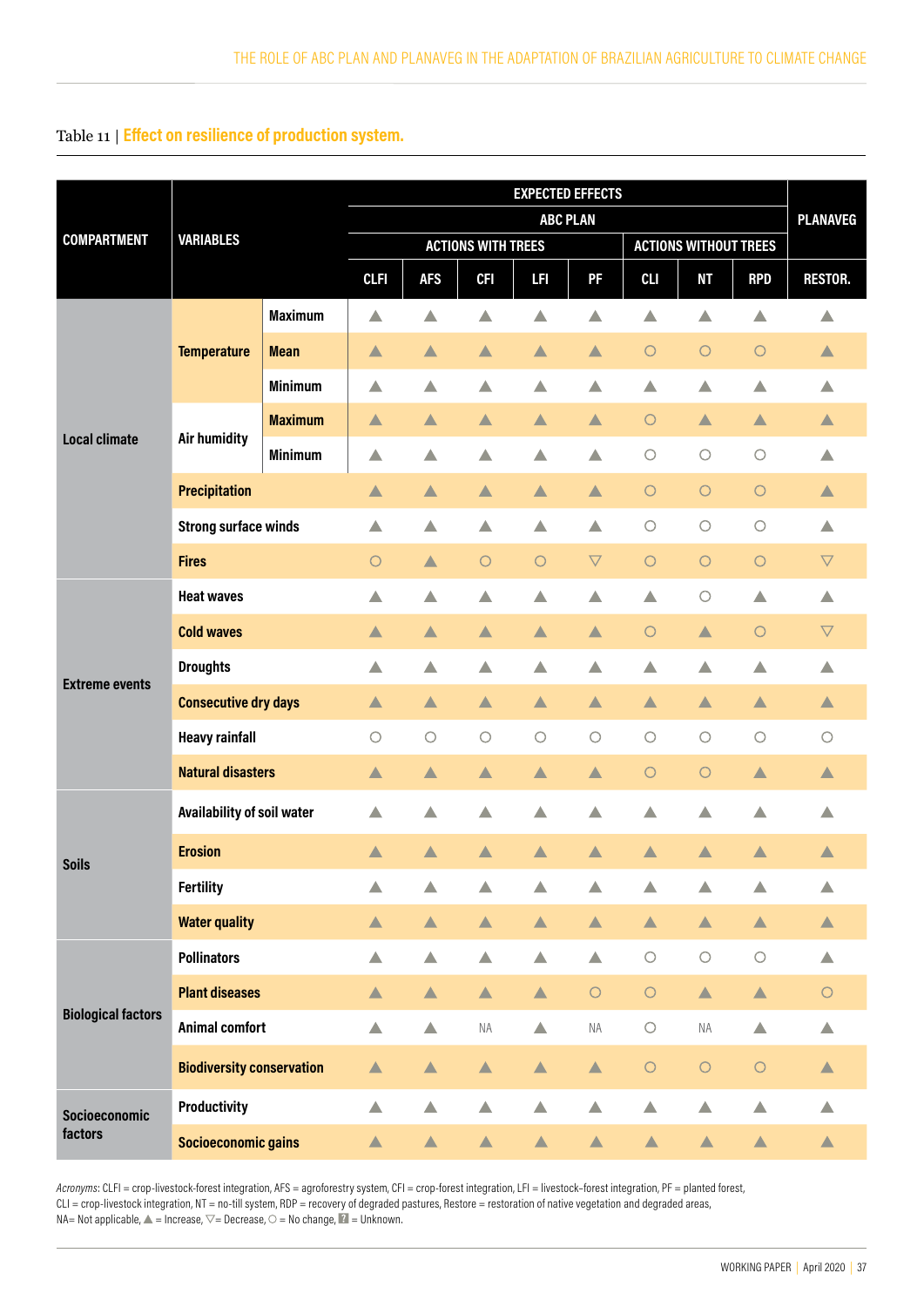## **CONSIDERATIONS**

This Working Paper presented evidence that the strategies and actions offered by the ABC Plan and Planaveg create the most suitable and resilient conditions for growth and development of crops, pastures and livestock. Consequently, there are many benefits, which range from regional environmental conditions, production systems, and the socioeconomic and cultural profile of the farmer. These conditions are more relevant if we consider a real scenario of climate change that we are already facing, and which will continue to get worse in the coming decades.

In recent years, research has sought solutions for sustainable development by studying the impacts of climate change that support measures to adapt to current and future changes in climate. Although various advances have been made in Brazilian research to develop and/or test cultivars and breeds adapted to climate change, they are still insufficient. Brazil, a culturally multifaceted country of continental proportions, still lacks the technology, strategies and investment to meet the needs and demands of different types of farmers and regions.

The known effects of good management and soil and water conservation practices that form the basis of low-carbon agriculture, together with the practices of recovery proposed by Planaveg, have a positive effect on the maintenance of biodiversity, on the availability and quality of water and on the incidence of natural disasters, primarily due to a reduction in landslides and flooding. They are promising systems that are expanding in Brazil. In the medium and long term, it will be possible to observe their adaptive capacity to climate change.

The results discussed show that the integrated systems are a sound and effective approach for Brazilian agriculture to adapt to the climate change underway. They present lower risk because they are diversified, with characteristics resembling the natural environment, and serve important functions. They keep water in the soil, possess biogeochemical cycles of greater richness and magnitude, sequester carbon, protect pollinators, increase and diversify production and income and therefore possess greater resilience to climate change.

In the Crop-Livestock-Forest Integration (CLFI) system, the presence of trees has proven effects on the health of crops and animals, by reducing the spread of diseases, providing thermal comfort and gains in productivity. This practice is directly related to the proposals for recovery in Planaveg.

Forests planted with native and exotic species, ecological restoration and agroforestry systems ensure the water cycle and supply of water and food for the rural and urban environment and maintain the flow of water courses, avoiding processes of erosion and silting, whose risks increase with an increase in intensity and frequency of extreme rainfall events. The use of trees in the agricultural system is an important source of income and stability for the rural enterprise and plays a fundamental role in reducing deforestation in native forest areas, in addition to sequestering CO2.

The recovery of native vegetation and degraded areas is fundamental to restore the equilibrium of the rural landscape and environmental sustainability. However, environmental compliance is still seen as a burden for farmers, given the cost of restoration and reforestation, when it should be considered an investment and key part of the financial sustainability of their enterprises. Knowledge must be gained about the possibilities of economic exploration of legal reserves and permanent preservation areas, as well as financial return on investment in the restoration of degraded areas and native vegetation.

For financial agents, the security of transactions and instruments used to monitor activities are very important; in this sense, initiatives are being proposed, as in the report by Network of Central Banks and Supervisors for Greening the Financial System (NGFS), presented in April 2019.

Indicators from the matrix of impacts and resilience proposed in this Working Paper can be used by financial institutions, investors and insurance companies in the analysis of agriculture, forest, agroforestry and low-carbon projects. In risk analyses for agriculture, for example, unanticipated variation in productivity and income due to climate (hail, excessive rainfall, drought, windstorms, temperature) and/ or biological (pests, diseases, unsuitable cultivars, loss of pollinators, etc.) factors can be considered.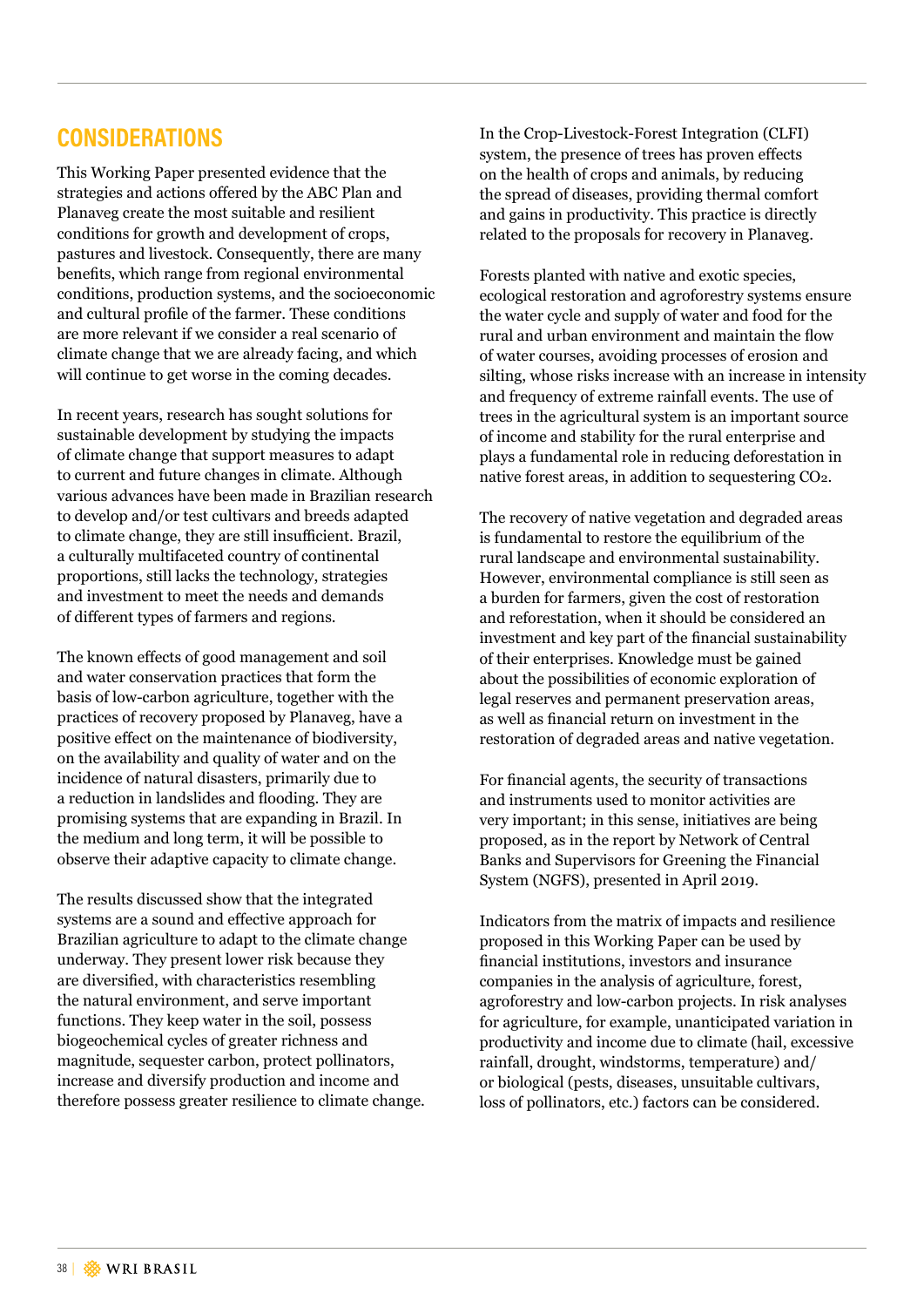It is also important to show the farmer that he/she is the greatest beneficiary of ecosystem services and this is why he/she should value them for different types of actions (for example, restoration of degraded areas, conservation of native vegetation remnants, implementation of good agriculture practices, etc.). All these actions can be incorporated in the analyses of risk for investors, insurance companies, and financial institutions and, once quantified, can contribute to reducing interest rates or premiums based on the reduced risk of the investment and financing. Moreover, the additional revenue obtained from the economic exploration of the legal reserve and the use of low-carbon technologies will make the business model more attractive for potential investment and financing.

In this sense, an effective monitoring system for the financing of future low-carbon, forest and agroforestry projects on a large scale should be evaluated by investors and financial agents, thus avoiding mistakes made in other credit lines.

In addition, the risks of climate change need to be widely disseminated. It is important to note that, up until now, society has been unaware of the amount invested per ton of mitigated carbon and ignores the fact that participation in the ABC Program, in its eight years of existence, is still very low in relation to the traditional loan program (Plano SAFRA).

There are many challenges, which can be approached as business opportunities. There are tools and knowledge, skilled professionals, methodologies and relevant legal frameworks for this transition. The present study, as well as the entire scope and scientific evidence collected here, is an important instrument for changing paradigms in the agriculture and forest production sectors, as well as for investors and decision-makers. The continuation of this structuring, together with effective actions on different fronts (economic, academic, extension, legal, etc.), is paramount and urgent.

Training, scientific research and technology, qualification of specialists and financial agents, extension activities and broad dissemination should all be intensified so that actions to adapt Brazilian agriculture to climate change can be expanded. This is fundamental to maintain Brazil's leading national and international role in agriculture and food production.

#### **RECOMMENDATIONS**

- Expand and encourage, with the support of technical assistance and rural extension services, integrated production systems;
- Incorporate the value of the ecosystem services stemming from low-carbon production systems and restoration in the cash flow of a farm for the analysis of investment risk and bank financing, given that, for reimbursable resources, the analysis of risk directly affects the cost of capital and the size of the spread of the financial agent and, consequently, impacts return on investment and the ability of the borrower to pay;
- Encourage insurers and reinsurers to consider the risk of losses avoided due to the adoption of climate change adaptation practices;
- $\blacksquare$  Concentrate efforts to quantify, through indicators, the potential to adapt to climate change of the different actions of the ABC Plan and Planaveg;
- Place ABC Plan and Planaveg actions on the country's development agenda and view these actions as an investment and not a cost;
- Increase investment in low-carbon practices and restoration of ecosystems through the reallocation of resources from the Plano SAFRA;
- $\Box$  Consider food security in public policies for the agriculture sector, in addition to the economic value of production and overall commercial advantages; and
- Increase investment in research, technology, and innovation, training and capacity building, and improvement and dissemination of the adaptation strategies based on the ABC Plan and Planaveg.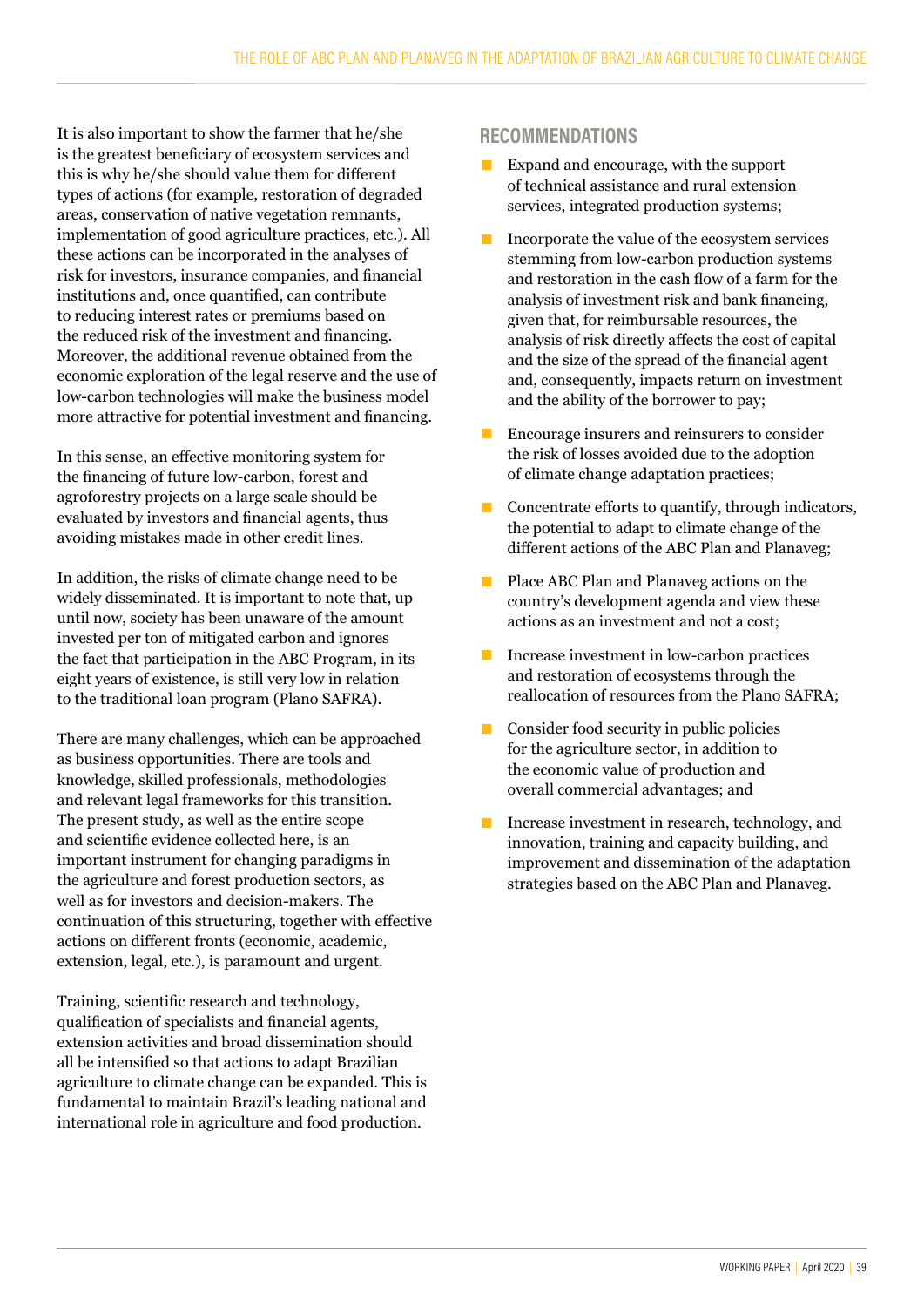## ACRONYMS

- AFS Agroforestry System
- BFN Biological Fixation of Nitrogen
- CFI Crop-Forest Integration
- CLFI Crop-Livestock-Forest Integration
- CLI Crop-Livestock Integration
- EbA Ecosystem-based adaptation
- GHG Greenhouse Gases
- IPCC Intergovernmental Panel on Climate Change
- IS Integrated Systems (CLI, CFI, CLFI and LFI)
- LFI Livestock-Forest Integration
- LR Legal Reserve
- NDC Nationally Determined Contribution
- NT No-till
- PPA Permanent Preservation Area
- RDP Restoration of Degraded Pastures

## **GLOSSARY**

**Agroforestry System (AFS):** a system that uses a large diversity of plants, managed to serve the vital needs of the community (food, health, clothing, housing and shelter) and that involves itinerant cultivation, traditional systems open to the market and intercropping of perennial trees, bushes and palms (BECKER, 2010; CASTRO et al., 2009).

**Arroba (@):** Standard unit of measure for weighing cattle carcasses. In Brazil, an arroba is equal to 15 kg. For cattle, it is the weight of the carcass, considering only the meat and bone, measured in kilograms. The yield of the carcass depends on the percentage of fat, sex and breed and, in practice, an average yield of 50% is used.

**Bank spread:** difference between what the banks pay for funds and what they charge to loan those funds to a private individual or corporation. In the value of the bank spread, the value of taxes such as IOF and CPMF are included.

**Benefit:** a term adopted in this Working Paper for the cobenefits of actions of mitigation to climate change.

**Co-benefits:** a term adopted in specialized literature for the additional benefit of mitigation actions, in other words, that beyond the benefit of a direct reduction in emissions, with a view to sustainable development.

**Double-crop:** refers to the crop, planted after the main harvest, which is traditionally less productive, due to the lower availability of rain during the crop cycle. The most common crop combinations for harvest-interim harvest planting are: soybeans-corn, in the Southeast and Central-West, and soybeans-wheat in the South of Brazil.

**Integrated Systems (IS):** systems that involve integration of agriculture activities in the same area. These include crop-livestockforest integration (CLFI), crop-livestock integration (CLI), cropforest integration (CFI) and livestock-forest integration (LFI).

**Land sparing effect:** the effect of adopting appropriate technologies in agriculture systems that provide increased productivity and financial gains and, consequently, allows less land to be used over time.

**Legal Reserve (LR):** an area located inside a rural farm or plot, designed to ensure the sustainable economic use of natural resources of the rural farm, aid in the conservation and rehabilitation of ecological processes and promote the conservation of biodiversity, as well as shelter and protect wild animals and native plants (EMBRAPA, n.d.).

**Nationally Determined Contribution (NDC):** a document that records the commitments and contributions proposed by the Brazilian government to comply with the Paris Agreement.

**Permanent Preservation Area (PPA):** a protected area, covered or not by native vegetation, with the environmental function of preserving water resources, the landscape, geological stability and biodiversity, facilitating the gene flow of flora and fauna, protecting the soil and ensuring the well-being of human populations (Embrapa, n.d.). As a general rule, there can be no economic exploration of forest resources on PPAs and the suppression of vegetation can only be authorized for the reasons provided for in law, in other words, when in the public interest, social interest and low impact, which includes, among other alternatives, agroforestry exploration and sustainable forest management practiced on small properties or rural family plots (EMBRAPA, n.d.).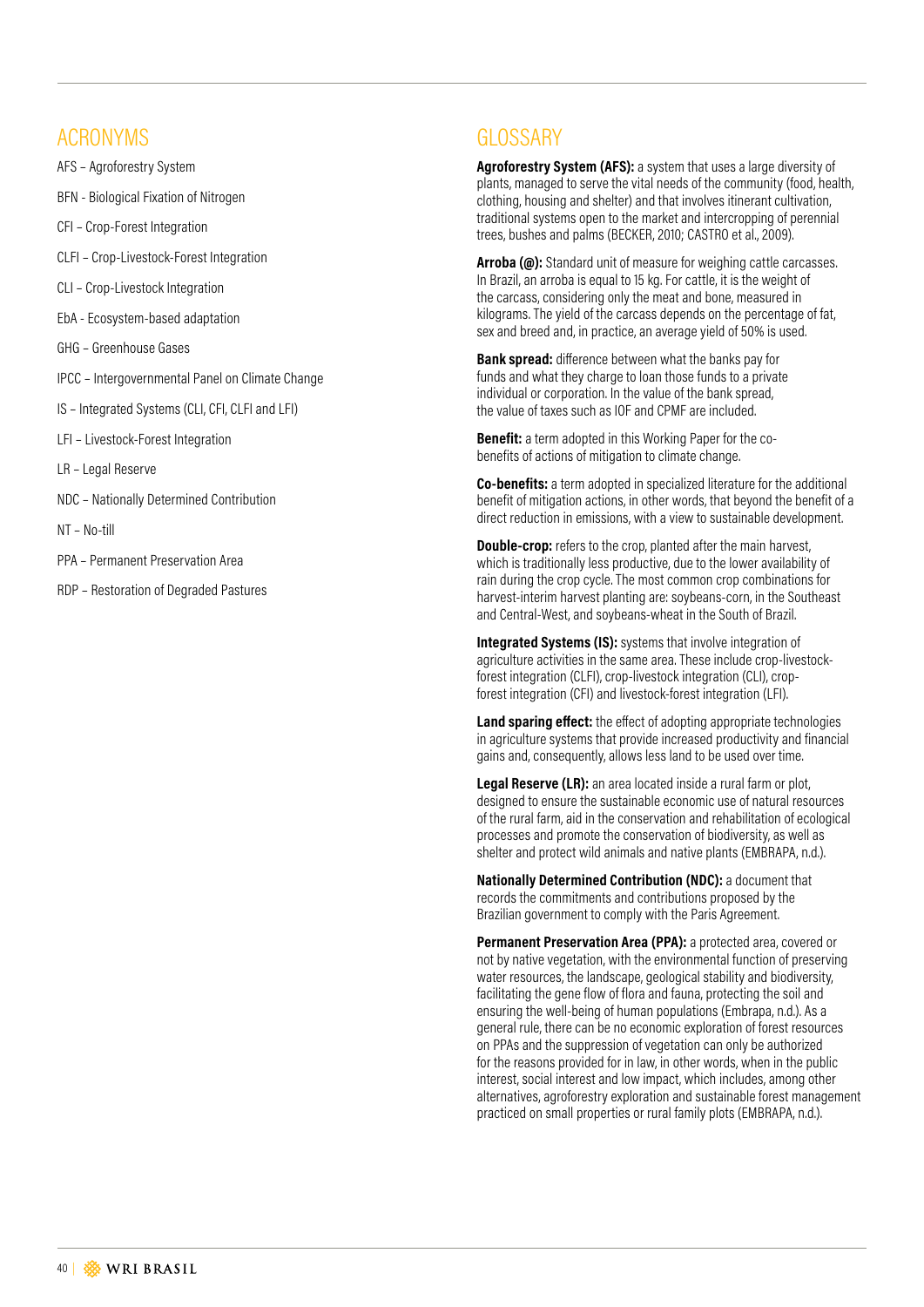## REFERÊNCIAS

ALCAMO *et al.* **Ecosystems and human well-being: a framework for assessment / Millennium Ecosystem Assessment.** Washington (DC): *Island Press*, 2003. 245 p.

ALMAGRO, A.; OLIVEIRA, P. T.; NEARING, M. A.; HAGEMANN, S. Projected climate change impacts in rainfall erosivity over Brazil. **Scientific Reports 7,** article number 8130, 2017. Disponível em: https://www. nature.com/articles/s41598-017-08298-y. Acesso em: mai 2019.

ALVARENGA, R. C.; GONTIJO NETO, M. M. Inovações tecnológicas nos sistemas de integração lavoura-pecuária-floresta - ILPF. *In*: SIMPÓSIO DE PRODUÇÃO DE GADO DE CORTE, 8.; SIMPÓSIO INTERNACIONAL DE PRODUÇÃO DE GADO DE CORTE, 4., 2012, Viçosa, MG. **Anais** [...] Viçosa, MG: Universidade Federal de Viçosa, 2012. p. 267-276.

ALVES, M. E. B. *et al.* Identificação e quantificação do efeito de fatores ambientais na produtividade da cultura do milho na região de Janaúba, MG. **Revista Brasileira de Agricultura Irrigada,** v. 5, n. 3, p. 188-201, 2011.

ANDRADE, R. G. *et al.* Evapotranspiração em pastagens com indicativos de degradação na Bacia Hidrográfica do Alto Tocantins. *In*: Inovagri International Meeting, 2, 2014. **Anais** [...]. p. 3052-3029.

ARCO-VERDE, M. F. **Sustentabilidade biofísica e socioeconômica de sistemas agroflorestais na Amazônia brasileira.** 2008.188 p. Tese (Doutorado em Engenharia Florestal). Universidade Federal do Paraná. Curitiba, PR, 2008.

ASSAD, E. D.; PINTO, H. S.; ZULLO JÚNIOR, J.; ÁVILA, A. M. H. Impacto das mudanças climáticas no zoneamento agroclimático do café no Brasil. **Pesquisa Agropecuária Brasileira,** v. 39 n. 11, p. 1057-1064, 2004.

ASSAD, E. D.; PINTO, H. S. **Aquecimento global e a nova geografia da produção agrícola no Brasil.** Campinas, SP: Embrapa Informática Agropecuária, 2008. 84p.

ASSAD, E. D.; MARTINS, S. C.; BELTRÃO, N. E. DE M.; PINTO, H. S. Impacts of climate change on the agricultural zoning of climate risk for cotton cultivation in Brazil. **Pesquisa Agropecuária Brasileira,** v. 48, n. 1, p. 1-8, 2013.

ASSAD, E. D.; RODRIGUES, R. A.; MAIA, S.; COSTA, L. C. Segurança Alimentar. *In*: NOBRE, C. A.; MARENGO, J. A. (Orgs.). **Mudanças climáticas em rede: um olhar interdisciplinar.** São José dos Campos, SP: INCT, 2017. p. 97-125.

BAGSTAD, K. J.; SEMMENS, D. J.; WAAGE, S.; WINTRHROP, R. A comparative assessment of decision-support tools for ecosystem services quantification and valuation. **Ecosystem Services,** v. 5, e27–e39, 2013.

BALBINO, L.C.; BARCELLOS, A. de O.; STONE, L.F. **Marco referencial: integração lavoura-pecuária-floresta (iLPF).** Brasília, DF: Embrapa, 2011. 130 p.

BATISTA, A. *et al.* Reflorestamento com espécies nativas para fins econômicos. *In*: BENINI, R. de M.; ADEODATO, S. (Orgs). **Economia da restauração florestal.** São Paulo, SP: The Nature Conservancy, 2017. p. 74-90.

BECKER, B.K. Novas territorialidades na Amazônia: desafio às políticas públicas. **Boletim do Museu Paraense Emílio Goeldi. Ciências Humanas,** v. 5, n, 1, p. 17-23, 2010.

BEDOYA, D. M. V. *et al.* **Estudo de viabilidade econômica na implantação dos sistemas silvipastoril e reforma de pastagem em propriedades de leite típicas.** Piracicaba, SP: CEPEA/ESALQ, 2012. 29 p.

BENINI, R. de M.; BRANCALION, P. H. S.; RODRIGUES, P. H.S. O futuro da restauração no contexto econômico. *In*: BENINI, R. de M.; ADEODATO, S. (Org). **Economia da restauração florestal.**  São Paulo, SP: The Nature Conservancy, 2017. p. 124-135.

BERGAMASCHI, H. *et al.* Déficit hídrico e produtividade na cultura do milho. **Pesquisa Agropecuária Brasileira,** v. 41, n. 2, p. 243-249, 2006.

BERGAMASCHI, H.; MATZENAUER, R. **O milho e o clima.** Porto Alegre, RS: Emater/RS-Ascar, 2014. 84 p.

BRANCALION, P. H. S.; SILVA, E. J. V. DA; KLAUBERG, C. (2012). Reserva Legal pode ser boa oportunidade de negócios em propriedades rurais. **Visão Agrícola,** n. 10, jan. / abr., p. 18-21, 2012

BRASIL. Ministério da Agricultura, Pecuária e Abastecimento. **Plano setorial de mitigação e de adaptação às mudanças climáticas para a consolidação de uma economia de baixa emissão de carbono na agricultura: Plano ABC**. Brasília, DF: Ministério da Agricultura, Pecuária e Abastecimento, Ministério do Desenvolvimento Agrário, Casa Civil da Presidência da República, 2012a. 173 p.

BRASIL. Lei nº 12.651 de 25 de maio de 2012. Dispõe sobre a proteção da vegetação nativa. **Diário Oficial da União.** Brasília, 28 mai 2012. Disponível em: http://www.planalto.gov.br/ccivil\_03/\_ato2011- 2014/2012/lei/l12651.htm. Acesso em: mar. 2019. (2012b).

BRASIL. Ministério do Meio Ambiente. **Planaveg: Plano Nacional de Recuperação Da Vegetação Nativa.** Brasília, DF: Ministério do Meio Ambiente, Ministério da Agricultura, Pecuária e Abastecimento, Ministério da Educação. 2017. 73 p.

BUSTAMANTE, M. *et al.* Co-benefits, trade-offs, barriers and policies for greenhouse gas mitigation in the agriculture, forestry and other land use (AFOLU) sector. **Global Change Biology,** v. 20, p. 3270- 3290, 2014.

CARVALHO, P. C. F. T. *et al.* Do bocado ao pastoreio de precisão: compreendendo a interface planta-animal para explorar a multifuncionalidade das pastagens. **Revista Brasileira de Zootecnia,** v. 38 (Supl. Especial), p. 109-122, 2009.

CARVALHO, J. dos S. *et al.* (2016). Evolução de atributos físicos, químicos e biológicos em solo hidromórfico sob sistemas de integração lavoura-pecuária no bioma Pampa. **Pesquisa Agropecuária Brasileira,** v. 51, n. 9, p. 1131-1139.

CASTRO, A. P. de; FRAXE, T. de J. P; SANTIAGO, J. L.; PINTO, I. C. **Acta Amazonica**, v. 39, n. 2, p. 279-288, 2009.

CENTRO DE ESTUDOS AVANÇADOS EM ECONOMIA APLICADA (CEPEA), 2019. **PIB do agronegócio brasileiro.** Disponível em: https://www.cepea. esalq.usp.br/br/pib-do-agronegocio-brasileiro.aspx. Acesso: 11 abr. 2019.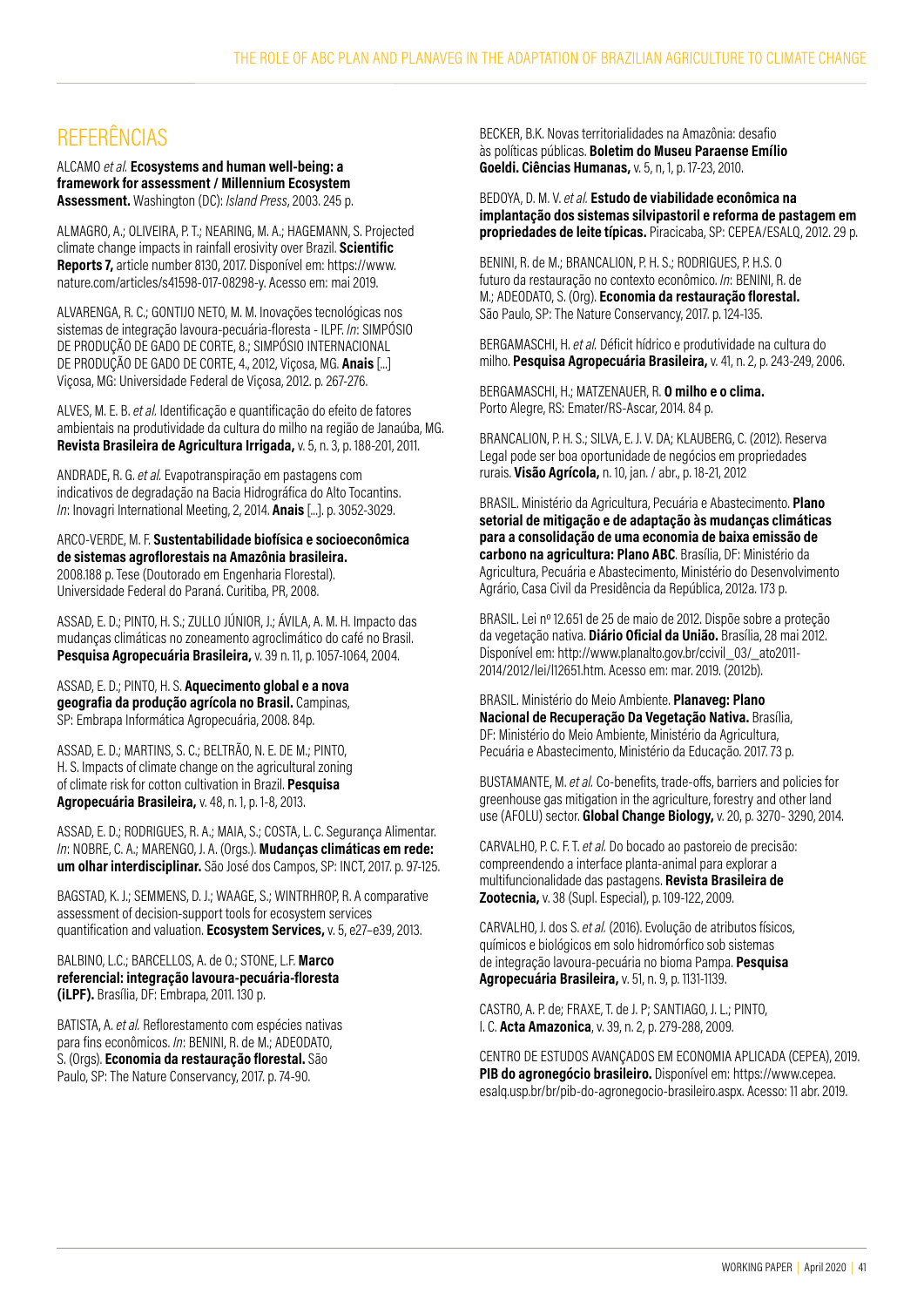CHIARI, W. C. *et al.* Pollination of soybean (Glycine max L. Merril) by honeybees (Apis mellifera L.). **Brazilian Archives Biology Technology,** v. 48, n. 1, p. 31-36, 2005.

CHIARI, W. C. *et al.* Polinização por Apis mellifera em soja transgênica [Glycine max (L.) Merrill] Roundup Ready™ cv. BRS 245 RR e convencional cv. BRS 133. **Acta Scientiarum. Agronomy,** v. 30, n. 2, p. 267-271, 2008.

Brazilian Coalition on Climate, Forests and Agriculture (COALITION). **Brazil: land use and land cover data and intelligence**, 2019. 16 p. Available at http://www.coalizaobr.com.br/home/phocadownload/ documentos/SEMINARIO-CIENTIFICO-INTERTIVO.pdf

COLTRI, P. P. **Mitigação de emissões de gases de efeito estufa e adaptação do café arábica a condições climáticas adversas.** Tese (Doutorado em Engenharia Agrícola). Universidade Estadual de Campinas, Campinas, SP, 2012.

COSTA, L. C. *et al.* Potential forcing of CO2, technology and climate changes in maize (Zea mays) and bean (Phaseolus vulgaris) yield in southeast Brazil. **Environmental Research Letters,** 4 (014013), 2009.

COSTANZA, R. *et al.* Changes in the global value of ecosystem services. **Global Environmental Change,** v. 26, p. 152-158, 2014.

COSTANZA, R. *et al.* Twenty years of ecosystem services: how far have we come and how far do we still need to go? **Ecosystem Services,** v. 28, p. 1-16, 2017.

CREDIT SUISSE. **Levering ecosystems: a business-focused perspective on how debt supports investments in ecosystem services.** Credit Suisse / Climate Bounds Initiative / Clarmondia, 2016. Disponível em: http://cpicfinance.com/wp-content/ uploads/2017/03/levering-ecosystems.pdf. Acesso em: mai. 2019.

CRUZ, J.C. *et al.* **Boas práticas agrícolas: milho.** Sete Lagoas: Embrapa Milho e Sorgo, 2011. 47 p.

CUNHA, M. E. T. da; RODRIGUES, E.; YABE, M. J. S. Fertilidade de solos agrícolas próximo a fragmentos florestais nativos. **Ciências Agrárias,** Londrina, v. 24, n. 2, p. 225-234, 2003.

DANIEL, O.; COUTO, L.; GARCIA, R.; PASSOS, C. A. M. Proposta para padronização da terminologia empregada em sistemas agroflorestais no Brasil. **Revista Árvore,** Viçosa (MG), v. 23, n. 3, p. 367-370, 1999.

DIAS-FILHO, M. B. **Estratégias de recuperação de pastagens degradadas na Amazônia brasileira.** Belém, PA: Embrapa Amazônia Oriental, 2015, 25 p. (Documentos, 411).

DIAS-FILHO, M.B. **Degradação de pastagens: o que é e como evitar.** Brasília, DF: Embrapa, 2017, 19 p.

DOMICIANO, L. F. **Comportamento e desempenho de novilhos Nelore em sistemas integrados e exclusivos.** Dissertação (Mestrado em Zootecnia). Universidade Federal de Mato Grosso. Sinop, MT, 2016. 69 p.

EMBRAPA. **Visão 2030: o futuro da agricultura brasileira.** Brasília, DF: Embrapa, 2018. 212 p.

EMBRAPA (s.d.). **Código Florestal: adequação ambiental da paisagem rural.** Disponível em: https://www.embrapa.br/codigoflorestal/sistemas-agroflorestais-safs. Acesso em: mai. 2019.

#### EMBRAPA FLORESTAS. **Plantações florestais: geração de benefícios com baixo impacto ambiental.** Colombo, PR, 2015. 87 p.

FARIAS, J. R. B.; NEUMAIER, N.; NEPOMUCENO, A. L. Soja. *In*: MONTEIRO, J. E. B. A. (Org.). **Agrometeorologia dos cultivos: o fator meteorológico na produção agrícola.** Brasília, DF: Instituto Nacional de Meteorologia, 2009. p. 261-277.

FÁVERO, C.; LOVO, I. C.; MENDONÇA, E. de S. Recuperação de área degradada com sistema agroflorestal no Vale do Rio Doce, Minas Gerais. **Revista Árvore,** Viçosa (MG), v. 32, n. 5, p. 861-868, 2008.

FERREIRA, C. M.; DEL PELOSO, M. J.; FARIA, L. C. de. **Cultivo do feijoeiro comum.** Santo Antônio de Goiás, GO: Sistemas de Produção, 2, 2003. Disponível em: https://www. agencia.cnptia.embrapa.br/gestor/territorio\_sisal/arvore/ CONT000fckm577302wx5eo0a2ndxytqdixez.html Acesso em: jun. 2019.

FILOSO, S.; BEZERRA, M. O.; WEISS, K. C. B.; PALMER, M. A. Impacts of forest restoration on water yield: a systematic review. **PLoS One,** v. 12, n. 8, e0183210, 2017.

FREITAS, S. M. de. **Programa ABC: oferta de recursos para investimentos em tecnologias com baixa emissão de carbono,**  safras 2015/16 a 2018/19. Análises e Indicadores do Agronegócio, 2018. 01/08/2018. 7 p. Disponível em: http://www.iea.sp.gov.br/ out/TerTexto.php?codTexto=14493. Acesso em: 06 mai. 2019.

FREITAS, B. M.; BONFIM, I. G. A. A necessidade de uma convivência harmônica da agricultura com os polinizadores. *In*: **Importância dos polinizadores na produção de alimentos e na segurança alimentar global.** Brasília, DF: Centro de Gestão e Estudos Estratégicos, 2017. p. 39-50.

SOS MATA ATLÂNTICA. **Atlas dos Remanescentes Florestais da Mata Atlântica.** Fundação SOS Mata Atlântica, 2019. 65 p. (Relatório Técnico, período 2017-2018).

GATEAU-REY *et al.* **Climate change could threaten cocoa production: Effects of 2015-16 El Niño-related drought on cocoa agroforests in Bahia, Brazil.** PLoS One, v. 13, n. 7, e0200454, 2018.

GHINI, R.; HAMADA, E. Proposta metodológica para discussão dos impactos das mudanças climáticas globais sobre doenças de plantas. *In*: GHINI, R.; HAMADA, E. (Eds.). **Mudanças climáticas: impactos sobre doenças de plantas no Brasil.** Brasília, DF: Embrapa Informação Tecnológica, 2008. p. 17-24.

GIANNINI, T. C. *et al.* The dependence of crops for pollinators and the economic value of pollination in Brazil. **Journal of Economic Entomology,** v. 108, n. 3, p. 849-857, 2015.

GIANNINI, T. C. *et al.* Projected climate change threatens pollinators and crop production in Brazil. **PLoS One,** v. 12, n. 8, e0182274, 2017.

GIL, J. D. B. *et al.* Tradeoffs in the quest for climate smart agricultural intensification in Mato Grosso, Brazil. **Environmental Research Letters,** v. 13, 064025, 2018.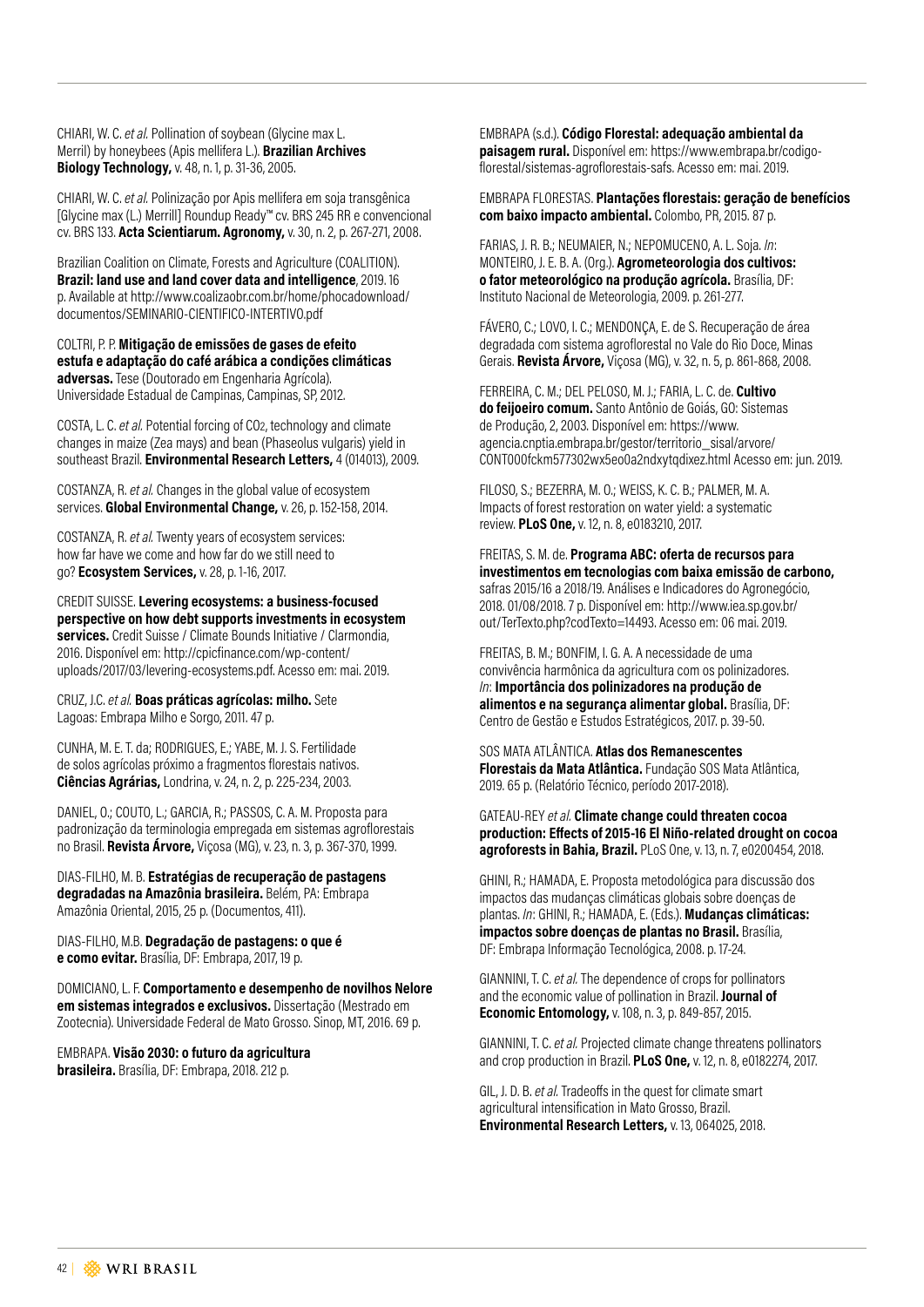GOMES, E. M. **Risco econômico em sistemas de produção com integração lavoura pecuária (iLP): um estudo de caso em Tangará da Serra – MT.** Dissertação (Mestrado em Engenharia de Produção). Universidade Federal do Rio Grande do Sul. Porto Alegre, RS, 2015. 90 p.

GOMES, R. da C.; FEIJÓ, G. L. D.; CHIARI, L. **Evolução e qualidade da pecuária brasileira.** Embrapa Gado de Corte, 2017. 4 p. (Nota Técnica).

GVCES. **Diretrizes empresariais para a valoração econômica de serviços ecossistêmicos de provisão.** [Mario Monzoni *et al.*]. – São Paulo, SP: GVces., 2016. 14 p. Disponível em http://bibliotecadigital. fgv.br/dspace/handle/10438/18486. Acesso em: abr. 2019.

GVCES. **Aplicação das diretrizes empresariais para valoração econômica de serviços ecossistêmicos (Devese) e sua ferramenta de cálculo para regulação do clima global.** São Paulo, SP, FGV-EAESP GVces, 2018. 6 p. (Nota Técnica).

GVCES; FEBRABAN. **Financiamento da recomposição florestal com exploração econômica da Reserva Legal.** São Paulo, SP, Fundação Getúlio Vargas, Federação Brasileira de Bancos, 2018. 85 p.

HANSEN, M. C. *et al.* 2013. High-Resolution Global Maps of 21st-Century Forest Cover Change. **Science,** v. 342, n. 6160, p. 850–853. http://earthenginepartners.appspot.com/ science-2013-global-forest. Atualizado em: jul. 2018.

HEINEMANN, A. B. *et al.* **European Journal of Agronomy,** 24 (1), 52-61, 2006.

HEINEMANN, A. B.; Stone, L. F.; Silva, S. C. da. Feijão. *In*: MONTEIRO, J. E. B. A. (Org.). **Agrometeorologia dos cultivos: o fator meteorológico na produção agrícola.** Brasília, DF: Instituto Nacional de Meteorologia, 2009. p. 183-201.

IBGE. **Produção da extração vegetal e da silvicultura 2017.** Rio de Janeiro, RJ: IBGE, 2018. Disponível em: https://sidra.ibge. gov.br/pesquisa/pevs/tabelas. Acesso em: mai. 2019.

IMPERATRIZ-FONSECA, V. L.; NUNES-SILVA, P. As abelhas, os serviços ecossistêmicos e o Código Florestal Brasileiro. **Biota Neotropica,** v. 10, n. 4, p. 59-62, 2010.

IMPERATRIZ-FONSECA, V. L.; JOLY, C. A. Avaliação Polinizadores, Polinização e Produção de Alimentos da Plataforma Intergovernamental de Biodiversidade e Serviços de Ecossistemas (IPBES). *In*: **Importância dos polinizadores na produção de alimentos e na segurança alimentar global.** Brasília, DF: Centro de Gestão e Estudos Estratégicos. p. 17-33, 2017.

INDÚSTRIA BRASILEIRA DE ÁRVORES (IBÁ). **Relatório Ibá 2017: indicadores de desempenho do setor nacional de árvores plantadas referentes ao ano de 2016.** Brasília, DF: IBÁ, 2017. 78 p.

INPE; EMBRAPA AMAZÔNIA ORIENTAL; EMBRAPA INFORMÁTICA AGROPECUÁRIA. **TerraClass 2004 a 2014** - avaliação da dinâmica do uso e cobertura da terra no período de 10 anos nas áreas desflorestadas da Amazônia legal brasileira, 2016. 3 p. Disponível em: https://ainfo.cnptia.embrapa.br/digital/bitstream/ item/152807/1/TerraClass.pdf. Acesso em: abril 2018.

INSTITUTO ESCOLHAS. **Quanto o Brasil precisa investir para recuperar 12 milhões de hectares de florestas?** São Paulo: Instituto Escolhas, 2016. 18 p.

Intergovernmental Panel on Climate Change (IPCC). **Climate Change 2001:** Synthesis Report. A Contribution of Working Groups I, II, and III to the Third Assessment Report of the Intergovernmental Panel on Climate Change. [WATSON, R.T., CORE WRITING TEAM (Eds.). Cambridge: Cambridge University Press, 2001.

IPCC. **Climate Change 2014:** Mitigation of Climate Change. Contribution of Working Group III to the Fifth Assessment - Report of the Intergovernmental Panel on Climate Change [EDENHOFER, O., R. *et al.* (Eds.)]. Cambridge University Press, Cambridge, United Kingdom and New York, 2014. Disponível em: https://www.ipcc.ch/report/ar5/wg3/. Acesso em: jun. 2019.

#### JEVONS, W. S. **The Coal Question - an inquiry concerning the progress of the nation, and the probable exhaustion of our coal-mines.** 2nd edition ed. London: MacMillan and Co., 1866. 383p.

KARVATTE JÚNIOR, N. *et al.* Shading effect on microclimate and thermal comfort indexes in integrated crop-livestockforest systems in the Brazilian Midwest. **International Journal of Biometeorology,** v. 60 n. 12, p. 1933-1941, 2016.

KINIRY, J. R.; ROSENTHAL, W. D.; JACKSON, B. S.; HOOGENBOOM, G. Predicting leaf development of crop plants. *In*: HODGES T. (Ed.). **Predicting crop phenology.** Boca Raton, Florida: CRC Press, 1991. p. 29–42.

KLEIN, A.M. *et al.* Importance of pollinators in changing landscapes for world crops. **Proceedings of the Royal Society B: Biological Sciences,** 274 (1608): 303–313, 2007.

KLUTHCOUSKI, J. *et al.* **Sistema Santa Fé** - Tecnologia Embrapa: integração lavoura-pecuária pelo consórcio de culturas anuais com forrageiras, em áreas de lavoura, nos sistemas direto e convencional. Santo Antônio de Goiás, GO: Embrapa Arroz e Feijão, 2000. 28 p. (Circular Técnica, 38).

KOOHAFKAN, P.; ALTIERI, M. A.; GIMENEZ, E. H. Green agriculture: foundations for biodiverse, resilient and productive agricultural systems. **International Journal of Agricultural Sustainability,** v. 10, n. 1, p. 61-75, 2011.

LAPIG. **Atlas digital das pastagens brasileiras.** Universidade Federal de Goiás, 2018. Disponível em: https:// pastagem.org/atlas/map. Acesso em: 10 mai. 2019.

LAVELLE, P. *et al.* Soil invertebrates and ecosystem services. **European Journal of Soil Biology,** v. 42 (S1), s3-s15, 2006.

LAZZAROTTO, J. J.; SANTOS, M. L. dos; LIMA, J. E. de. Viabilidade financeira e riscos associados à integração lavoura-pecuária no Estado do Paraná. **Organizações Rurais & Agroindustriais,** v. 12, n. 1, p. 113-130, 2010.

LIMA, C. E. P. L. *et al.* **Avaliação de impactos ambientais do uso do sistema de plantio direto para produção de hortaliças.** Ouro Preto, MG: Congresso Brasileiro de Avaliação de Impactos, 2, 2014. p. 557-563.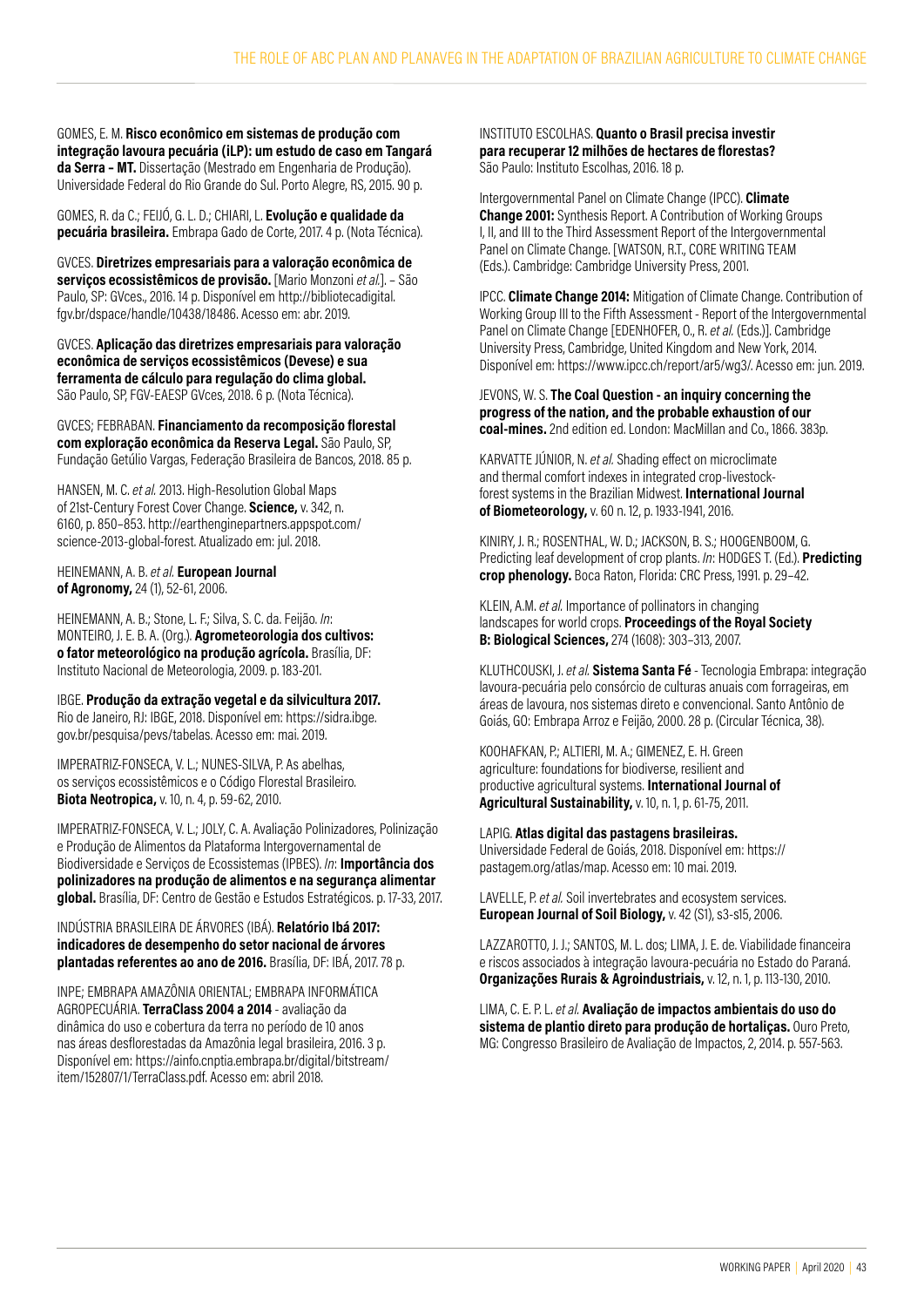LOBELL, D. B.; FIELD, C. B. Global scale climate–crop yield relationships and the impacts of recent warming. **Environmental Research Letters,** v. 2, n. 1, 014002 (7pp), 2007.

LOVEJOY, T. E.; NOBRE, C. Amazon tipping point. **Science Advances,** v. 4, n. 2, eaat2340, 2018.

MACEDO, M. C. M.; ZIMMER, A. H.; KICHEL, A. N. **Degradação e alternativas de recuperação e renovação de pastagens.** Campo Grande, MS: Embrapa Gado de Corte, 2000. 4 p. (Comunicado técnico, 62).

MAGALHÃES, B. G. **Simulação de estratégias de manejo da cultura do milho para mitigar efeitos de mudanças climáticas.** Dissertação (Mestrado em Ciências Agrárias). Universidade Federal de São João Del Rei. São João Del Rei, 2017.

MAGALHÃES, C. A. S.; PEDREIRA, B. C.; TONINI, H.; FARIAS NETO, A. L. Crop, livestock and forestry performance assessment under different production systems in the north of Mato Grosso, Brazil. **Agroforest System,** doi: 10.1007/s10457-018-0311-x., 2018a.

MAGALHÃES, C. A. S.; ZOLIN, C. A.; LULU, J.; LOPES, L. B. **Índices de conforto térmico em sistemas de integração lavoura-pecuáriafloresta (ILPF) no ecótono Cerrado/Amazônia.** Sinop, MT: Embrapa Agrossilvipastoril, 2018b. 24 p. (Boletim de Pesquisa e Desenvolvimento, 2).

MAJUSKI, L. Altas temperaturas reduzem produção de laranja e influenciam safra 2016/2017 no país. **Revista Cultivar**  *(on line).* Disponível em: https://www.grupocultivar.com.br/ noticias/altas-temperaturas-reduzem-producao-de-laranja-einfluenciam-safra-2016-2017-no-pais. Acesso em: 20 jun. 2019.

MALERBO-SOUZA, D. T.; NOGUEIRA-COUTO, R. H.; COUTO, L.; SOUZA, J. C. DE. Atrativo para as abelhas Apis mellifera e polinização em café (Coffea arabica L.). **Brazilian Journal of Veterinary Research and Animal Science,** v. 40, n. 4, p. 272-278, 2003.

MANGABEIRA, J. A. de C. **Serviços ecossistêmicos e trajetória de capitalização agrícola: o caso de Machadinho d'Oeste-RO.** Tese (Doutorado em Desenvolvimento Econômico). Universidade de Campinas. Campinas, SP, 2010. 162 p.

MARCHÃO, R. L. *et al.* Soil macrofauna under integrated crop-livestock systems in a Brazilian Cerrado Ferralsol. **Pesquisa Agropecuária Brasileira,** Brasília, v. 44, n. 8, p. 1011-1020, 2009.

MARGULIS, S.; DUBEUX, S. B. C. **The economics of climate change in Brazil: costs and opportunities.** Universidade de São Paulo, São Paulo, SP, 2011. 84 p. Disponível em: http:// www.usp.br/nereus/?p=1664. Acesso em: 30 mai. 2019.

MARIN, F. R. *et al.* Cana-de-açúcar. *In*: MONTEIRO, J. E. B. A. (Org.). **Agrometeorologia dos cultivos: o fator meteorológico na produção agrícola.** Brasília, DF: Instituto Nacional de Meteorologia, 2009. p. 109-130.

MARTINEZ, C. A. *et al.* Moderate warming increases PSII performance, antioxidant scavenging systems and biomass production in Stylosanthes capitata Vogel. **Environmental and Experimental Botany,** v. 102, p. 58-67, 2014.

MARTINS, T. P. **Sistemas agroflorestais como alternativa para recomposição e uso sustentável das reservas legais.** Dissertação. (Mestrado em Ciências da Engenharia Ambiental). Universidade de São Paulo, São Carlos, SP, 2013. 154 p.

MBOW, C. *et al.* Achieving mitigation and adaptation to climate change through sustainable agroforestry practices in Africa. **Current Opinion in Environmental Sustainability,** v. 6, p. 8-14, 2014a.

MBOW, C. *et al.* Agroforestry solutions to address food security and climate change challenges in Africa. **Current Opinion in Environmental Sustainability,** v. 6, p. 61-67, 2014b.

MEIRELES, E. J. L. *et al.* Café. *In*: MONTEIRO, J. E. B. A. (Org.). **Agrometeorologia dos cultivos: o fator meteorológico na produção agrícola.** Brasília, DF: Instituto Nacional de Meteorologia, 2009. p. 351-372.

MELLO, L. M. M. de *et al.* Integração agricultura-pecuária em plantio direto: produção de forragem e resíduo de palha após pastejo. **Engenharia Agrícola,** v. 24, n. 1, p. 121-129, 2004.

MENDONÇA, G. G. **Ganhos econômicos da Integração Lavoura-Pecuária em relação a sistemas de monocultivo.** Dissertação (Mestrado em Ciências). Universidade de São Paulo, Pirassununga, SP, 2018. 89 p.

MILFONT, M. DE O.; ROCHA, E. E. M; LIMA, A. O.; FREITAS, B. M. Higher soybean production using honeybee and wild pollinators, a sustainable alternative to pesticides and autopollination. **Environmental Chemistry Letters,** v. 11, p. 335-341, 2013.

MINISTÉRIO DO MEIO AMBIENTE (MMA). **Balanço de Execução 2018 - PPCDAm e PPCerrado 2016-2020,** 2018. 101p. (Versão Preliminar). Disponível em: http://combateaodesmatamento. mma.gov.br/images/Doc\_ComissaoExecutiva/Balanco-PPCDAm-e-PPCerrado\_2018.pdf. Acesso em: jul. 2019.

MIRANDA, J. C. C. de; VILELA, L.; MIRANDA, L. N. de. Dinâmica e contribuição da micorriza arbuscular em sistemas de produção com rotação de culturas. **Pesquisa Agropecuária Brasileira,** Brasília, v. 40, n. 10, p. 1005-1014, 2005.

MONZONI, M.; VENDRAMINI, A. **Financiamento da recomposição florestal.** Centro de Estudos em Sustentabilidade da Fundação Getúlio Vargas (GVces / FGV-EAESP), São Paulo, SP, 2017. 84 p.

MORAES, A. de; PIVA, J. T.; SARTOR, L. R.; CARVALHO, P. C. F. de. **Avanços científicos em integração lavoura-pecuária no sul do Brasil.** Pato Branco, PR: Encontro de Integração Lavoura-Pecuária no Sul do Brasil, 3, 2011. 9 p.

MOSIMANN, E.; BOSSUYT, N.; FRUND, D. Préparation de la production fourragère au changement climatique. **Agroscope Science**, 49, 2017. 49 p.

MURTA, A. F. *et al.* Efeitos de remanescentes de Mata Atlântica no controle biológico de *Euselasiaapisaon* (Dahman) (Lepidoptera: Riodinidae) por *Trichogrammamaxacalii* (Voegelé e Pointel) (Hymenoptera: Trichogrammatidae). **Neotropical Entomology,** v. 37, n. 2, p. 229-232, 2008.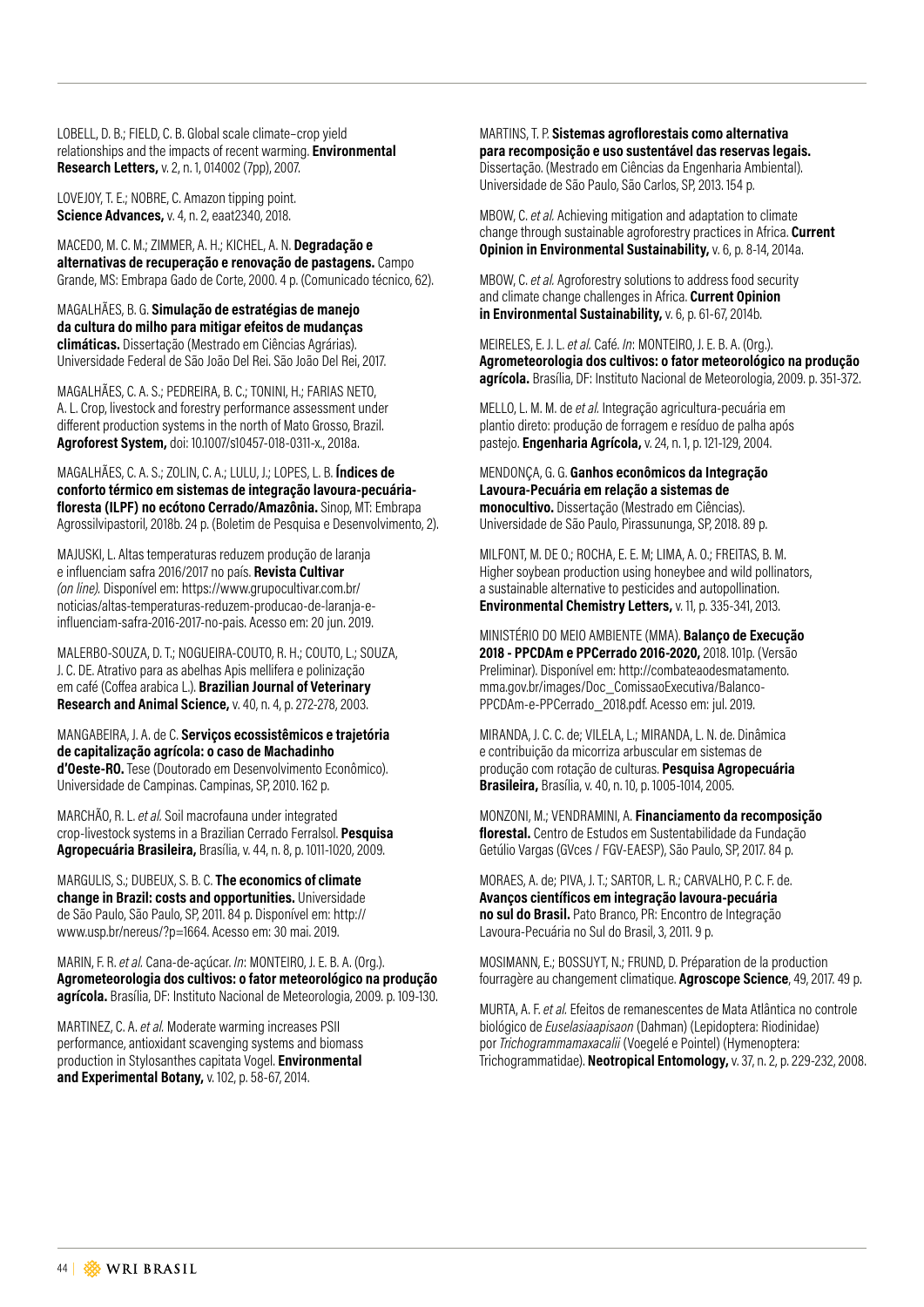NELSON, G. C. *et al.* Climate change effects on agriculture: economic responses to biophysical shocks. **PNAS,** v. 11, n. 9, p. 3274-3279, 2014.

NETWORK FOR GREENING THE FINANCIAL SYSTEM (NGFS). **A call for action: climate change as a source of financial risk,** 2019. 39 p. (1st Report). Disponível em: https://www. banque-france.fr/en/financial-stability/international-role/ network-greening-financial-system. Acesso em: mai. 2019.

NOBRE, C. **Vulnerabilidade, impactos e adaptação à mudança do clima.** *In:* **Mudança do clima – Volume I, negociações internacionais sobre a mudança do clima.** Brasília, DF: Núcleo de Assuntos Estratégicos da Presidência da República, 2005, p. 147-216. (Cadernos NAE, 3).

OLIVEIRA, F. L. R.; LAZO, J. A.; TUFFI-SANTOS, L. D. Integração lavourapecuária-floresta: conceitos, componentes e possibilidades. *In*: TUFFI-SANTOS, L. D. *et al.* (Org.). **Integração Lavoura-pecuáriafloresta: alternativa para produção sustentável nos trópicos.** Montes Claros: Instituto de Ciências Agrárias, 2010, v. 1, p. 09-26.

OLLERTON, J.; WINFREE, R.; TARRANT, S. How many flowering plants are pollinated by animals? **Oikos,** 120, p. 321–326, 2011.

ONAT, B.; BAKAL, H.; GULLUOGLU, L.; ARIOGLU, H. The effects of high temperature at the growing period on yield and yield components of soybean [Glycine max (L.) Merr] varieties. **Turkish Journal of Field Crops,** v. 22, n. 2, p. 178-186, 2017.

OVERSEAS ENVIRONMENTAL COOPERATION CENTER (OECC). **The co-benefits approach for GHG emission reduction projects.** Tokyo, Japan: Ministry of the Environment, 2009. 8 p. Disponível em: http://www.env.go.jp/en/earth/ets/icbaghserp091125.pdf.

PACIULLO, D. S. C. *et al.* Performance of dairy heifers in a silvopastoral system. **Livestock Science,** v. 141, n. 2-3, p. 166–172, 2011.

PAIVA, D. S.; FERNANDEZ, L. G.; ALVAREZ, G.; ANDRADE, J. C. S. Mercado voluntário de carbono: análises de cobenefícios de projetos brasileiros. **Revista de Administração Contemporânea,** Rio de Janeiro, v. 19.n. 1, p. 45-64, 2015.

PEREIRA, D. G. dos S. P. *et al.* Área de Preservação Permanente e Reserva Legal: estudo de caso na bacia do córrego Bebedouro. **Ambiente & Sociedade,** v. 20, n. 1, p. 105-126, 2017.

PINTO, H. S. *et al.* **Aquecimento global e a nova geografia da produção agrícola no Brasil.** São Paulo. Brasília: Embaixada Britânica, 2008a. 84 p.

PINTO, N. F. J. de A.; OLIVEIRA, E. de; TAVARES, F. T. Impacto do potencial das mudanças climáticas sobre as doenças do milho no Brasil. *In*: GHINI, R.; HAMADA, E. (Eds.). **Mudanças climáticas: impactos sobre doenças de plantas no Brasil.** Brasília, DF: Embrapa Informação Tecnológica, 2008b. p. 175-190.

PIRES, G. F. **Climate change and the sustainability of agricultural productivity in Brazil.** Tese (Doutorado em Meteorologia Aplicada). Universidade Federal de Viçosa. Viçosa, MG, 2015. 77 p.

Plataforma Brasileira de Biodiversidade e Serviços Ecossistêmicos (BPBES). **Sumário para tomadores de decisão: 1º diagnóstico brasileiro de biodiversidade e serviços ecossistêmicos.** Plataforma Brasileira de Biodiversidade e Serviços Ecossistêmicos, CARLOS A. JOLY *et al.* Campinas, SP: Edição do Autor, 2018.

PORFÍRIO-DA-SILVA, V.; MEDRADO, M. J. S.; NICODEMO, M. L. F.; DERETI, R. M. **Arborização de pastagens com espécies florestais madeireiras: implantação e manejo.** Embrapa Florestas, Colombo, PR, 2009. 48 p.

POTTS, G. S *et al.* Global pollinator declines: trends, impacts and drivers. **Trends in Ecology and Evolution**, v. 25, n. 6, p. 345-353, 2010.

POZZA, E. A.; ALVES, M. de C. Impacto do potencial das mudanças climáticas sobre as doenças fúngicas do cafeeiro no Brasil. In: GHINI, R.; HAMADA, E. (Eds.). **Mudanças climáticas: impactos sobre doenças de plantas no Brasil.** Brasília, DF: Embrapa Informação Tecnológica, 2008. p. 213-233.

PRABHU, A. S.; SILVA, S. C. DA; FILIPPI, M. C. de. Impacto do potencial das mudanças climáticas sobre as doenças do arroz no Brasil. *In*: GHINI, R.; HAMADA, E. (Eds.). **Mudanças climáticas: impactos sobre doenças de plantas no Brasil.** Brasília, DF: Embrapa Informação Tecnológica, 2008. p. 141-158.

RAY, D. K.; GERBER, J. S.; MACDONALD, G. K.; WEST, P. C. Climate variation explains a third of global yield variability. **Nature Communications,** v. 6, 5989, 2015. Disponível em: https://www.nature.com/articles/ncomms6989.

REDIN, M.; GIACOMINI, S. J.; FERREIRA, P. A. A.; ECKARDT, D. P. Plantas de cobertura de solo e agricultura sustentável: espécies, matéria seca e ciclagem de carbono e nitrogênio. *In*: T. TIECHER (Org.) **Manejo e conservação do solo e da água em pequenas propriedades rurais no Sul do Brasil:** práticas alternativas de manejo visando a conservação do solo e da água. Porto Alegre, RS: UFRGS, 2016. p. 7-22.

RIZVI, A. R.; BAIG, S.; BARROW, E.; KUMAR, C. **Synergies between climate mitigation and adaptation in Forest Landscape Restoration.** Gland, Switzerland: IUCN, 2015. 58 p.

RIZVI, A. R.; van RIEL, K. **Nature based solutions for climate change adaptation – knowledge gaps:** an analysis of critical knowledge gaps, needs, barriers and research priorities for adaptation. International Union for Conservation of Nature – IUCN: EbA Knowledge Series, 2015 29 p. (Working Paper)

RODRIGUES, G. S. *et al.* **Avaliação de impactos ambientais de sistemas de integração lavoura-pecuária-floresta conforme contexto de adoção.** Jaguariúna, SP: Embrapa Meio Ambiente, 2017. 38 p. (Documentos, 110).

SALTON, J. C.; HERNANI, L.; FONTES, C. Z. **Sistema plantio direto: o produtor pergunta, a Embrapa responde.** Brasília: Embrapa-SPI; Embrapa-CPAO, 1998. 248p.

SANS, L. M. A.; SANTANA, D. P. **Cultivo do milho: clima e solo.**  Sete Lagoas, MG, 2002. 4 p. (Comunicado Técnico, 38).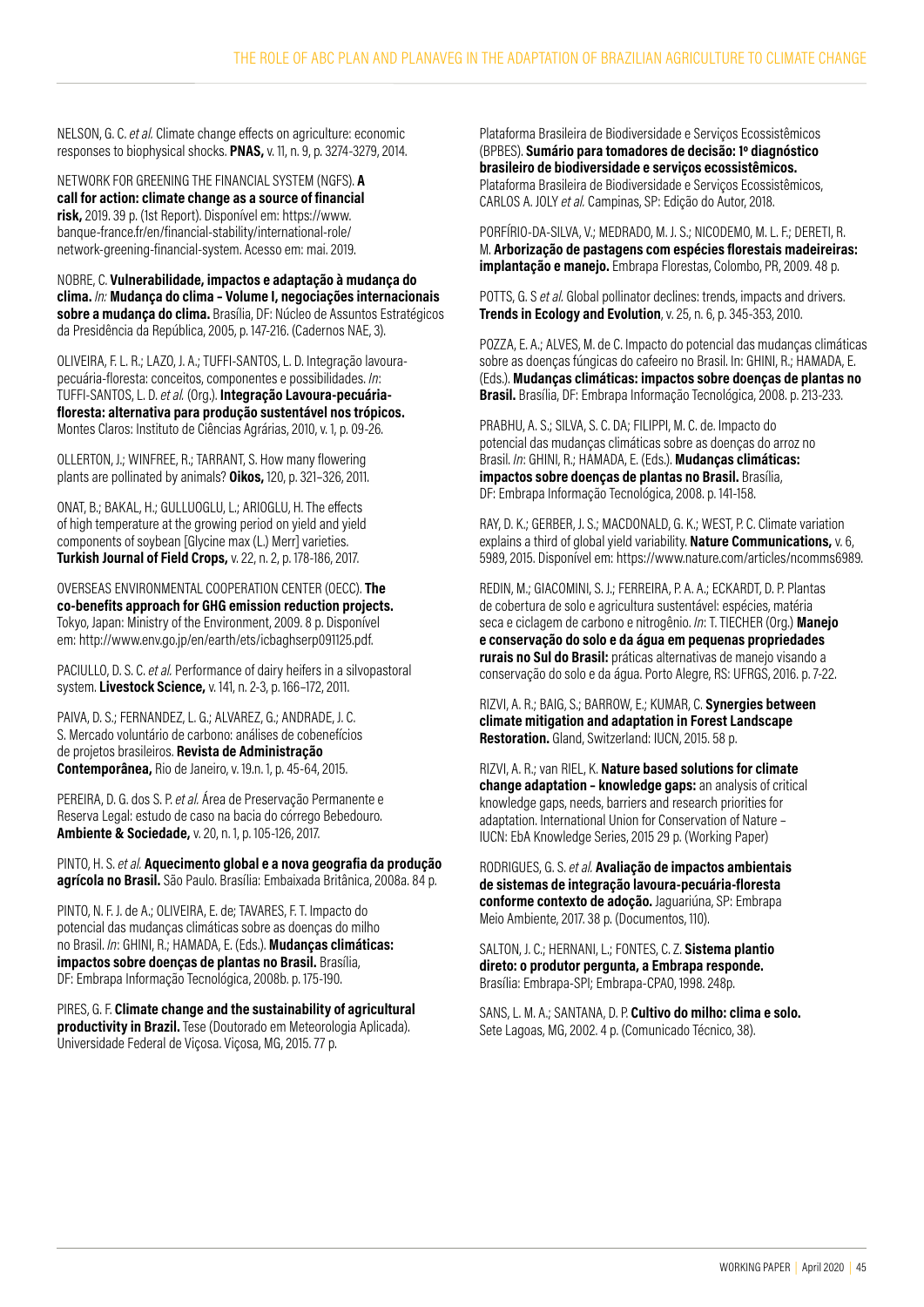SANTOS, S. da S.; GRZEBIELUCKAS, C. Sistema silvipastoril com eucalipto e pecuária de corte: uma análise de viabilidade econômica em uma propriedade rural em Mato Grosso/Brasil. **Custos e @gronegócio on line,** v. 10, n. 3, 2014. Disponível em: http://www.custoseagronegocioonline.com. br/numero3v10/Artigo%2014%20silvapastoril.pdf. Acesso em: mar. 2019.

SANTOS, A. J. dos; LEAL, A. C.; GRAÇA, L. R.; CARMO, A. P. C. do. (2000). Viabilidade econômica do sistema agroflorestal grevílea x café na região Norte do Paraná. **Revista Cerne,** v. 6, n. 1, p. 89-100. Disponível em: https://www.alice.cnptia.embrapa.br/alice/bitstream/ doc/280657/1/ 130220091037v6n1artigo11.pdf. Acesso em: abr. 2018.

SCARAMUZZA, C. A. de M. *et al.* Elaboração da proposta do Plano Nacional de Recuperação de Vegetação Nativa. *In*: SILVA, A. P. M. da; Marques, H. R.; Rosa, R. H. **Mudanças no Código Florestal Brasileiro: desafios para a implementação da nova lei.** Rio de Janeiro: IPEA, 2016. p. 185-208. Disponível em: http://www.ipea.gov.br/portal/images/stories/PDFs/ livros/livros/160812\_livro\_mudancas\_codigo\_florestal\_brasileiro.pdf.

SECRETARIAT OF THE CONVENTION ON BIOLOGICAL DIVERSITY (SCDB). **Connecting biodiversity and climate change mitigation and adaptation:** report of the second ad hoc technical expert group on biodiversity and climate change. Montreal, 41, 2009. 126 p. (Technical Series).

SCHEMBERGUE, A. *et al.* Sistemas agroflorestais como estratégia de adaptação aos desafios das mudanças climáticas no Brasil. **RESR,** v. 55, n. 01, p. 9-030, 2017.

SILVA, T. G. F. da. *et al.* Impactos das mudanças climáticas na produção leiteira do estado de Pernambuco: análise para os cenários B2 e A2 do IPCC. **Revista Brasileira de Meteorologia,** v. 24, n. 4, p. 489-501, 2009.

SILVA, H. A. da. *et al.* Viabilidade econômica da produção de novilhas leiteiras a pasto em sistema de integração lavoura-pecuária. **Pesquisa Agropecuária Brasileira,** Brasília, v. 47, n. 6, p. 745-753, 2012.

SILVA, L. L. G. G. da. *et al.* Macrofauna do solo em pasto arborizado com leguminosas arbóreas. **Ciência Rural,** Santa Maria (RS), v. 45, n. 7, p. 1191-1197, 2015.

SISTEMA DE ESTIMATIVA DE EMISSÃO DE GASES DE EFEITO ESTUFA (SEEG). **SEEG Coleção 6 - Estimativas de emissões de gases de efeito estufa do Brasil.** São Paulo: Observatório do Clima, 2018. Disponível em: http://www.observatoriodoclima.eco.br/ wp-content/uploads/2018/11/PPT-SEEG-6-LANCAMENTO-GERAL-2018.11.21-FINAL-DIST-compressed.pdf. Acesso em: abr. 2019.

SOARES FILHO, B. *et al.* Cracking Brazil's Forest Code. **Science,** v. 344, n. 25, p. 363-364, 2014.

SOTERRONI, A. C. *et al.* Future environmental and agricultural impacts of Brazil's Forest Code. **Environmental Research Letters,** v. 13, n. 7, 074021, 2018.

SOUZA, C. A. S.; AGUILAR, M. A. G.; DIAS, L. A. dos S. Cacau. *In*: MONTEIRO, J. E. B. A. (Org.). Agrometeorologia dos cultivos: o fator meteorológico na produção agrícola. Brasília, DF: Instituto Nacional de Meteorologia, 2009. p. 335-350.

STERN, N. H. **The economics of climate change: The Stern review.** Cambridge, UK: Cambridge University Press, 2007. 662 p.

STRAND, J. *et al.* Spatially explicit valuation of the Brazilian Amazon Forest's Ecosystem Services. **Nature Sustainability,** v. 1, p. 657-664, 2018.

STRASSBURG, B. B. N. *et al.* Moment of truth for the Brazilians Cerrado. **Nature Ecology Evolution,** v. 1, 0099, 2017.

TAIZ, L.; ZEIGER, E. **Plant physiology: mineral nutrition.** The Benjamin Cummings Publishing Co., Inc. Redwood City, 1991. P. 100-119.

TEIXEIRA, S. T; MARENGO, J. A.; CRUZ, M. J. (Ed.). **Modelagem climática e vulnerabilidades setoriais à mudança climática no Brasil.** Brasil: Ministério da Ciência, Tecnologia e Inovação, 2016. 590 p.

TRACY, B. F.; ZHANG, Y. Soil compaction, corn yield response, and soil nutrient pool dynamics within an integrated crop-livestock system in Illinois. **Crop Science,** v. 48, p. 1211-1218, 2008.

TSCHARNTKE, T. *et al.* Multifunctional shade-tree management in tropical agroforestry landscapes – a review. **Journal of Applied Ecology,** v. 48, p. 619–629, 2011.

VALE, R. S. do. **Agrossilvicultura com eucalipto como alternativa para o desenvolvimento sustentável da Zona da Mata de Minas Gerais.** Tese (Doutorado em Ciência Florestal). Universidade Federal de Viçosa. Viçosa, MG, 2004. 101 p.

VIANI, R. A. G.; Durigan, G.; Melo, A. C. G. de. **Ciência Florestal,** Santa Maria, v. 20, n. 3, p. 533-552, 2010.

VIEIRA FILHO, J. E. R. **Efeito poupa-terra e ganhos de produção no setor agropecuário brasileiro.** Instituto de Pesquisa Econômica Aplicada. Brasília, Rio de Janeiro: Texto para Discussão, 2018. 41 p.

VIGNOLA, R. *et al.* (2015). Ecosystem-based adaptation for smallholder farmers: definitions, opportunities and constraints. **Agriculture, Ecosystem and Environment**, v. 211, p. 126-132.

VILELA, L.; SOARES, W. V.; SOUSA, D. M. G.; MACEDO, M. C. M. **Calagem e adubação para pastagens na região do Cerrado.** Planaltina: Embrapa-CPAC, 1998. 16 p. (Circular Técnica, 37).

VILELA, L. *et al.* Sistemas de integração lavourapecuária na região do Cerrado. **Pesquisa Agropecuária Brasileira,** Brasília, v. 46, n. 10, p. 1127-1138, 2011.

World Business Council for Sustainable Development (WBCSD). **Eco4Biz - Ferramentas de biodiversidade e serviços ecossistêmicos para apoiar decisões corporativas.** WBCSD, 2013. 46 p. Disponível em: https:// cebds.org/wp-content/uploads/2014/02/eco4biz.pdf. Acesso em: mar. 2019.

WEI, H. *et al.* Integrating supply and social demand in ecosystem services assessment: a review. **Ecosystem Services**, v. 25, p. 15-27, 2017.

ZULLO JUNIOR, J.; PINTO, H. S.; ASSAD, E. D. Impact assessment study of climate change on agricultural zoning. **Climatic Change**, v. 13, p. 69-80, 2006.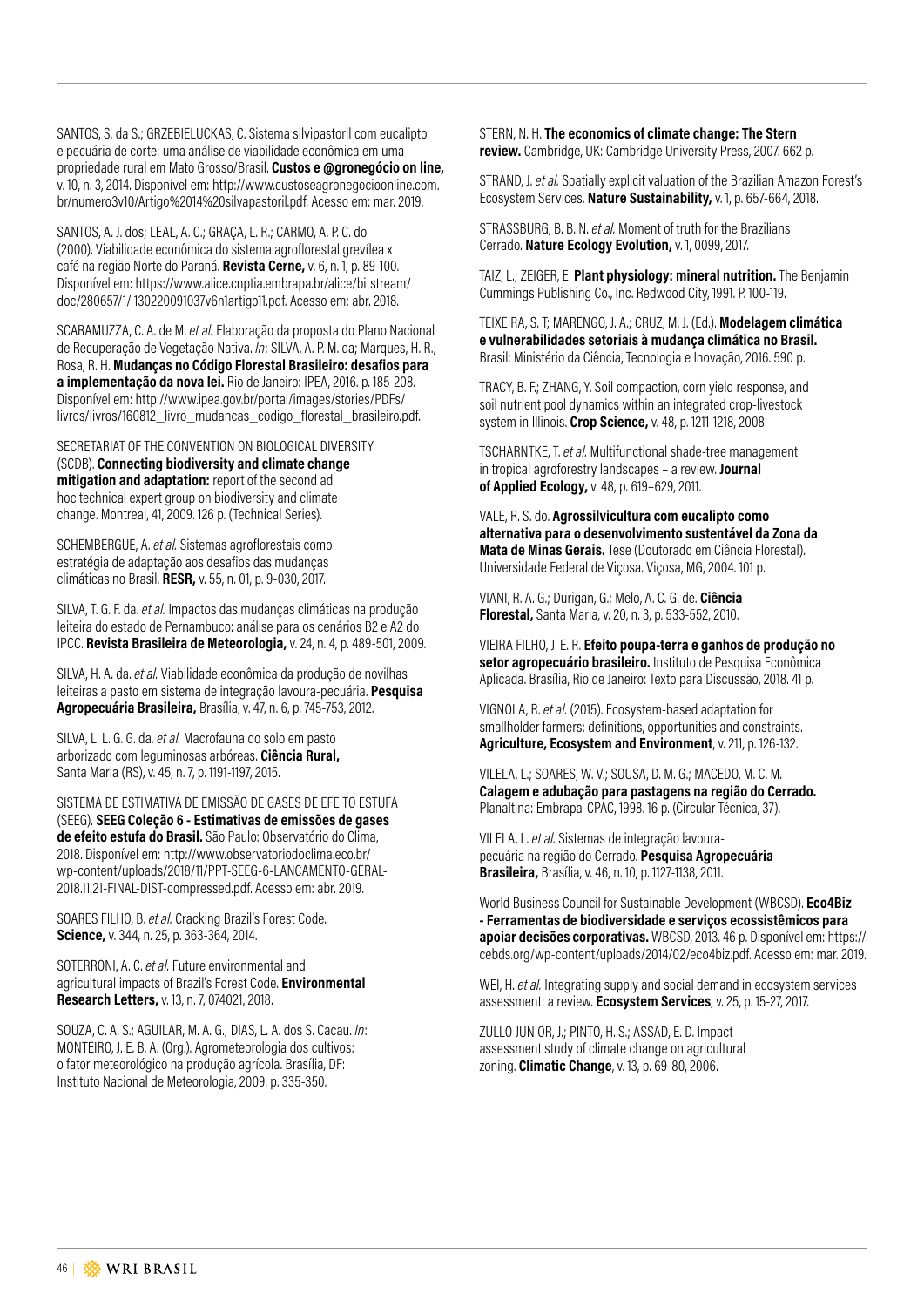## **NOTES**

- 1. In Hansen et al. (2013), tree cover is defined as all the vegetation measuring 5 m or more in height.
- 2. Cabruca is the regional designation given to the cocoo crop area under the shade of a thinned native forest.
- 3. Available at: http://www.projetoverena.org.
- 4. Available at: https://www.webambiente.gov.br/.
- 5. Available at: http://scafforragem.cppse.embrapa.br/scafforragem/.
- 6. Available at: https://www.mainstreamingclimate.org/ngfs/.
- 7. The Jevons paradox, also known as the rebound effect, occurs when technological progress or government policy increases the efficiency with which a resource is used (reducing the amount necessary for any one use), but the rate of consumption of that resource rises due to increasing demand. It was described by the English economist William Stanley Jevons in the book The Coal Question, which points to advances made in the efficiency of steam engines, which allowed them to consume less coal to produce the same amount of energy, but, nevertheless, ended up raising the total consumption of coal due to greater demand (Jevons, 1866).